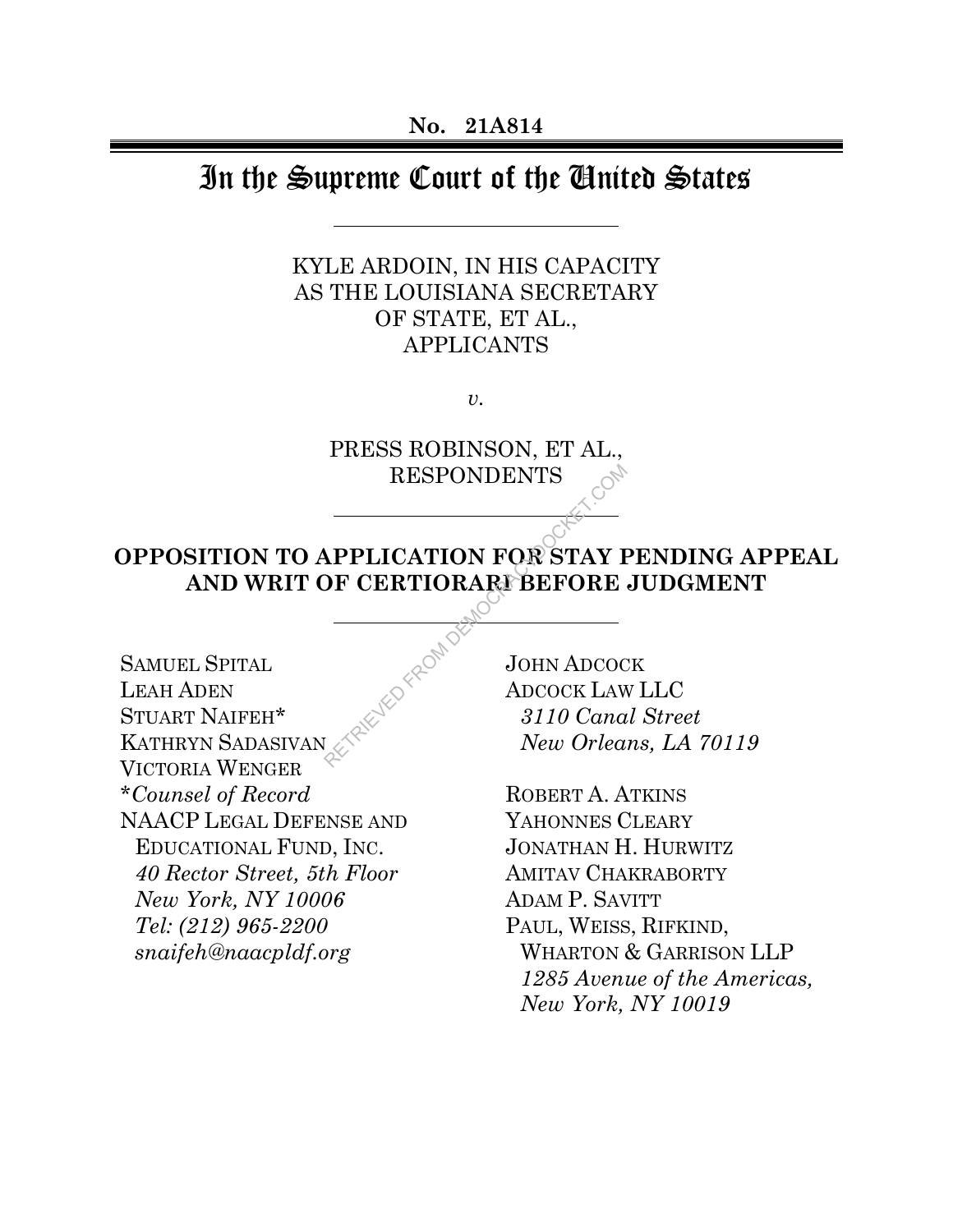R. JARED EVANS SARA ROHANI NAACP LEGAL DEFENSE AND EDUCATIONAL FUND, INC. *700 14th Street N.W. Ste. 600 Washington, DC 20005* 

NORA AHMED STEPHANIE WILLIS ACLU FOUNDATION OF LOUISIANA *1340 Poydras St., Ste. 2160 New Orleans, LA 70112* 

TRACIE WASHINGTON LOUISIANA JUSTICE INSTITUTE *Suite 132 3157 Gentilly Blvd. New Orleans LA, 70122*

RETRIEVED FROM

T. ALORA THOMAS SOPHIA LIN LAKIN SAMANTHA OSAKI AMERICAN CIVIL LIBERTIES UNION FOUNDATION *125 Broad Street, 18th Floor New York, NY 10004* 

SARAH BRANNON DAVID D. COLE AMERICAN CIVIL LIBERTIES UNION FOUNDATION *915 15th St., NW Washington, DC 20005* 

*Counsel for Respondents*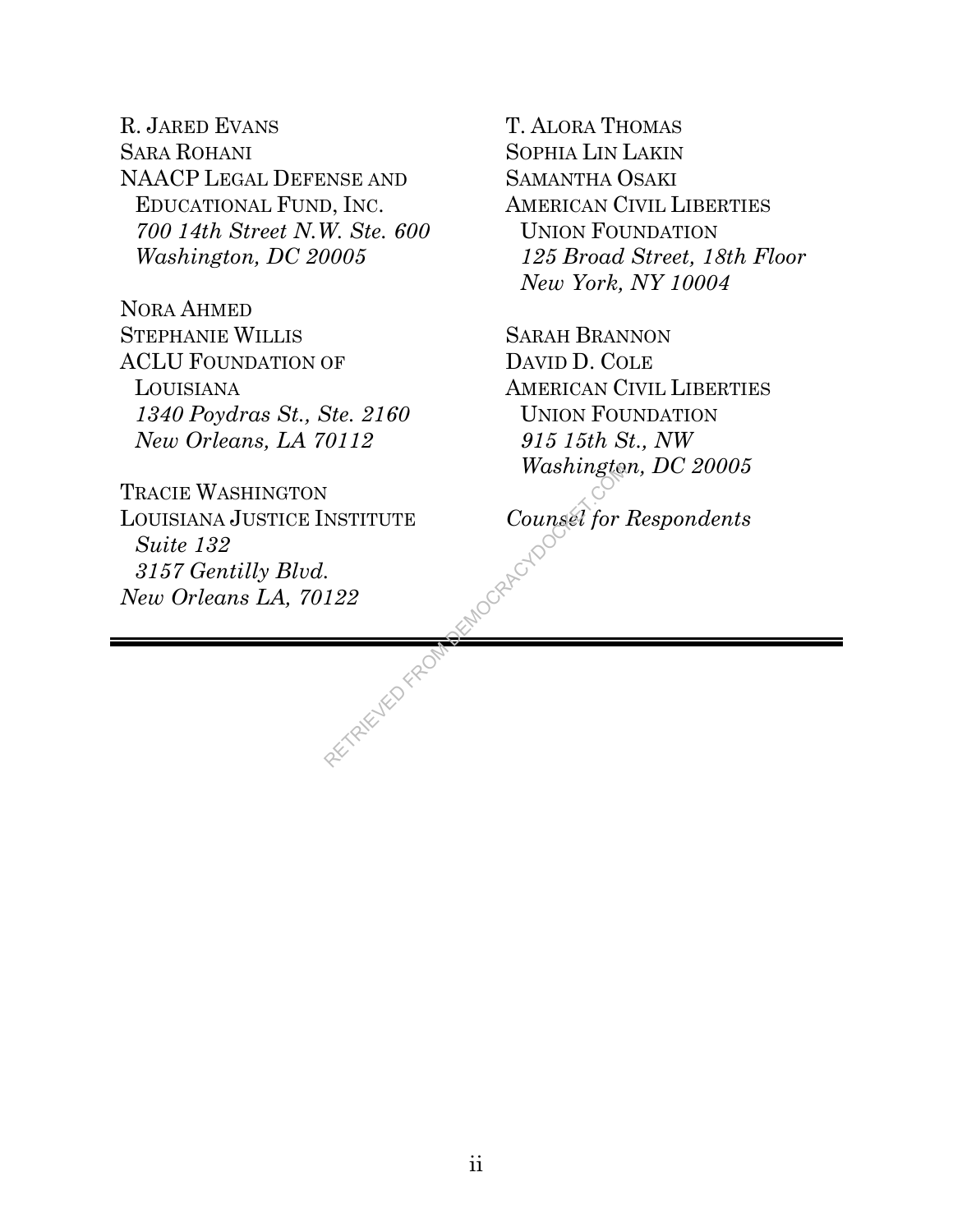# **RULE 29.6 DISCLOSURE STATEMENT**

The Louisiana State Conference of the NAACP is a non-profit membership civil rights advocacy organization. There are no parents, subsidiaries and/or affiliates of the Louisiana State Conference of the NAACP that have issued shares or debt securities to the public.

Power Coalition for Equity and Justice is a non-profit coalition of community organizations that, among other things, works to engage voters in Louisiana. There are no parents, subsidiaries and/or affiliates of the Power Coalition for Equity and Justice that have issued shares or debt securities to the public. ries and/or affiliates of the Power Containers or debt securities to the pub

iii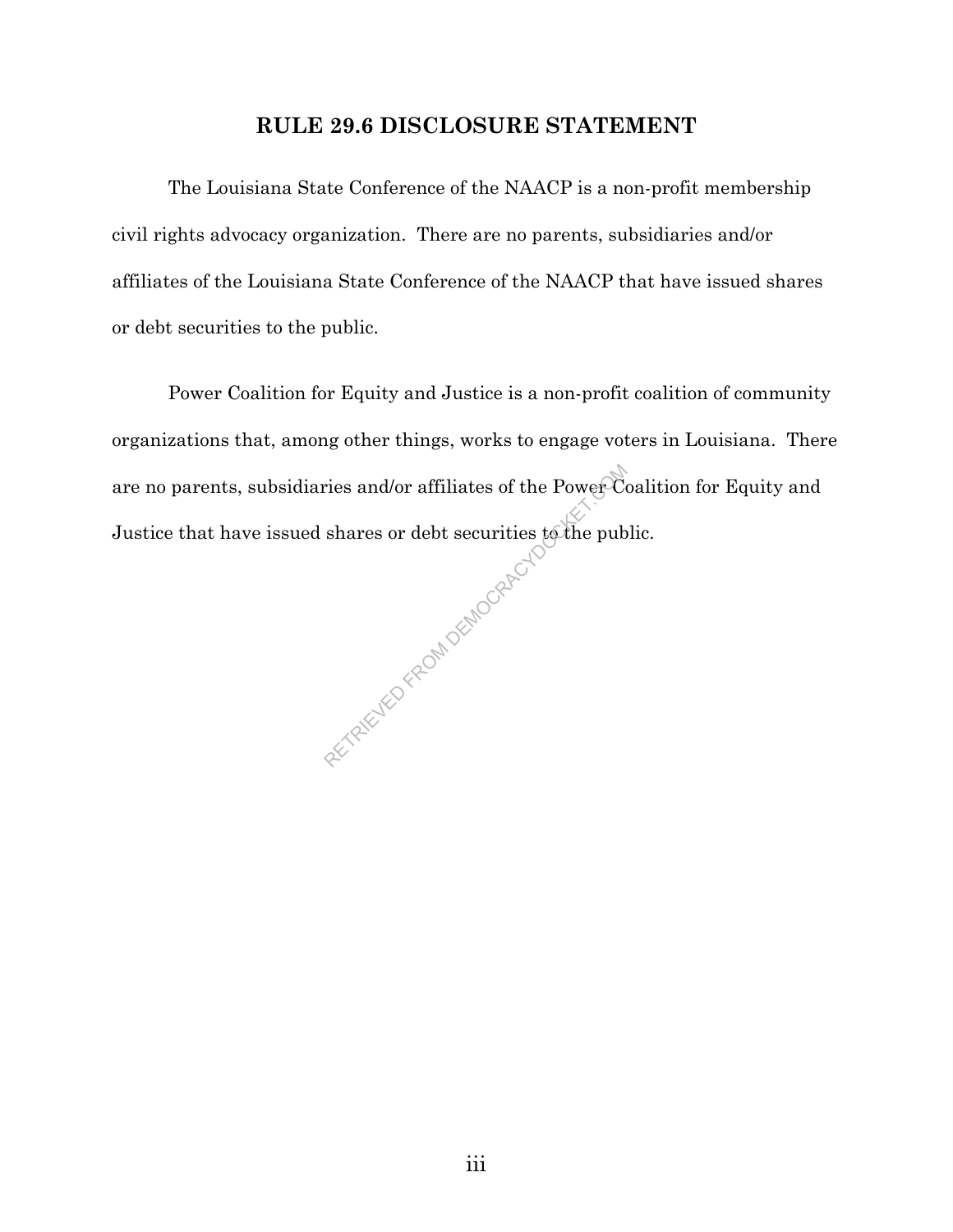# **TABLE OF CONTENTS**

| $I_{\cdot}$<br>NEITHER PURCELL NOR THE BALANCE OF EQUITIES |                                                                                                                                   |                                                             |  |  |  |
|------------------------------------------------------------|-----------------------------------------------------------------------------------------------------------------------------------|-------------------------------------------------------------|--|--|--|
|                                                            | A.                                                                                                                                |                                                             |  |  |  |
|                                                            | <b>B.</b>                                                                                                                         | The balance of harms decisively tips against a stay24       |  |  |  |
| П.                                                         | THERE IS NO REASONABLE PROSPECT THAT THIS<br>COURT WILL GRANT CERTIORARI AND NO FAIR<br>PROBABILITY THAT THE COURT WILL REVERSE25 |                                                             |  |  |  |
|                                                            | A.                                                                                                                                | Plaintiffs satisfy the third <i>Gingles</i> precondition 26 |  |  |  |
|                                                            | <b>B.</b>                                                                                                                         | The district court did not order a racial gerrymander31     |  |  |  |
|                                                            | $\mathcal{C}$ .                                                                                                                   | Plaintiffs satisfy the first Gingles precondition. 35       |  |  |  |
| III.                                                       |                                                                                                                                   | A GRANT OF CERTIORARI BEFORE JUDGMENT IS                    |  |  |  |
| CONCLUSION                                                 |                                                                                                                                   |                                                             |  |  |  |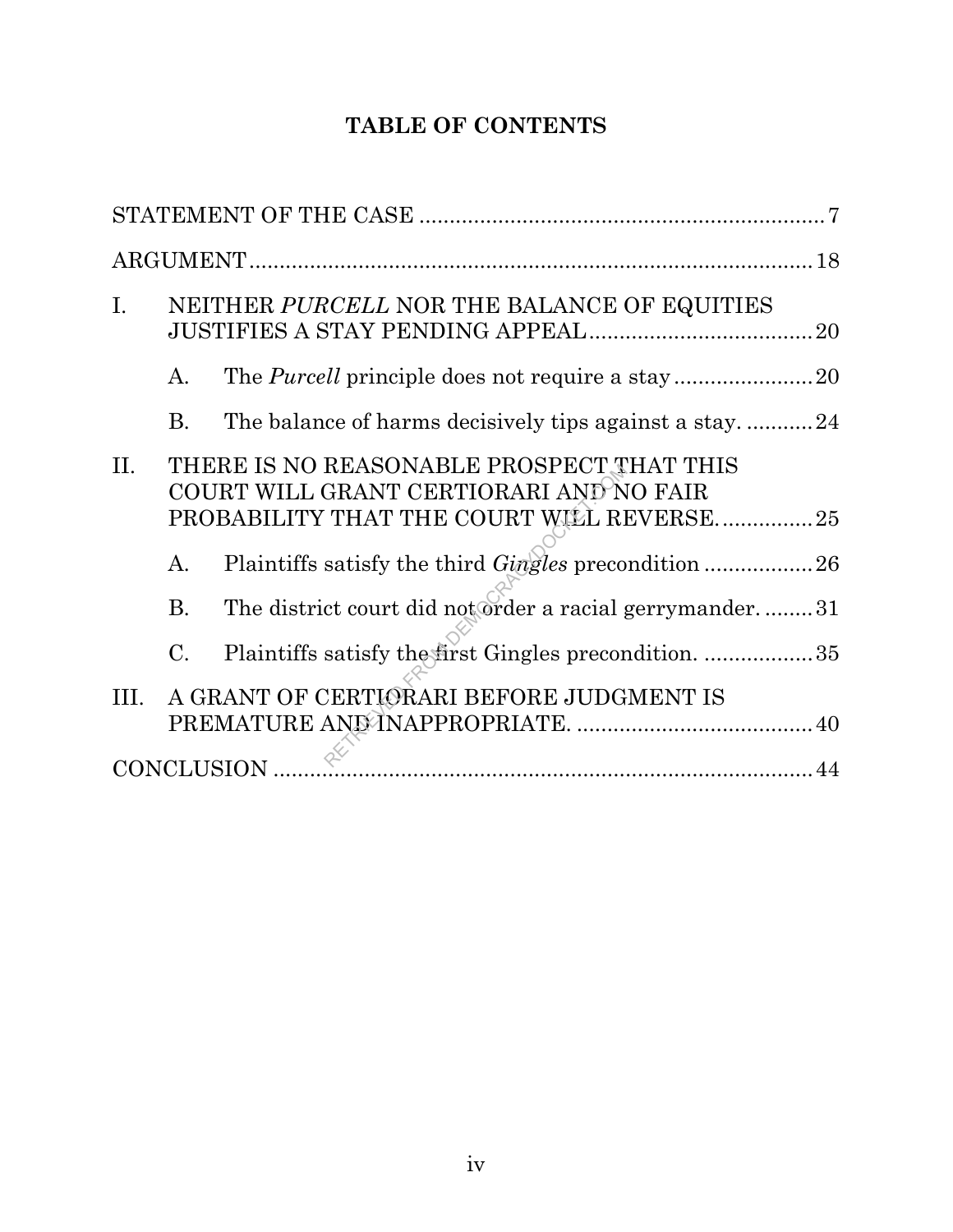# **TABLE OF AUTHORITIES**

# **Cases**

| Georgia v. Ashcroft,                                                                   |
|----------------------------------------------------------------------------------------|
| Bartlett v. Strickland,                                                                |
| Bethune-Hill v. Va. State Bd. of Elections,                                            |
| Bullman, et al v. R. Kyle Ardoin,                                                      |
| Certain Named & Unnamed Non-Citizen Child. & Their                                     |
| Common Cause v. Rucho,<br>279 F. Supp. 3d 587 (M.D.N.C.), rev'd on other grounds,      |
| Covington v. North Carolina,<br>316 F.R.D. 117 (M.D.N.C. 2016), aff'd, 137 S. Ct. 2211 |
| Dep't of Homeland Sec. v. New York,                                                    |
| Doe v. Gonzales,                                                                       |
| <i>Edwards v. Hope Med. Grp. for Women,</i><br>18                                      |
| Goosby v. Town Bd.,                                                                    |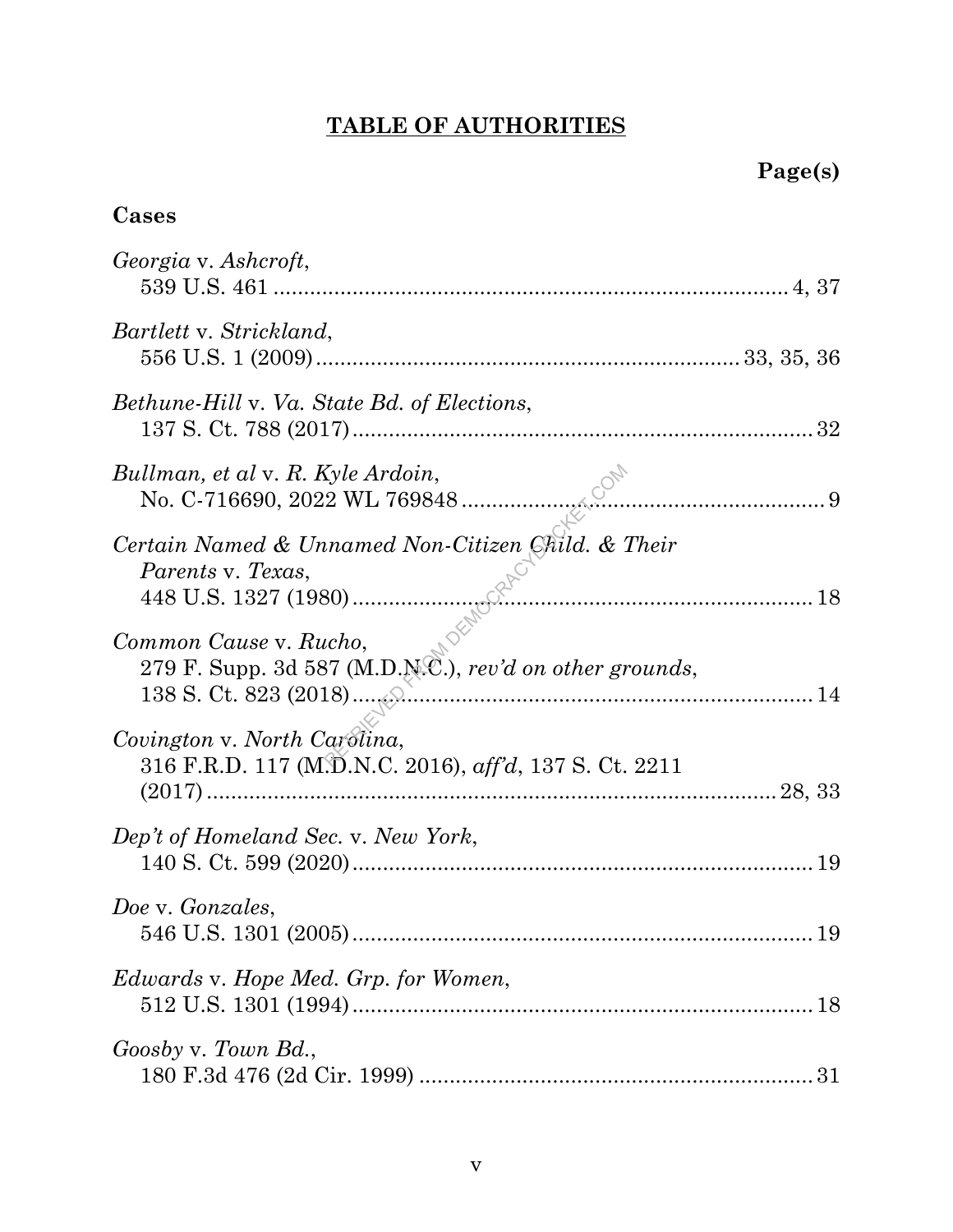| Gordon v. Holder,                                                                                                          |
|----------------------------------------------------------------------------------------------------------------------------|
| Growe v. Emison,                                                                                                           |
| <i>Harris v. McCrory,</i>                                                                                                  |
| Heckler v. Redbud Hosp. Dist.,                                                                                             |
| Hollingsworth v. Perry,                                                                                                    |
| Jackson Women's Health Org. v. Currier,                                                                                    |
| Johnson v. De Grandy,                                                                                                      |
| Karcher v. Daggett,                                                                                                        |
| Larios v. Cox,                                                                                                             |
| League of Women Voters of Ohio v. Ohio Redistricting<br>$Comm'n$ ,<br>Nos. 2021-1193, 2021-1198, 2021-1210, 2022 WL 110261 |
| LULAC v. Perry,                                                                                                            |
| Merrill v. Milligan,                                                                                                       |
| Merrill v. Milligan,                                                                                                       |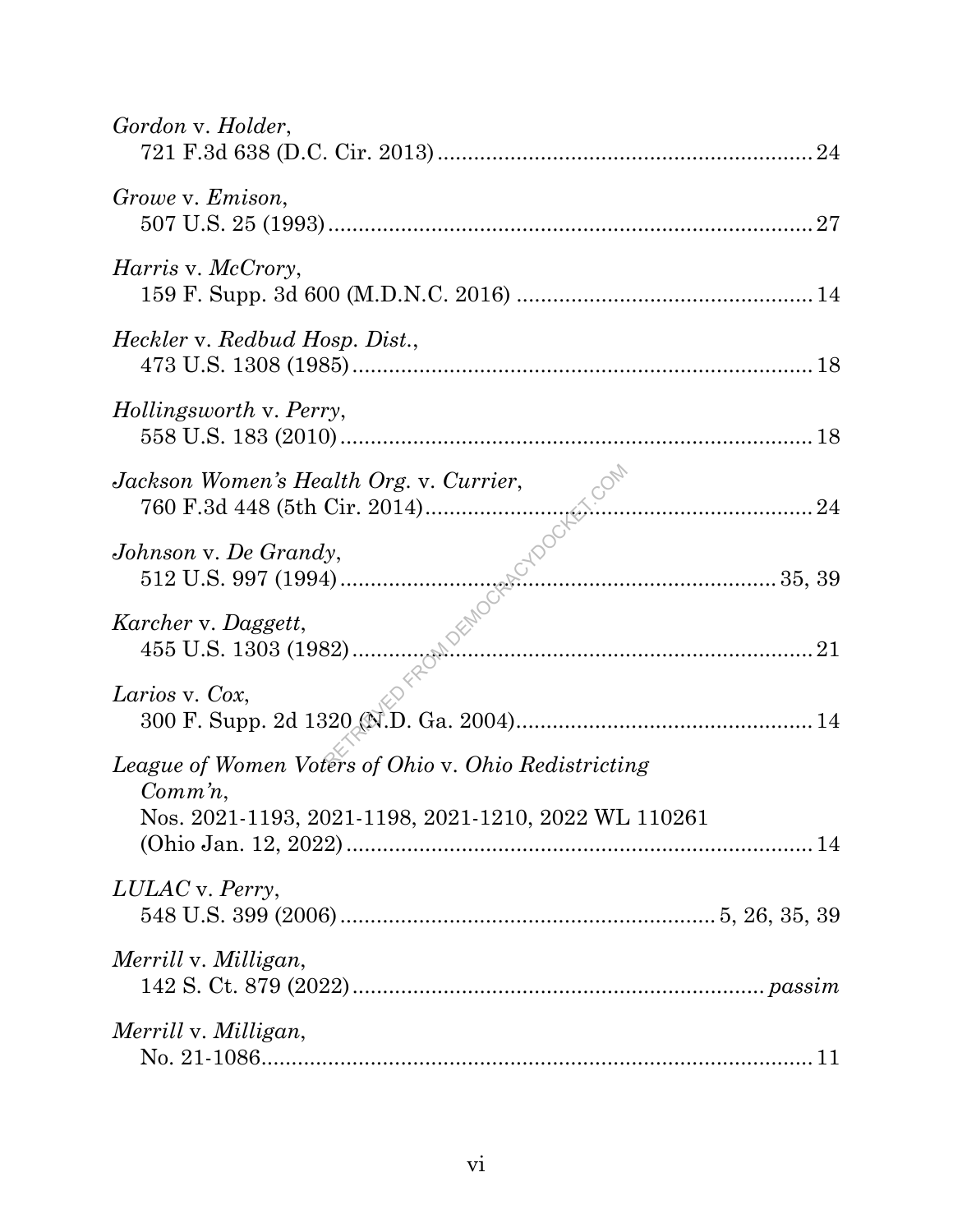| Mount Soledad Mem'l Ass'n v. Trunk,                                                         |  |
|---------------------------------------------------------------------------------------------|--|
| N. Carolina State Conf. of NAACP v. McCrory,                                                |  |
| NAACP Louisiana State Conference v. Ardoin,                                                 |  |
| Nken v. Holder,                                                                             |  |
| Packwood v. Senate Select Comm. on Ethics,                                                  |  |
| <i>Purcell</i> v. <i>Gonzalez</i> ,                                                         |  |
| Robinson v. Ardoin,                                                                         |  |
| Robinson v. Ardoin,                                                                         |  |
| Rogers v. Lodge,                                                                            |  |
| Rucho v. Common Cause,                                                                      |  |
| Shelby County v. Holder,                                                                    |  |
| Solomon v. Liberty Cnty. Comm'rs,<br>166 F.3d 1135 (11th Cir. 1999), reh'g en banc granted, |  |
| <i>Teague v. Attala County,</i>                                                             |  |
| Thornburg v. Gingles,                                                                       |  |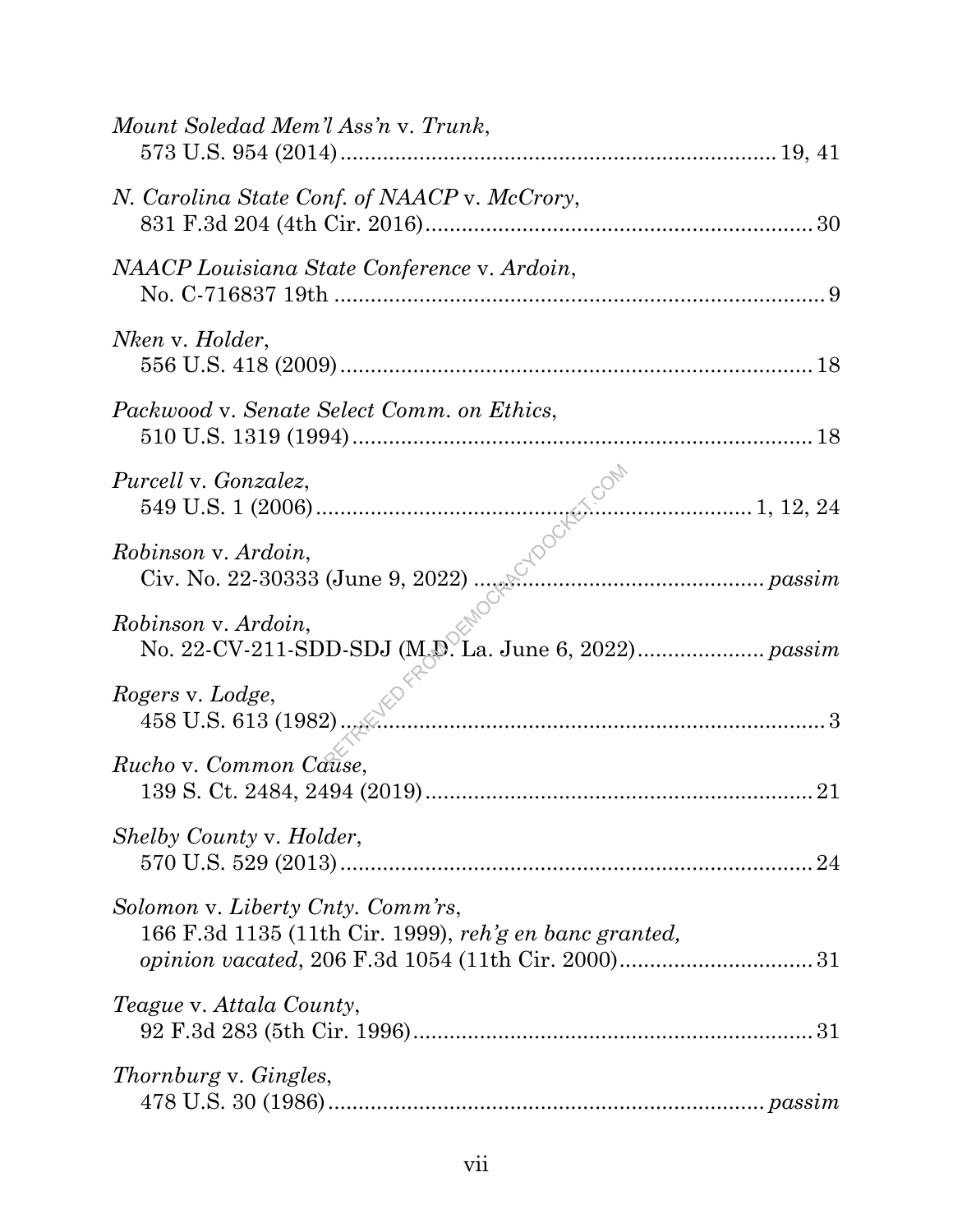| Uno v. City of Holyoke,                                     |  |
|-------------------------------------------------------------|--|
| <i>Wisconsin Legislature v. Wisconsin Elections Comm'n,</i> |  |
| <b>Statutes</b>                                             |  |
|                                                             |  |
|                                                             |  |
|                                                             |  |
|                                                             |  |
|                                                             |  |
|                                                             |  |
|                                                             |  |
|                                                             |  |
|                                                             |  |
|                                                             |  |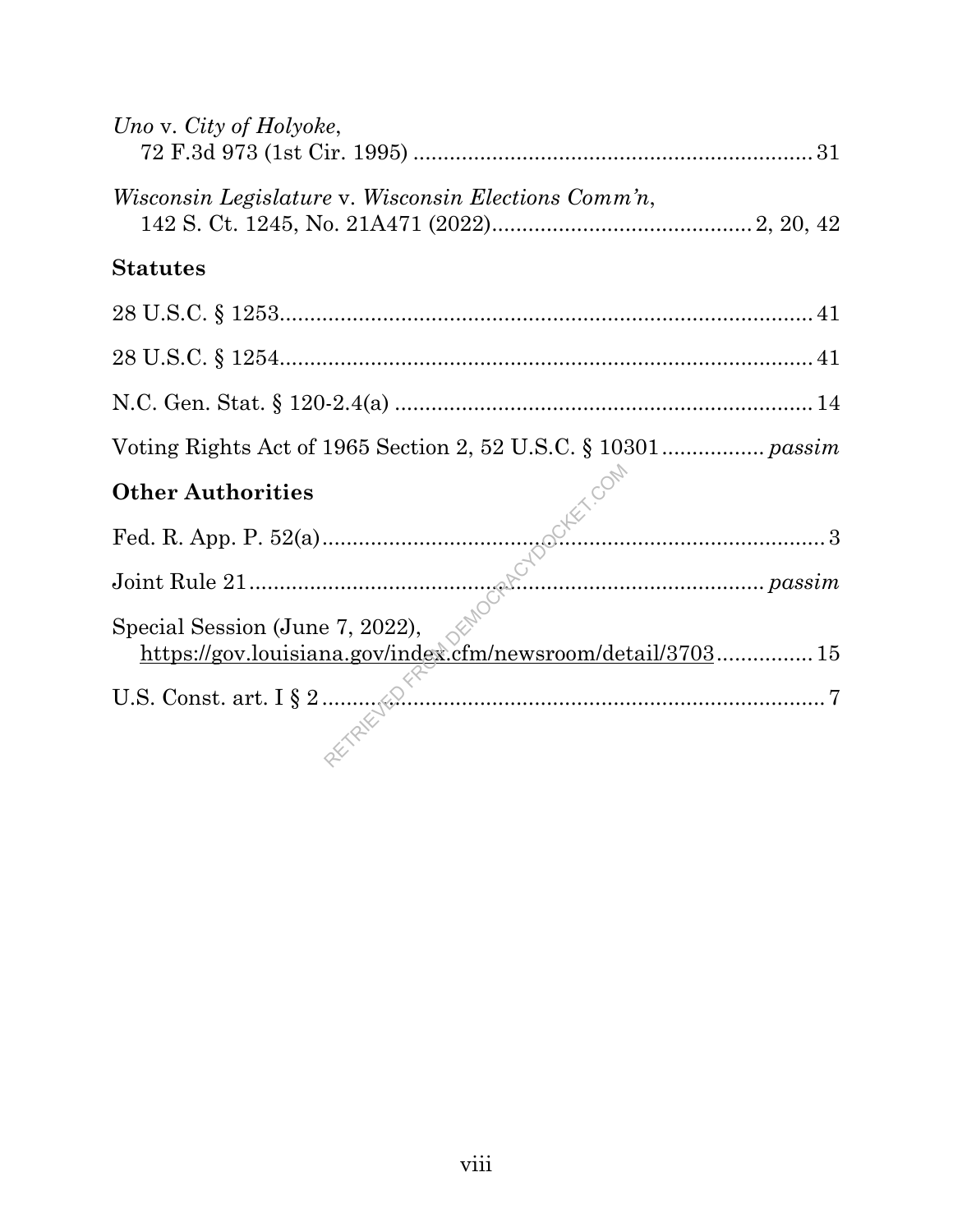## **TO THE HONORABLE SAMUEL ALITO, ASSOCIATE JUSTICE OF THE SUPREME COURT OF THE UNITED STATES AND CIRCUIT JUSTICE FOR THE FIFTH CIRCUIT.**

After a five-day evidentiary hearing, the district court determined that Louisiana's congressional redistricting map diluted the votes of Black voters in violation of Section 2 of the Voting Rights Act of 1965, and it preliminarily enjoined defendants from conducting the 2022 congressional election using that map. A panel of the Fifth Circuit (Smith, Higginson, and Willett, JJ.), in a per curiam opinion without noted dissent, denied the defendants' motion for a stay pending appeal and ordered expedited briefing and argument on defendants' appeal. Oral argument will be held on July 8, in little more than two weeks. The motions panel made clear that the merits panel can issue a stay if it concludes that one is warranted. Such a stay would come in time to avoid any conceivable irreparable harm. RETRIEVED FROM DEMOCRACYDOCKET.COM

Defendants nonetheless now ask this Court to take the extraordinary step of staying the district court's injunction and granting certiorari before the merits of their appeal have been argued or decided, and far in advance of the November 2022 election and operative election deadlines. Defendants' application rests on arguments that are contrary to binding case law, and in large part on ignoring or mischaracterizing the district court's findings of fact and the legal analyses of the courts below.

*Purcell does not require a stay*. The lower courts correctly concluded that *Purcell* v. *Gonzalez*, 549 U.S. 1 (2006), does not require a stay of the district court's injunction. The district court's order was not issued "in the period close to an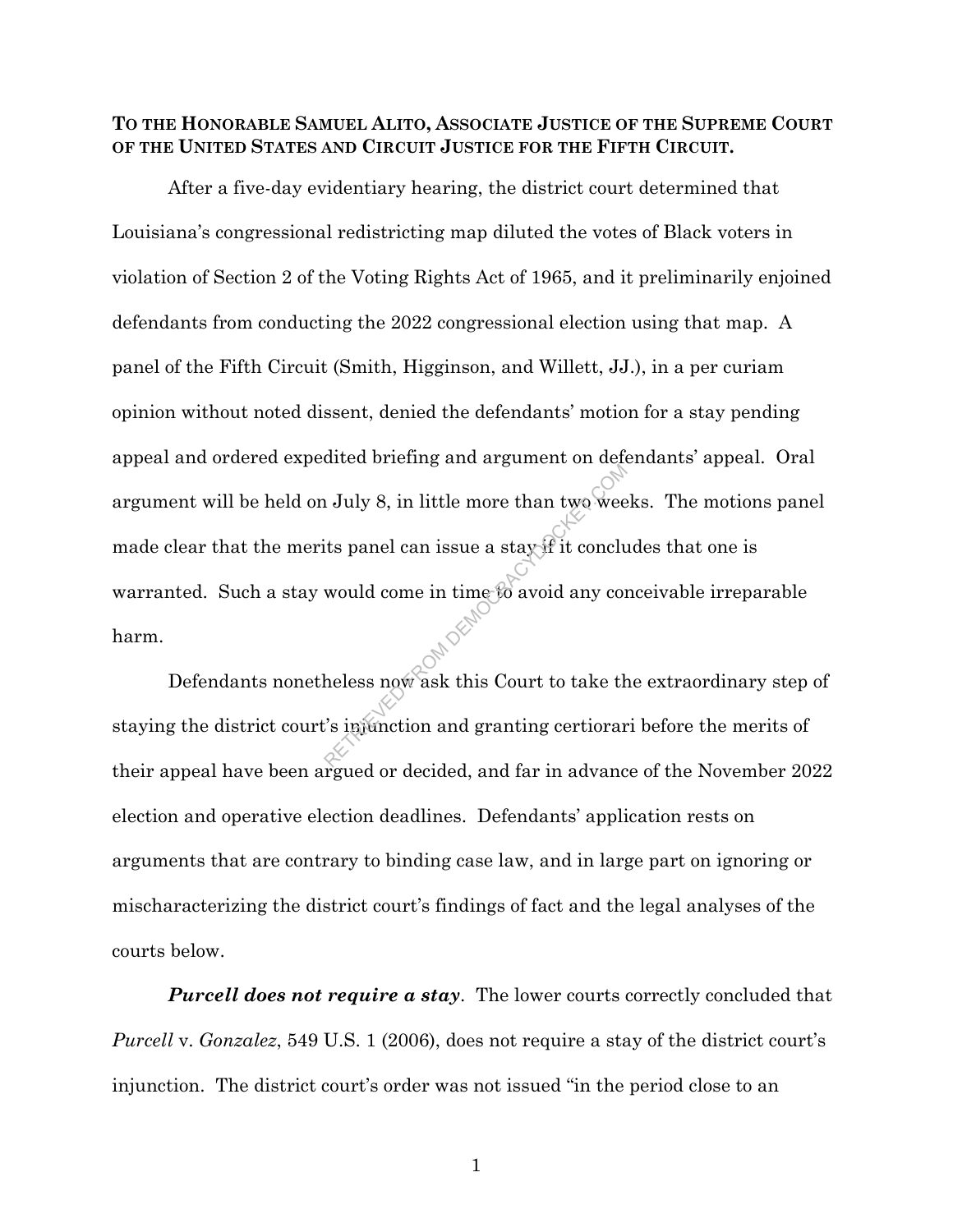election." *Merrill* v. *Milligan*, 142 S. Ct. 879, 881 (2022) (Kavanaugh, J., concurring). As the State's legislative leaders (defendant intervenors below) explained in related state court litigation, Louisiana's "election calendar is the latest in the nation." ECF No. 173, *Robinson* v. *Ardoin*, No. 22-CV-211-SDD-SDJ (M.D. La. June 6, 2022) (hereinafter *Robinson*) ("Dist. Op.") at 146. Louisiana does not have a pre-Election Day primary; absentee ballots are not mailed until September 24; and early voting does not begin until October 22, nearly four months from today. The district court's injunction was entered more than five months before Election Day. The State's legislative leaders represented to a Louisiana state court that, in view of the State's election calendar, there was ample time for redistricting litigation to be resolved because "the election deadlines that actually impact voters do not occur until October 2022." *Id*. e State's legislative leaders represent<br>State's election calendar, there was<br>be resolved because "the election d<br>ar until October 2022." Id.<br>have not identified a comparable category<br>of election nonintervention derived<br>COA

"[T]he defendants have not identified a comparable case" where this Court has applied the principle of election nonintervention derived from *Purcell* so far in advance of an election. COA Op. 25. And their position is foreclosed by this Court's recent decision in *Wisconsin Legislature* v. *Wisconsin Elections Commission*, 142 S. Ct. 1245, No. 21A471 (2022) (per curiam). In a decision issued closer in time to the relevant election than the district court's injunction here (139 days in *Wisconsin*, compared to 155 days in this case), the court threw out Wisconsin's state legislative maps and ordered the State to redraw them before the 2022 elections. The Court explained that its order gave the State "sufficient time to adopt maps" consistent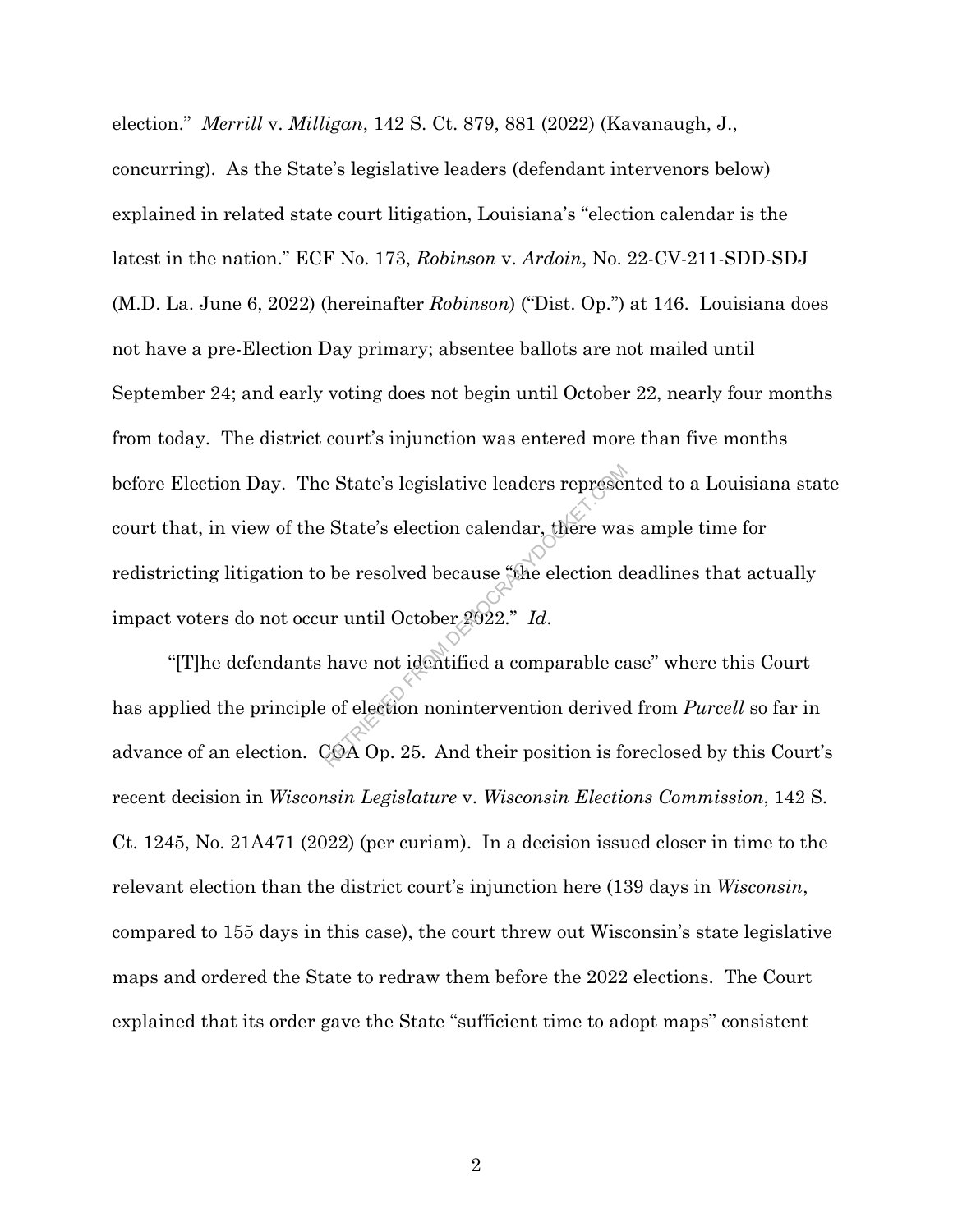with the state's election calendar. *Id*. The relevant facts here are materially indistinguishable from those in *Wisconsin*.

Defendants offer hyperbolic assertions that the district court's injunction "toss[ed] Louisiana into divisive electoral pandemonium," "throws the election process into chaos, and creates confusion statewide," and will cause "tremendous electoral upheaval." Stay Br. 1–2. But the district court found otherwise. It concluded that "a remedial congressional plan can be implemented in advance of the 2022 elections without excessive difficulty or risk of voter confusion." Dist. Op. 148; *see also* COA Op. 29. That finding can be disturbed only if defendants demonstrate that it is clearly erroneous. Fed. R. App. P. 52(a); *Rogers* v. *Lodge*, 458 U.S. 613, 622–623 (1982). Defendants' distorted and partial presentation of the testimony at the preliminary injunction hearing does not establish clear error. at finding can be disturbed only if c<br>
us. Fed. R. App. P. 52(a); Rogers v.<br>
ants' distorted and partial presenta<br>
on hearing does not establish clear<br>
rge the Court to stay the litigation i<br>
Stay Br. 4. But, as Justice Ka

Defendants also urge the Court to stay the litigation in view of the pendency of *Merrill* in this Court. Stay Br. 4. But, as Justice Kavanaugh's concurring opinion in *Merrill* makes clear, the Court granted a stay in that case because the election was close in time *and* because "the underlying merits appear to be close." *Merrill*, 142 S. Ct. at 881 (Kavanaugh, J., concurring). Neither of those two independent circumstances necessary for a stay apply here. First, the relevant timetable here is fundamentally unlike *Merrill*, in which Justice Kavanaugh explained that a stay was necessary because "the primary elections begin (via absentee voting) just seven weeks from" the Court's stay order. *Merrill*, 142 S. Ct. at 880 (Kavanaugh, J., concurring). Here, absentee voting for does not even begin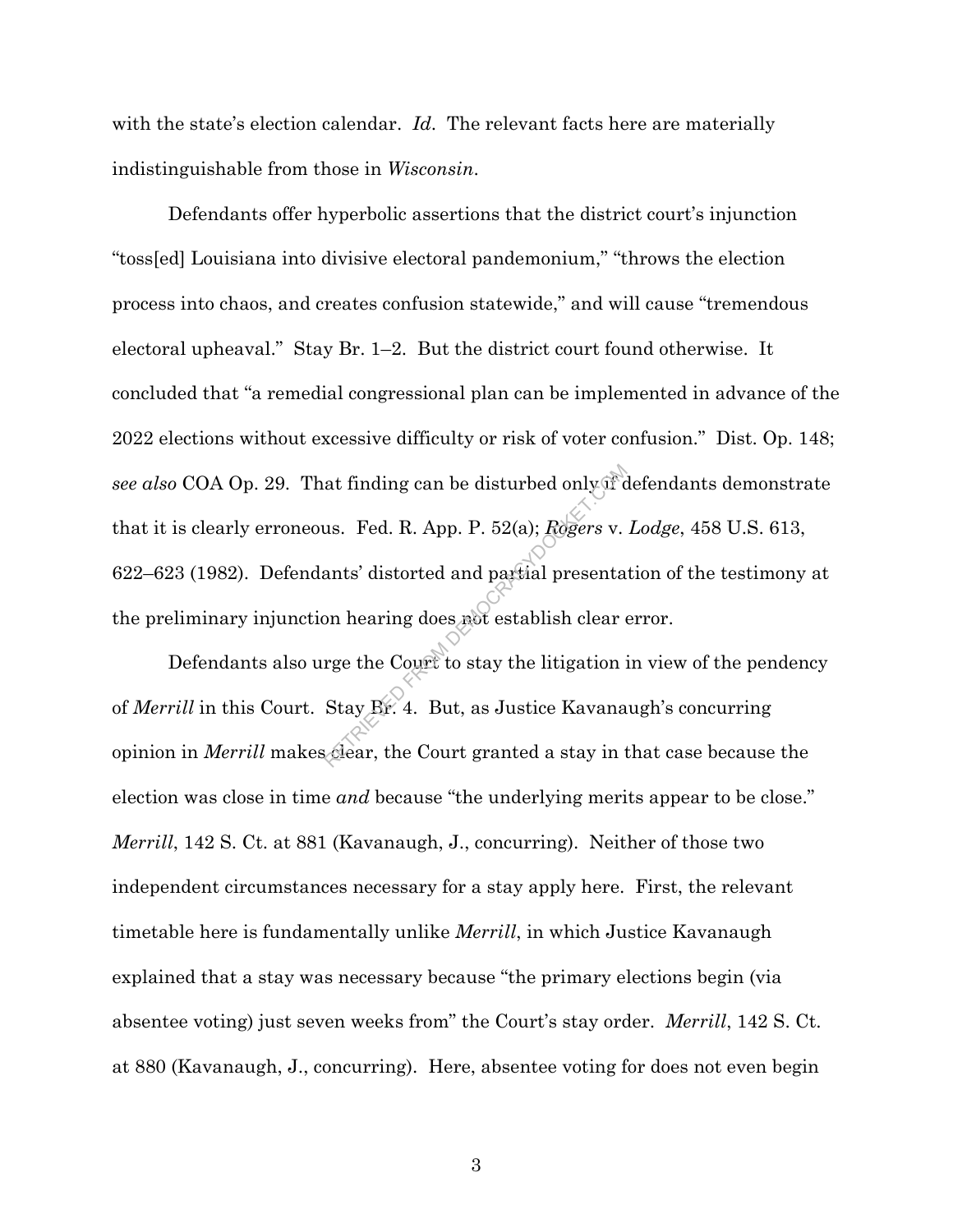for four months. Second, on the merits, defendants are wrong in asserting that this case substantively resembles *Merrill* simply because both cases involve Section 2 challenges to a State's congressional redistricting plan. App. 4.In *Merrill*, plaintiffs and the State defendants both presented significant evidence relevant to the first *Gingles* precondition. The district court credited the plaintiffs' evidence, but Justice Kavanaugh concluded that "the underlying merits appear to be close" based on a preliminary review, with each side having a "fair prospect of success on appeal." *Merrill*, 142 S. Ct. at 881 & n.2 (Kavanaugh, J., concurring). By contrast, here, as both lower courts observed, defendants' attacks on plaintiffs' numerosity showing under *Gingles* I is foreclosed by this Court's decision in *Georgia* v. *Ashcroft*, 539 U.S. 461, 473 n.1 (2003), and "Defendants did not meaningfully refute or challenge Plaintiffs' evidence on compactness." COA Op. 7 (quoting Dist. Op. 92). As the Fifth Circuit explained, "[t]hat tactical choice has consequences." COA Op. 7. Expredience of defendants' attacks on j<br>is foreclosed by this Court's decisio<br>003), and "Defendants did not mear<br>ence on compactness." COA Op. 7 (d<br>ained, "[t]hat tactical choice has cor<br>endants next seek a stay based on a

*Gingles* **III**. Defendants next seek a stay based on a merits argument foreclosed by precedent and common sense. Specifically, they raise the novel contention that because there could be white crossover voting in some hypothetical district that was not created, plaintiffs cannot satisfy *Gingles* III in challenging the plan that was actually enacted—despite strong evidence that stark racially polarized voting almost universally leads to the electoral defeat of Black-preferred candidates. The factual record on which this argument is founded is remarkably thin. COA Op. 20 (defense experts' analyses "were based on a single, unusual election . . . and relied on limited data or outlier[s], unlike the analyses offered by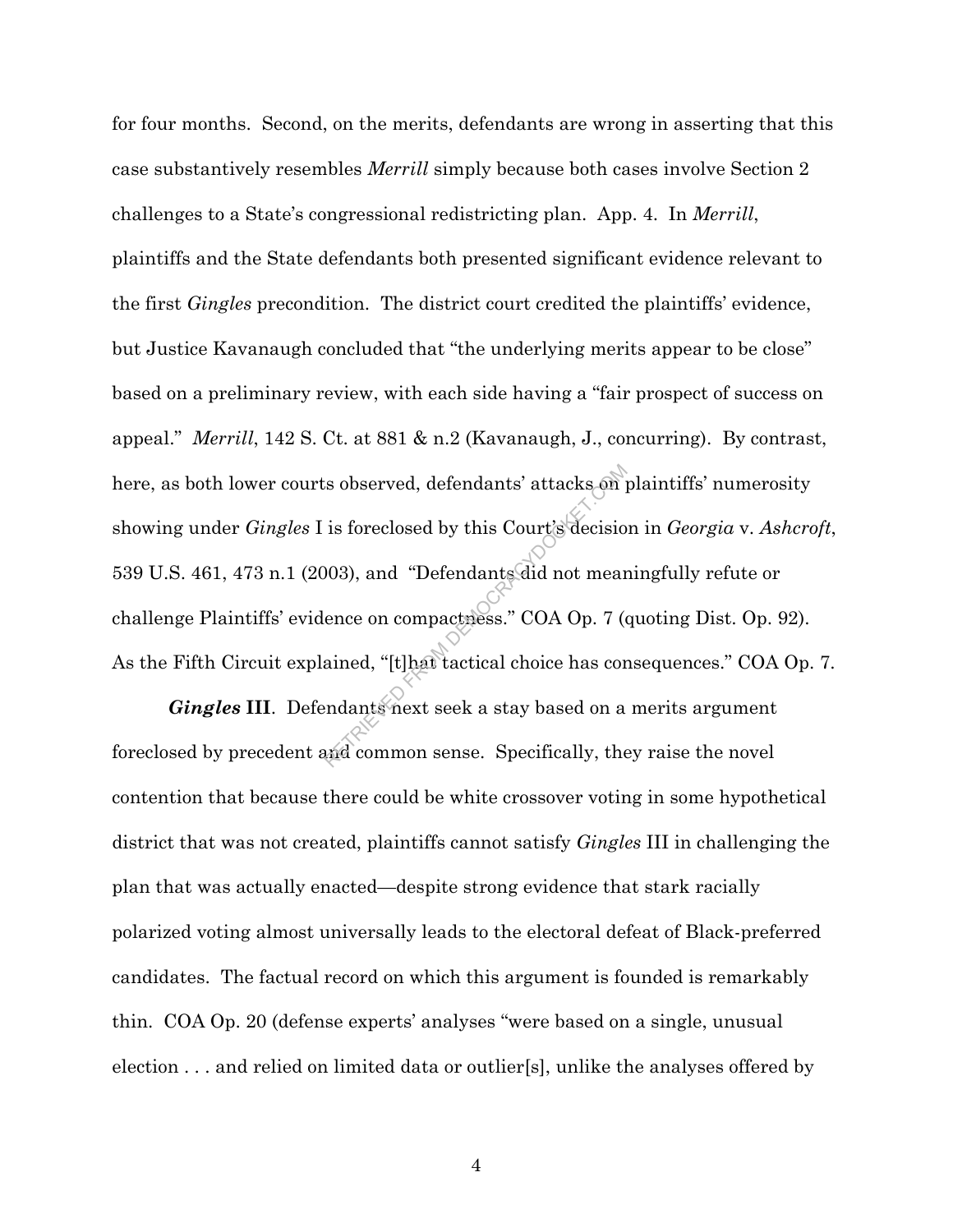the plaintiffs' experts") (cleaned up). Moreover, the question under *Gingles* is not whether there is white crossover voting in some hypothetical congressional district. Instead, as the district court and the Fifth Circuit concluded, it is whether "White voters consistently bloc vote to defeat the candidates of choice of Black voters" in the districts the Legislature actually enacted. Dist. Op. 124; *see also* COA Op. 21 ("crossover voting is not relevant *per se*; it is relevant only for its effect on the *outcome* of elections"). As the district court found, the undisputed evidence in this case shows that the answer to that question is yes.

*Gingles* **I**. Equally misplaced is defendants' assertion that a stay is appropriate because the district court's injunction improperly "ordered a racial gerrymander." Stay Br. 3. It did not. The district court did not adopt a new map at all. Instead, it took care to give the State Legislature a reasonable opportunity to enact a remedial map, and expressly acknowledged the State's "'broad discretion in drawing districts to comply with the mandate of § 2.'" Dist. Op. 151 (quoting *Shaw*  v. *Hunt*, 517 U.S. 899, 91%n.9). The Legislature failed to take up that opportunity; it convened but adjourned without enacting a new map. ly misplaced is defendants' assertion<br>district court's injunction improper:<br>3. It did not. The district court did<br>to give the State Legislature a reas<br>nd expressly acknowledged the Stat<br>ply with the mandate of § 2." Dist.<br>

Defendants argue that racial considerations predominated in the illustrative maps that plaintiffs presented to satisfy their burden under *Gingles* I to show that it is possible to create an additional "reasonably compact district[] with a sufficiently large minority population to elect candidates of its choice." *LULAC* v. *Perry*, 548 U.S. 399, 430 (2006) (plurality op.) (citing *Gingles*, 478 U.S. at 50–51). But the district court found that "[t]here is *no factual evidence* that race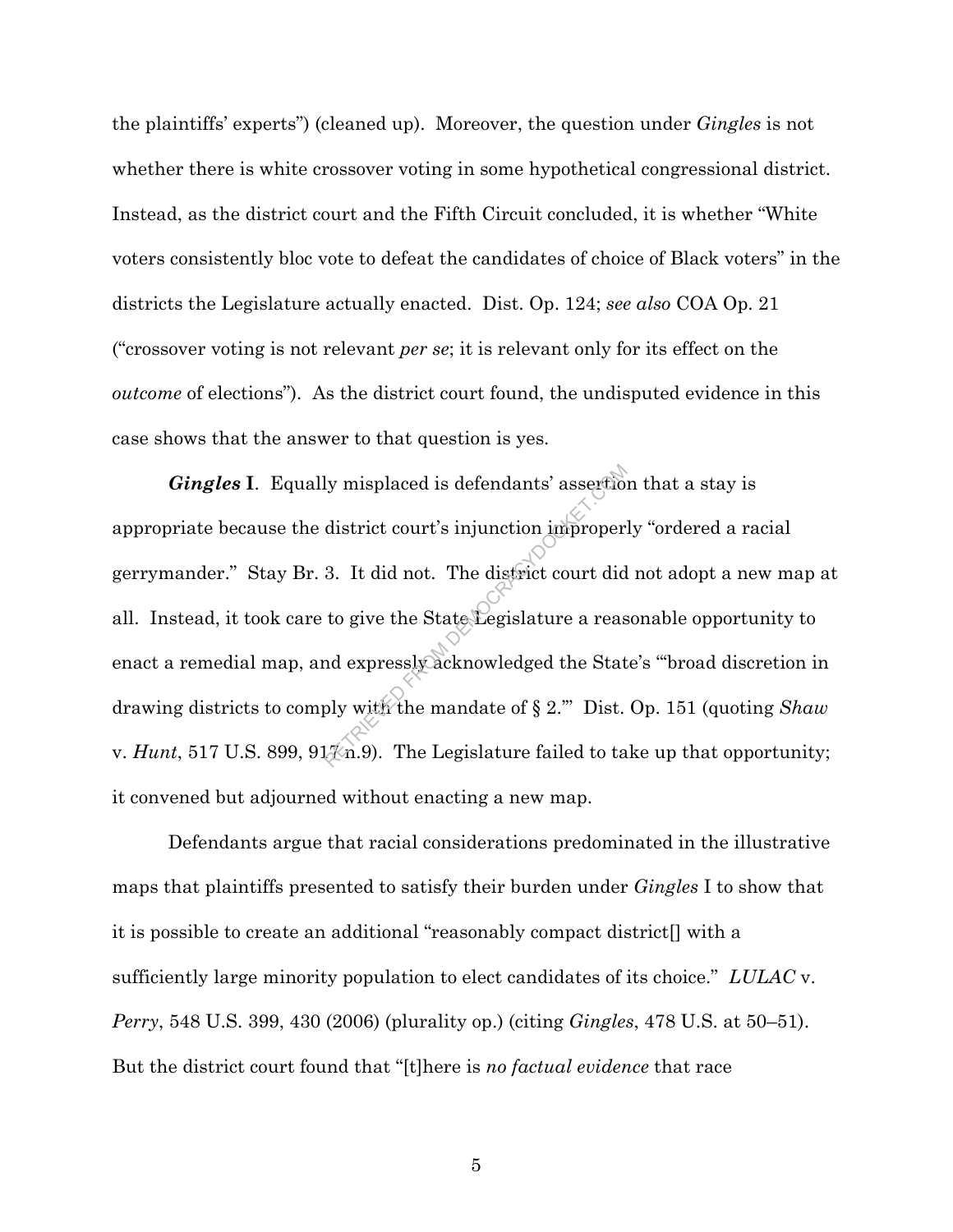predominated in the creation of the illustrative maps in this case." Dist. Op. 116 (emphasis in original). And, because "[i]llustrative maps are just that illustrative," COA Op. 17, and need not be enacted at the remedial stage, the Fifth Circuit rightly held that "racial consciousness in the drawing of illustrative maps does not defeat a *Gingles* claim." *Id.* 15.

Defendants assert that the supposed impossibility of drawing a "constitutionally-compliant plan" in Louisiana with more than a single majority-Black district is shown by testimony from one of their experts that a computerized map-drawing simulation did not generate congressional district maps with any majority Black districts. Stay Br. 3. But even were this evidence relevant, the district court found that the expert's testimony "merit[ed] little weight," because the expert "had no experience, skill, training, or specialized knowledge in the simulation analysis methodology that he employed," and the simulations he ran took no account of existing districts and "did not incorporate the traditional principles of redistricting required by law." Dist. Op. 94-95. Defendants should not be permitted to relitigate those factual findings here. did not generate congressional dist<br>Stay Br. 3. But even were this evi<br>the expert's testimony merit[ed] live, skill, training, or specialized kno<br>nodology that he employed," and the<br>ng districts and "did not incorporate<br>gr

*Defendants' petition for certiorari is premature and, in any event, certiorari is not appropriate***.** Finally, the Court should not take the extraordinary step of granting certiorari before the Fifth Circuit has ruled on the merits of defendants' appeal—especially where the Fifth Circuit is set to hear argument on an expedited basis in just two weeks, affording this Court a prompt opportunity to review the case in the ordinary course if necessary. Defendants do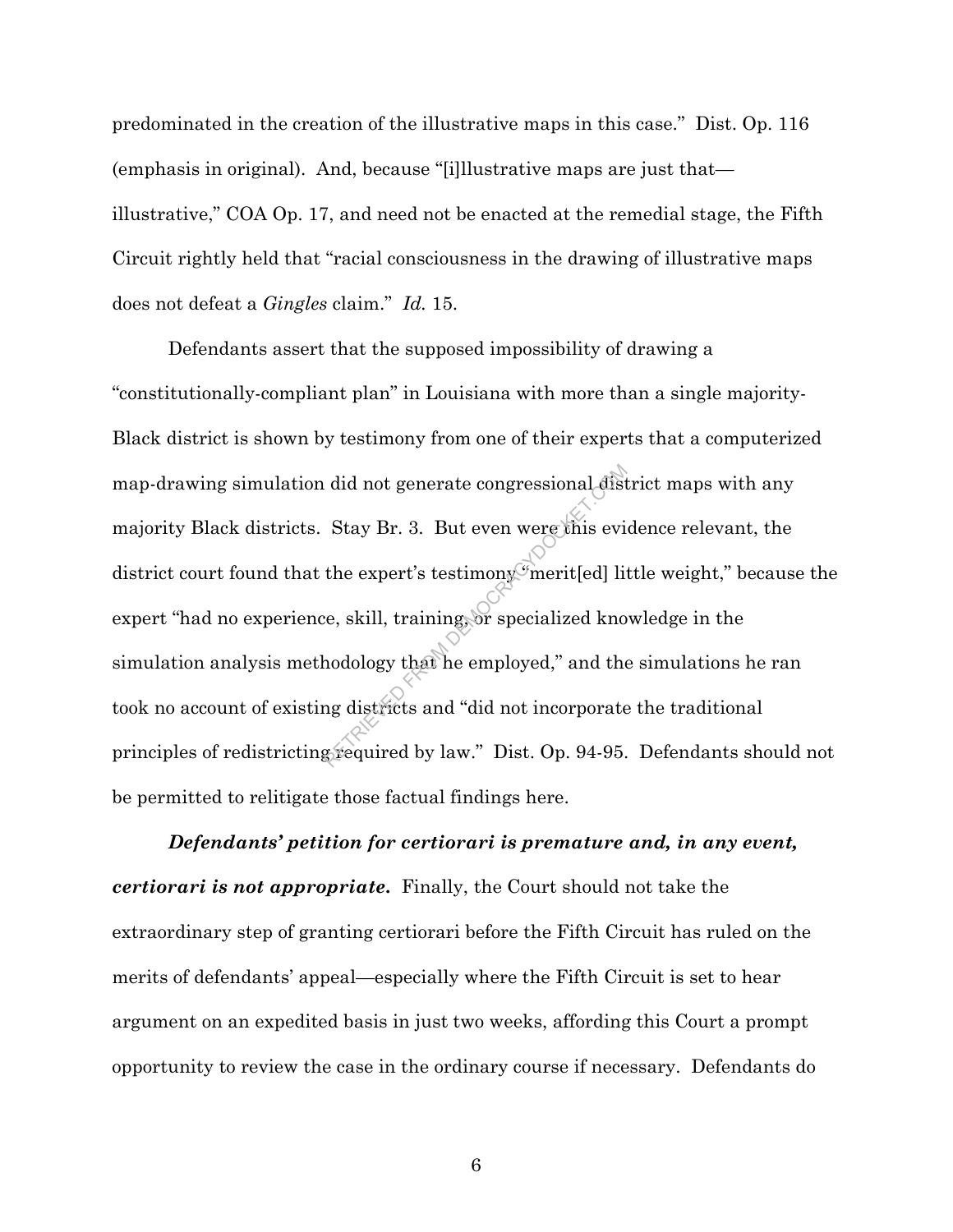not cite, much less attempt to satisfy, the stringent standards for prejudgment certiorari set forth in this Court's Rule 11, which provides for certiorari in such cases "only upon a showing that the case is of such imperative public importance as to justify deviation from normal appellate practice and to require immediate determination in this Court." S. Ct. R. 11. This case, like any redistricting case, is undoubtedly of importance in the affected jurisdiction. But this case, as the opinions of the district court and the Fifth Circuit panel make clear, presents the routine application of the *Gingles* standards to the jurisdiction-specific facts in the record. Defendants have had the opportunity to litigate those issues before the district court and the Fifth Circuit, and their appeal to the Court of Appeals on the merits will be argued in little more than two weeks. No compelling national interest requires this Court to intervene in the appellate process at this early juncture. A the opportunity to litigate tho<br>
The Circuit, and their appeal to the C<br>
little more than two weeks. No com<br>
urt to intervene in the appellate pro<br>
STATEMENT OF THE CASE<br>
Rallenged Plan.

## **STATEMENT OF THE CASE**

## **The Adoption of the Challenged Plan.**

The Louisiana Legislature is required to redraw congressional district boundaries after each decennial census. U.S. Const. art. I § 2. The 2020 U.S. Census revealed that Louisiana increased in population since 2010 and that this growth was driven entirely by growth in minority populations. ECF No. 41-2 at 15,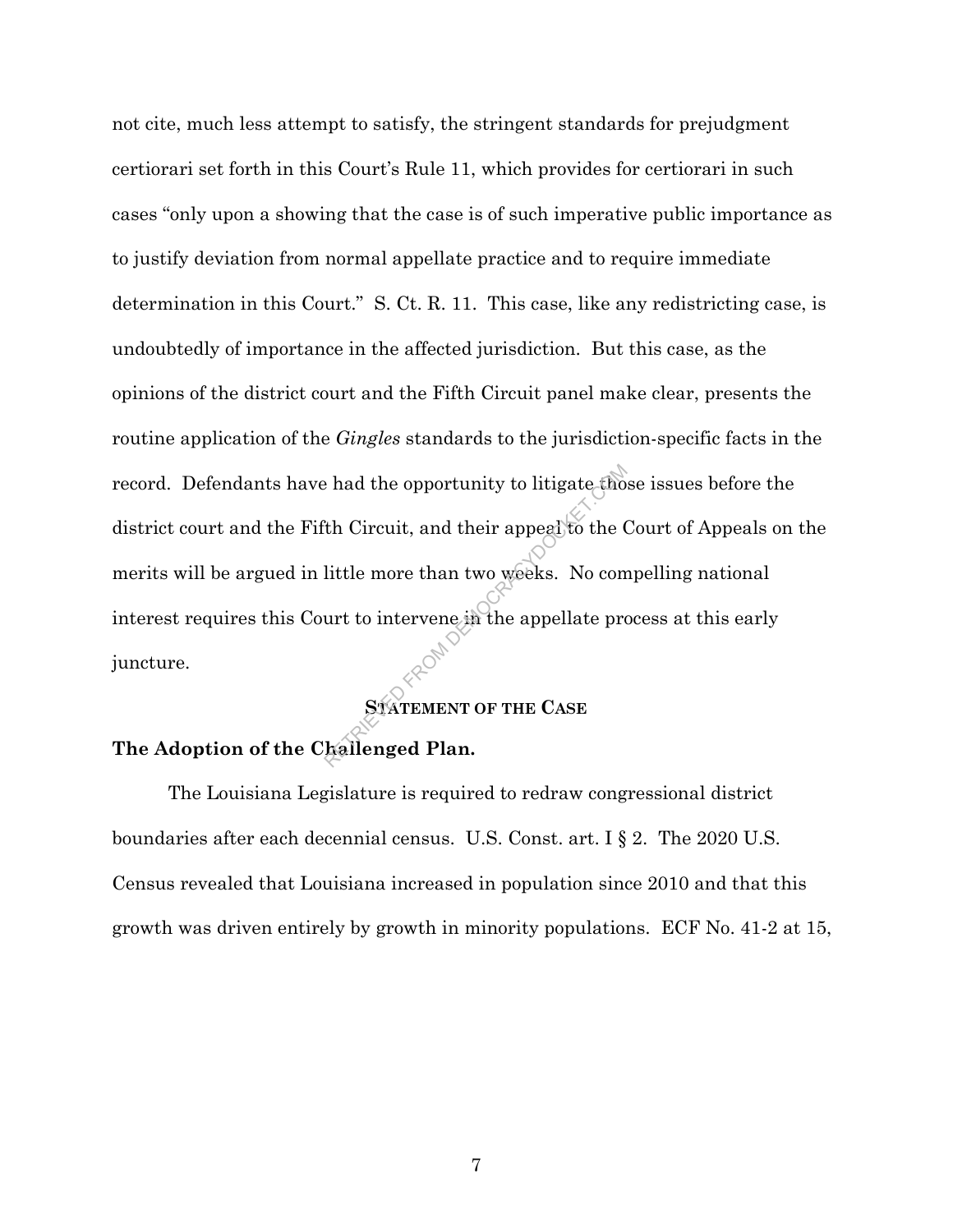Table 1.1 The census also confirmed that Black citizens represent approximately 31.2% of the State's voting age population. ECF No. 41-1 at 4.

Following the delivery of the 2020 census results in April 2021, the Legislature enacted Joint Rule 21, which established the criteria for legislative redistricting efforts. These criteria included compliance with Section 2 of the Voting Rights Act and traditional districting principles like respect for the geography of the State and communities of interest. ECF 41-3 at 238. It did not identify retaining historical district boundaries, "ensur[ing] continuity of representation," or "keep[ing] the status quo" as criteria for congressional redistricting. Stay Br. 7–8 (cleaned up); ECF 41-3 at 238. Thereafter, the Legislature conducted public hearings across the State to solicit the views of the State's citizens about redistricting. Dist. Op. 4. Numerous speakers urged the Legislature to enact a plan incorporating two congressional districts in which the Black voters would have an opportunity to elect their candidates of choice. Dist. Op. 139–140.  $\alpha$ <sup>2</sup> as criteria for congressional redistive to solicit the views of the State's c<br>to solicit the views of the State's c<br>1. Numerous speakers urged the Le<br>ssional districts in which the Black<br>candidates of choice. Dist

Leading up to the election, voting rights advocates, including some of the plaintiffs, provided detailed submissions to the Legislature demonstrating that, because of the state's stark racially polarized voting patterns and evidence of historical and ongoing effects of discrimination in voting and other social and economic arenas, Black voters have materially less ability than white voters to elect their candidates of choice. Accordingly, those advocates explained, Section 2

<sup>1</sup> All ECF citations contained herein refer to the docket of the district court action in this case. *See Robinson* v. *Ardoin*, 3:22-cv-00211-SDD-SDJ (2022).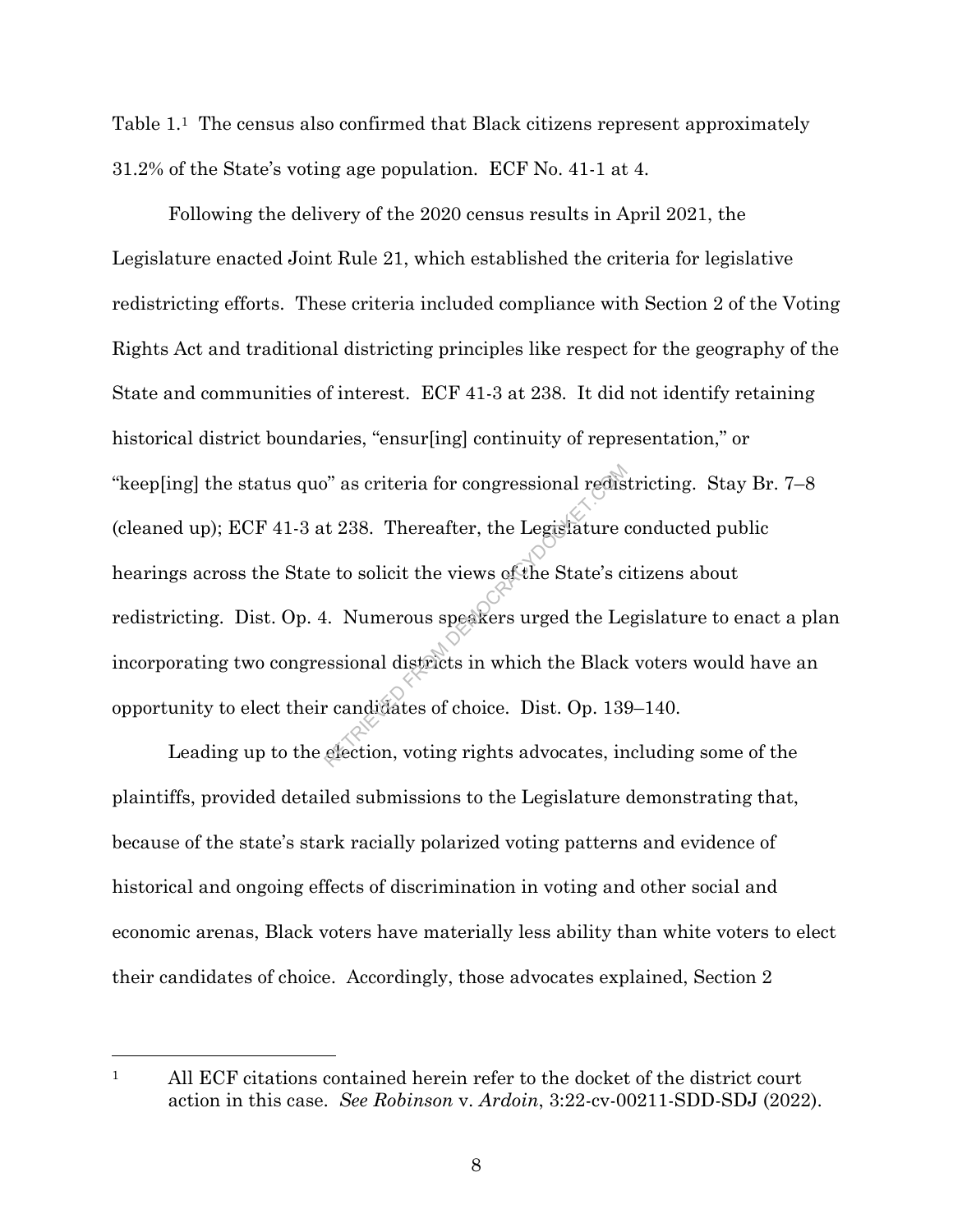requires any redistricting plan to provide for two districts that give Black voters that opportunity. *See, e.g.*, ECF 41-3 at 270. Counsel for the legislative intervenors in this litigation was engaged in giving legal advice during the entirety of the redistricting process. Def. App. 473.

Beginning in February 2022, the Legislature met to consider redistricting. Legislators submitted multiple congressional redistricting plans with two districts that would provide Black voters with the opportunity to elect candidates of their choice, and that otherwise complied with principles set out in Joint Rule 21. ECF 41-3 at 138–155. Nevertheless, on February 18, 2022, the Legislature passed two bills adopting identical congressional plans with only a single majority-Black district, and five districts with large white majorities. Dist. Op. 4. On March 9, the Governor vetoed both bills on the ground that they violated Section 2 and were unfair to the State's Black voters. *Id.* at 267–268. heless, on February 18, 2022, the L<br>ongressional plans with only a sing<br>s with large white majerities. Dist.<br>ls on the ground that they violated<br>ck voters.  $\underline{Id}$  at 267–268.<br>Governor's veto, plaintiffs in these consist

Shortly after the Governor's veto, plaintiffs in these consolidated cases commenced actions in Louisiana state court alleging that the operative 2010 map violated the Fourteenth Amendment's requirement that each congressional district have essentially equal population. *Bullman, et al* v. *R. Kyle Ardoin*, No. C-716690, 2022 WL 769848 (19th Judicial Dist. Ct.); *NAACP Louisiana State Conference* v. *Ardoin*, No. C-716837 19th Judicial Dist. Ct.). Defendants argued that plaintiffs' claims were premature because, as the legislative intervenors asserted, Louisiana's "election calendar is one of the latest in the nation," Louisiana was not scheduled to hold its "congressional *primary* election" until November 8, 2022, and "the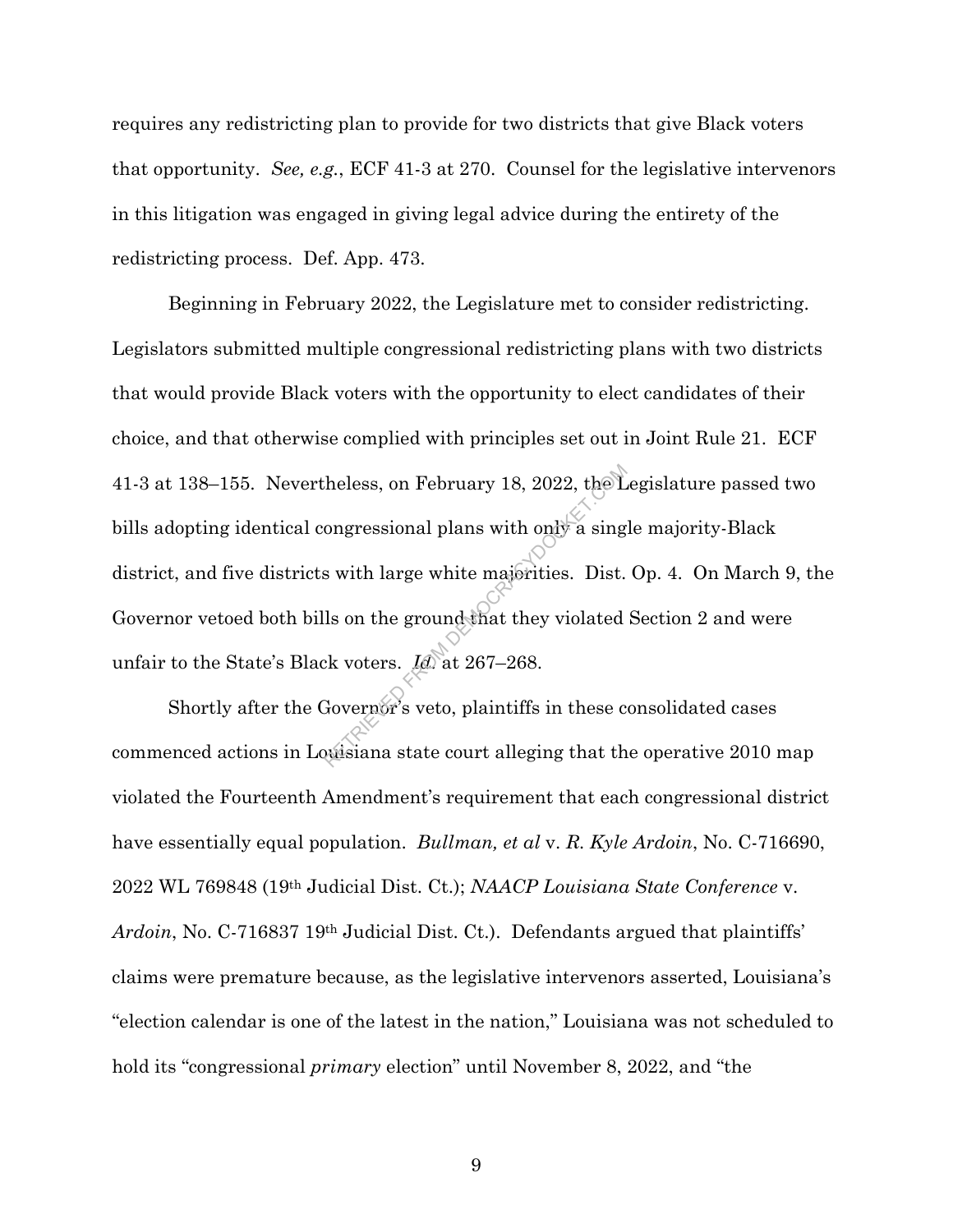candidate qualification period [July 20-22, 2022] could be moved back, if necessary .

. . without impacting voters." Pl. App. 8 (Legislative intervenors' proposed FoF/COL

in *Bullman*; emphasis in original). The defendants argued:

The election deadlines that actually impact voters do not occur until October 2022, like the deadlines for voter registration (October 11, 2022, for in-person, DMV, or by mail, and October 18, 2022 for online registration) and the early voting period (October 25 to November 1, 2022).

*Id.* at 8. The defendants made no mention of the deadline for qualifying for the ballot by petition.

On March 30, 2022, the Legislature overrode the Governor's veto. Dist. Op.

5.

#### **Preliminary Injunction Proceedings and the District Court's Ruling**

Plaintiffs commenced these actions the day of the veto override. They alleged that the enacted plan dilutes the voting strength of the State's Black voters in violation of Section 2 of the Voting Rights Act, 52 U.S.C. § 10301, and sought preliminary and permanent injunctive relief and the adoption of a congressional redistricting plan that included two districts in which Black voters would have an opportunity to elect candidates of their choice. ECF No. 1. The complaints alleged in detail the facts showing that plaintiffs' claim satisfied each of the three preconditions for a Section 2 claim set forth in *Thornburg* v. *Gingles*, 478 U.S. 30, 46 (1986), and that in the totality of the circumstances, the enacted plan violates Section 2. *Id.* ¶¶ 87–163; *see Gingles*, 478 U.S. at 36–37 (applying Senate factors). Plaintiffs named as the sole defendant the Secretary of State, the State's chief election official; the State legislative leaders (the President of the State Senate and 2, the Legislature overrode the Governode the Governode the Governode the Governode Section Proceedings and the District ced these actions the day of the veta utes the voting strength of the State Noting Rights Act, 52 U.S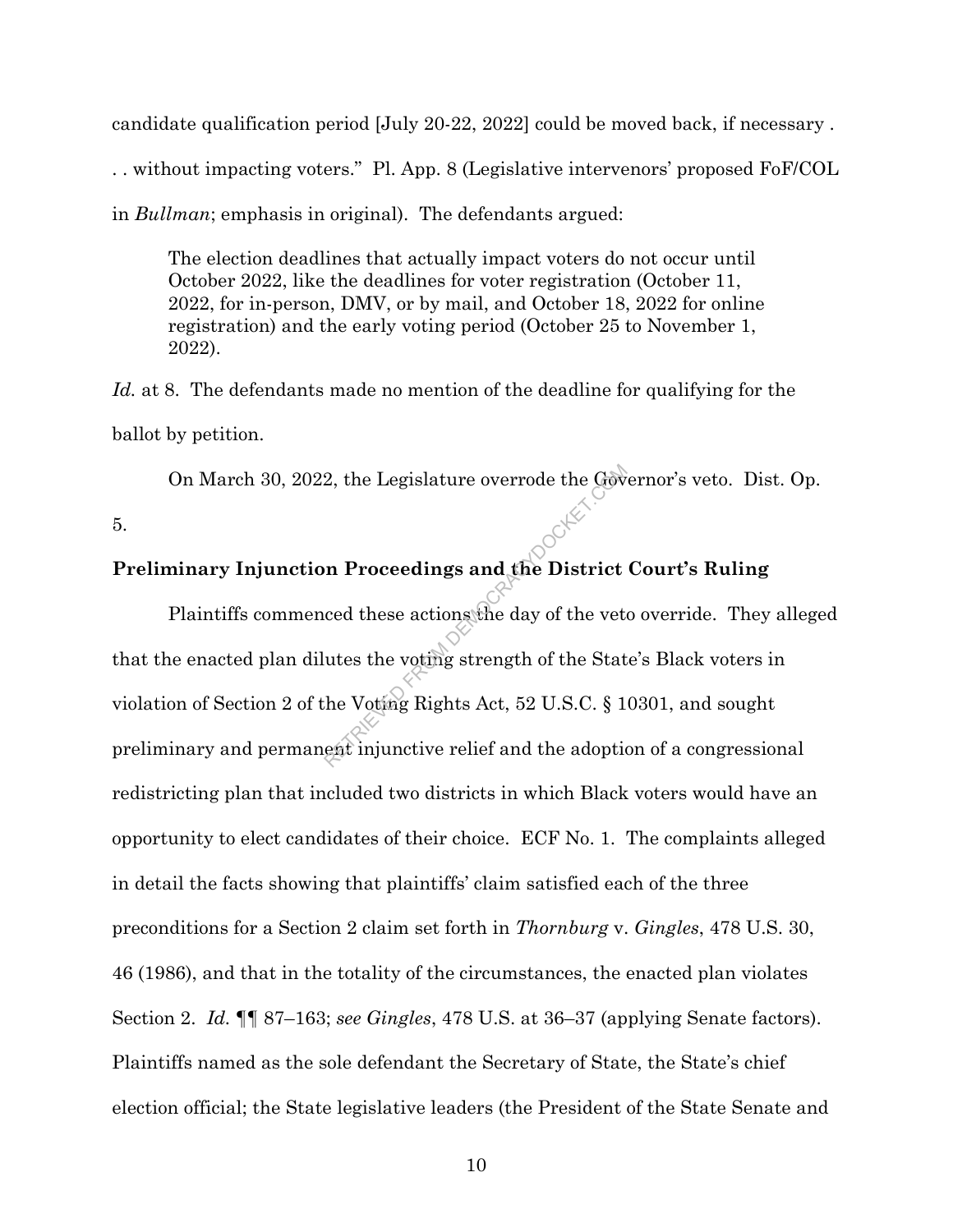the Speaker of the House) and the Attorney General were subsequently permitted to intervene.

At a status conference on April 13, 2022, the district court set a tentative hearing date on a motion for preliminary injunction on April 25. ECF No. 33. In response to defendants' contention that the schedule did not provide adequate time for them to prepare, the court later adjourned the hearing by two weeks, to May 9. Dist Op. 6; ECF No. 35. On May 3, 2022, three weeks after the initial status conference, the Attorney General filed an "emergency" motion to stay the proceedings pending a ruling by this Court in *Merrill* v. *Milligan*, No. 21-1086. The district court denied the motion the following day. ECF No. 135.

The district court held a five-day evidentiary hearing on May 9-13, 2022. The court heard testimony from 21 witnesses, including 14 expert witnesses and seven fact witnesses, and reviewed 244 exhibits. *See generally* ECF 212-216. The parties submitted post-hearing briefs and proposed findings of fact and conclusions of law on May 18, 2022. Contrary to defendants' accusation that the preliminary injunction hearing was "truncated," Stay Br. 8, defendants presented one fact witness and 7 expert witnesses—who offered testimony on issues largely irrelevant to the well-established inquiry under *Gingles*. *Id.* Indeed, as the lower courts recognized, defendants made a "tactical choice" not to present evidence on key issues, including "leav[ing] the plaintiffs' evidence of compactness largely uncontested," COA Op. 7, and, in what the district court termed a "glaring omission" in defendants' case, choosing not to call any witnesses to testify about uling by this Court in *Merrill v. Mill*<br>motion the following day. ECF No.<br>held a five-day evidensiary hearing<br>ny from 21 witnesses, including 14 d<br>d reviewed 244 exhibits. *See genera*<br>earing briefs and proposed findings<br>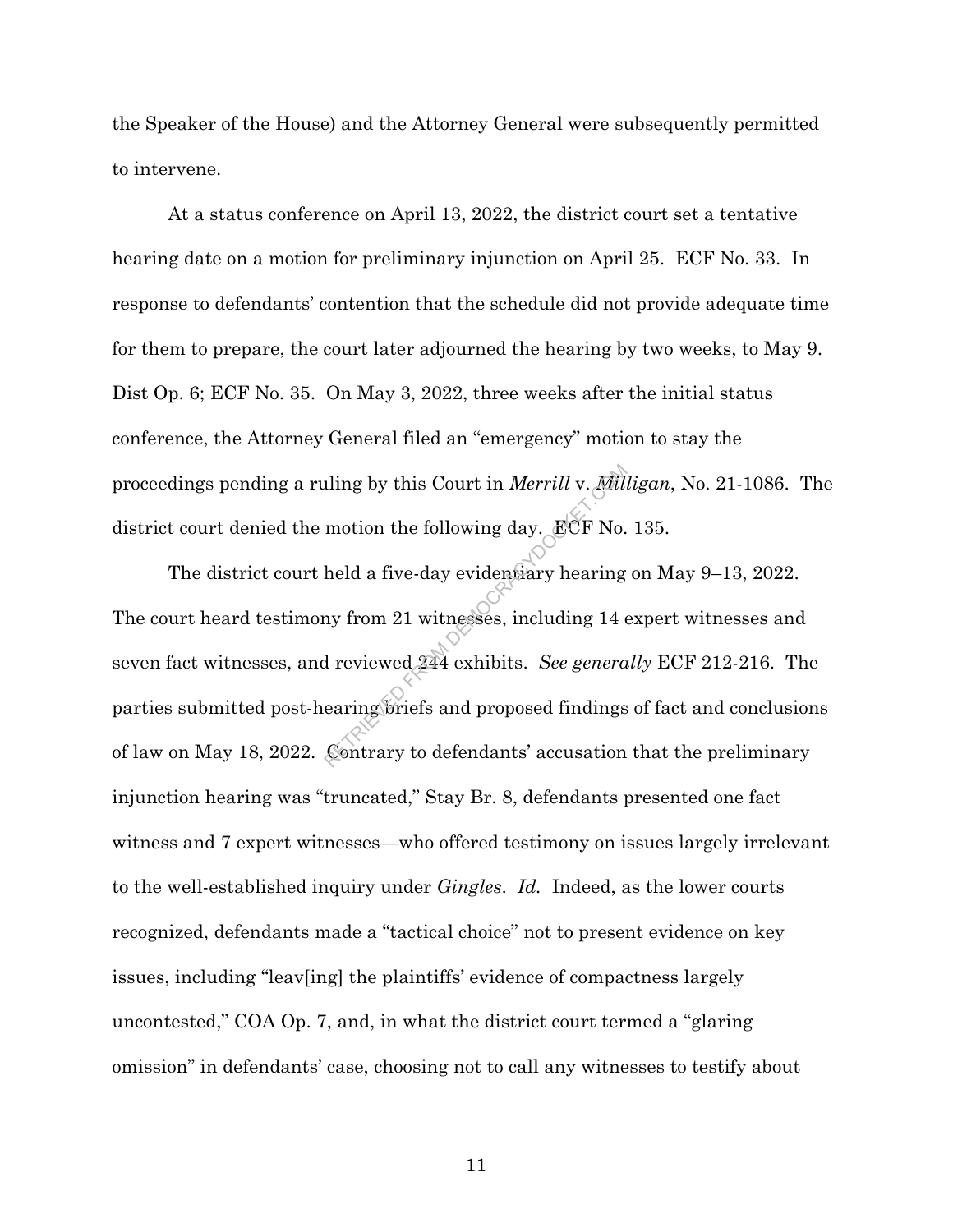communities of interest, although the Legislature's Joint Rule 21 requires communities of interest to be given priority in redistricting, Dist. Op. 101. Having chosen not to present witnesses on these and other key issues, defendants rested their case several hours before the scheduled end of the last day's session. PI App. 19.

On June 6, 2022, the district court granted plaintiffs' motion for a preliminary injunction. In a 152-page Ruling and Order, the court held that plaintiffs are substantially likely to prevail on their Section 2 claim. Dist. Op. 141. Carefully addressing each of the *Gingles* preconditions, the court concluded that plaintiffs had established that (i) Louisiana's Black voting-age population is sufficiently large and geographically compact so as to constitute a majority in a second majority-minority congressional district; (ii) Black voters in Louisiana are politically cohesive; and (iii) white voters vote sufficiently as a bloc to usually defeat Black voters' preferred candidates in the five majority-white districts in the plan enacted by the state. *Id.* at 88–127. The court further concluded that the totality of the circumstances supported the conclusion that the enacted map violated Section 2. *Id.* at 127–41. The court also found that plaintiffs would suffer irreparable harm "if voting takes place in the 2022 Louisiana congressional elections based on a redistricting plan that violates federal law" and "has been shown to dilute Plaintiffs' votes." *Id*. at 141–142. The of the *Gingles* preconditions, the<br>d that (i) Louisiana's Black voting-a<br>ographically compact so as to consti<br>y congressional district; (ii) Black vo<br>(iii) white voters vote sufficiently as<br>andidates in the five major

The district court rejected the defendants' argument under *Purcell* v. *Gonzalez*, 549 U.S. 1 (2006), that an injunction was improper because there was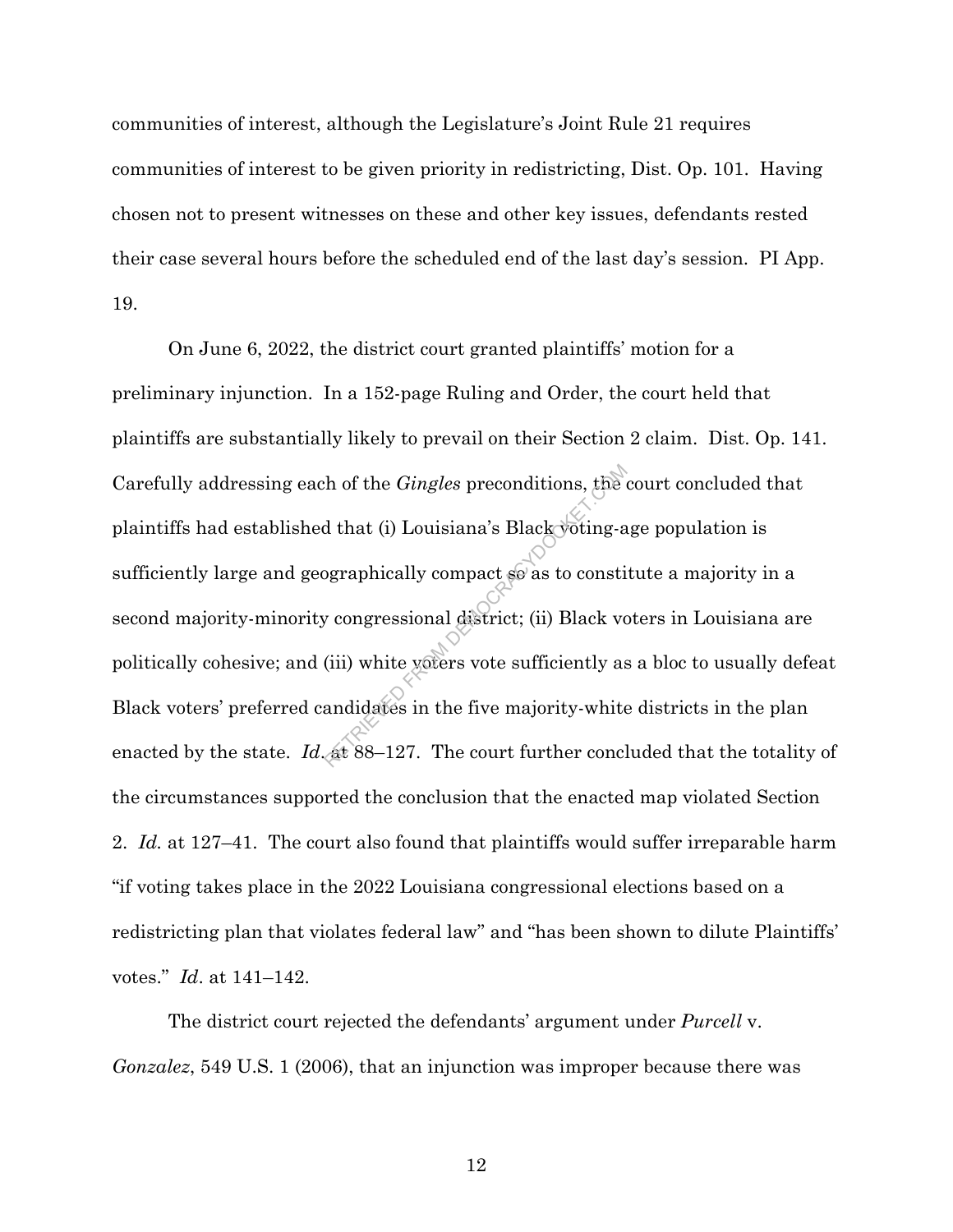insufficient time for the State to enact and implement a new redistricting plan in time for the 2022 election. Based upon the testimony at trial, the court found "that a remedial congressional plan can be implemented in advance of the 2022 elections without excessive difficulty or risk of voter confusion." *Id.* at 148. Among other things, the court considered the testimony of Louisiana's commissioner of elections that, after the Governor's veto was overridden and the enacted map became law, "her office was able to update their records and send out mailings to all impacted voters in *less than three weeks*." *Id.* at 144 (emphasis in original). The court concluded that "although [the commissioner's] testimony demonstrated general concern about the prospect of having to issue a new round of notices to voters" identifying their congressional districts, her testimony "did not provide any specific reasons why" the task could not be completed in sufficient time for elections in November. *Id.* at 144. The court also questioned "the credibility of Defendants' assertions regarding the imminence of [pre-election] deadlines" in light of defendants' prior representations to the state court that "[t]he election deadlines that actually impact voters do not occur until October 2022," and that the preelection candidate qualification period "could be moved back, if necessary, . . . without impacting voters." *Id.* at 145–46. The commissioner's] testimony defect of having to issue a new round of<br>sional districts, her testimony "dide"<br>uld not be completed in sufficient ti<br>The court also questioned "the credil"<br>imminence of [pre-election] deadlin

Recognizing this Courts' instruction that, when a Section 2 violation is found, the State's legislature should be given a "reasonable opportunity . . . to adopt a substitute measure," the district court provided the Legislature until June 20, 2022 to enact a compliant redistricting plan before considering its own remedial plans.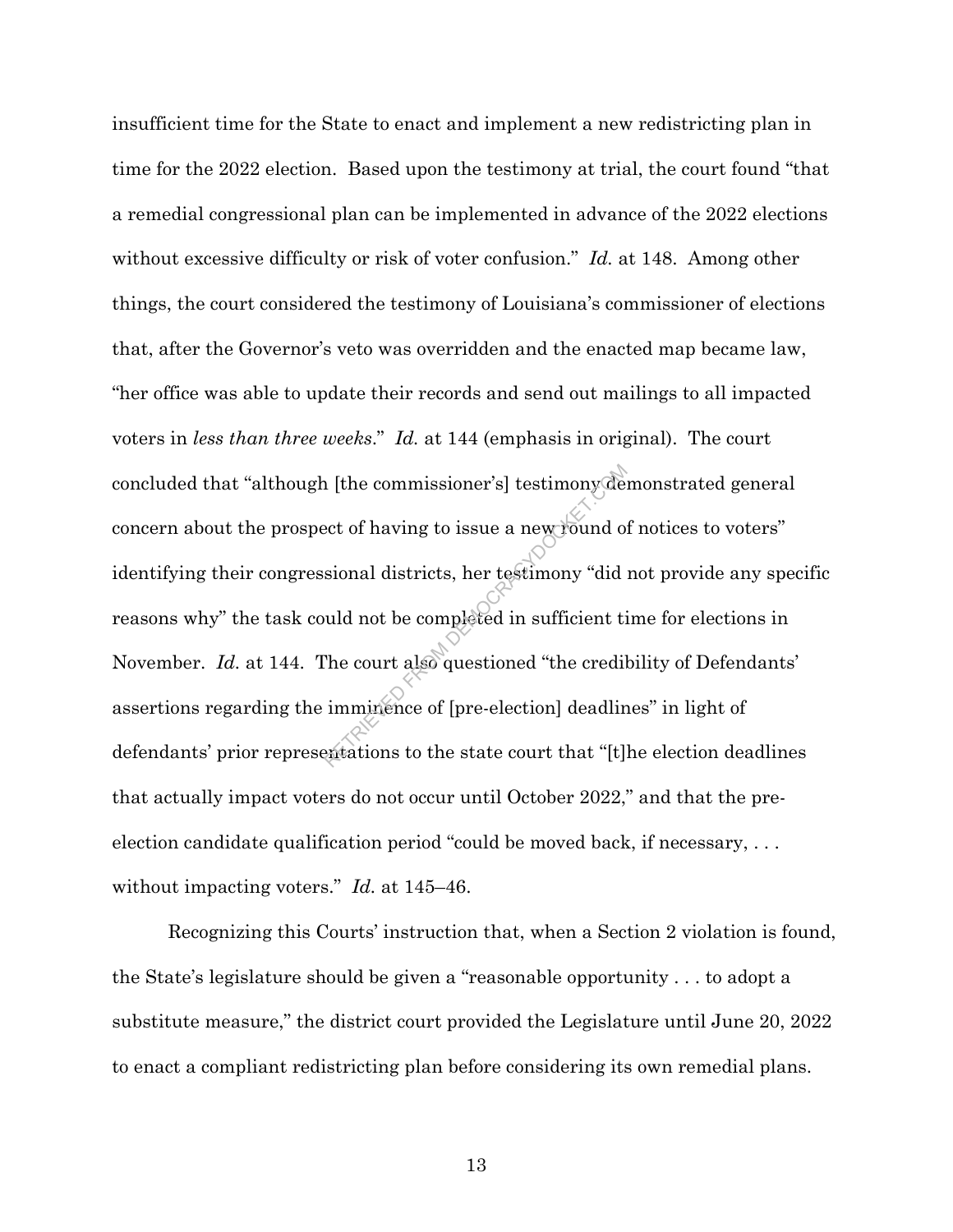*Id.* at 2, 150–51. The court emphasized that the Legislature retained "broad" discretion" in adopting a remedial map. *Id.* at 151 (cleaned up). It noted also that "[t]he Legislature would not be starting from scratch; bills were introduced during the redistricting process that could provide a starting point, as could the illustrative maps in this case, or the maps submitted by the *amici*." *Id.* at 148 (cleaned up).2

#### **Defendants' motions for a stay pending appeal.**

Defendants filed notices of appeal and a joint motion in the district court for stay pending appeal. The district court denied the motion on June 9, 2022. ECF No. 182. The same day, defendants moved in the Fifth Circuit for a stay pending appeal. Stay Mot., *Robinson* v. *Ardoin*, Civ. No. 22-30333 (June 9, 2022). Later that day, a Circuit motion panel (Smith, Higginson, and Willett, JJ.) entered an administrative stay of the district court's injunction and directed plaintiffs to respond to the defendants' motion by 4 pm the following day. Court Order, *Robinson* v. *Ardoin*, Civ. No. 22-30333 (June 9, 2022). defendants moved in the Fifth Circ<br>
nson v. Ardoin, Civ. No. 22-30333 (J<br>
n panel (Smith, Higginson, and Wil<br>
ie district court's injunction and directs' motion by 4 pm the following day<br>
No. 22-30333 (June 9, 2022).<br>
afte

On June 12, 2022, after receiving plaintiffs' responses and a reply from the legislative intervenors, the panel issued a 33-page opinion denying defendants' motion for a stay, vacating the administrative stay, and directing expedited briefing

<sup>&</sup>lt;sup>2</sup> The timeline the district court established is well within the nationwide norm. Dist. Op. 149 & n. 443; *see Larios* v. *Cox*, 300 F. Supp. 2d 1320, 1357 (N.D. Ga. 2004) (three-judge court) (ordering legislature to enact new legislative plans within two-and-a-half weeks); N.C. Gen. Stat. § 120-2.4(a) (allowing as few as 14 days); *Harris* v. *McCrory*, 159 F. Supp. 3d 600, 627 (M.D.N.C. 2016) (14 days); *Common Cause* v. *Rucho*, 279 F. Supp. 3d 587, 691 (M.D.N.C.) (15 days), *rev'd on other grounds*, 138 S. Ct. 823 (2018); *League of Women Voters of Ohio* v. *Ohio Redistricting Comm'n*, Nos. 2021-1193, 2021- 1198, 2021-1210, 2022 WL 110261, at \*28 (Ohio Jan. 12, 2022).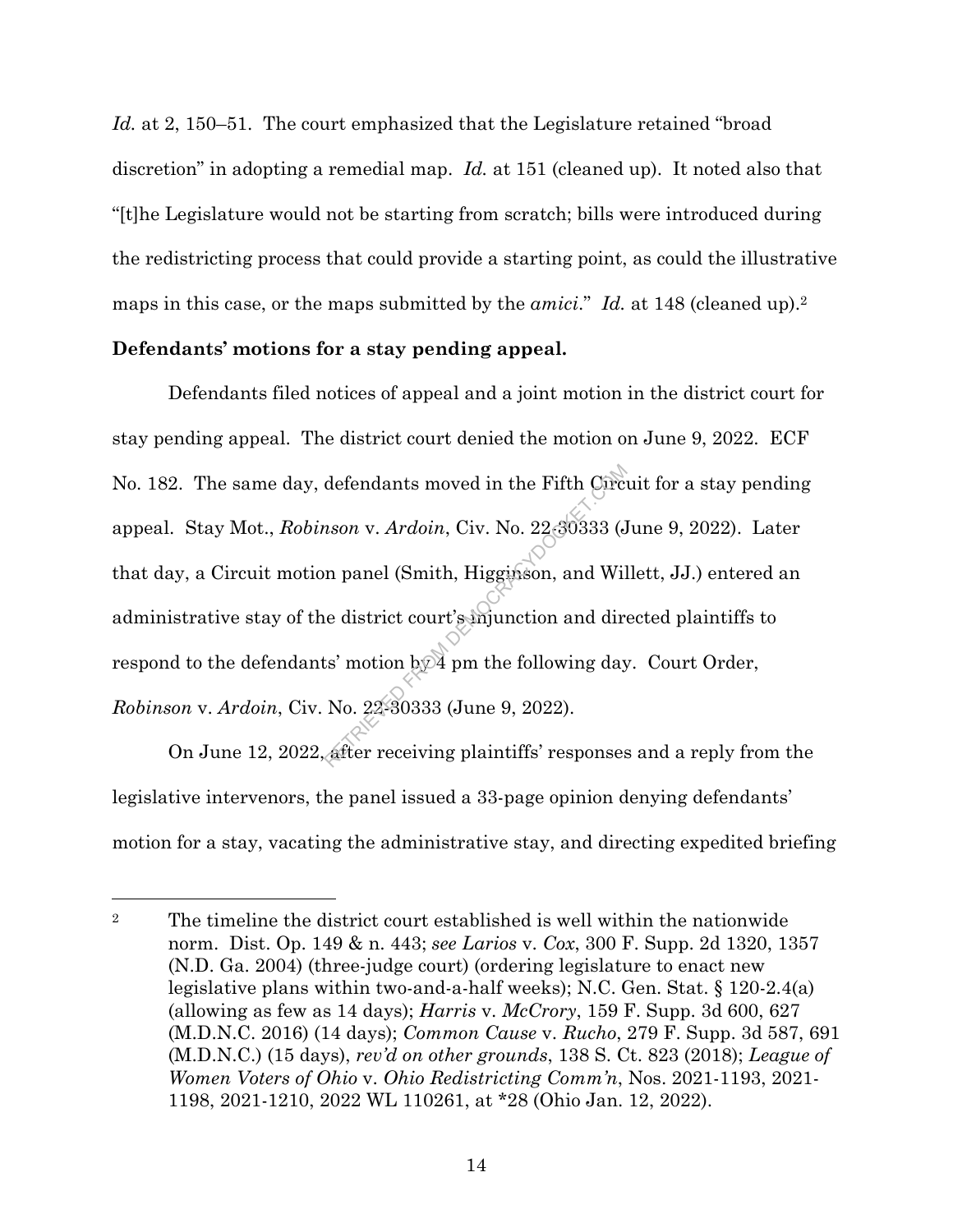and oral argument before a new panel. COA Op. 2, 33. The panel expressly noted that the merits panel could reassess whether a stay was warranted in the course of considering the appeal. *Id.* 3. Oral argument is currently scheduled for July 8, 2022. June 24 Minute Order.

The panel concluded that the defendants "have not met their burden of making a strong showing of likely success on the merits." COA Op. 2. It rejected defendants' argument (substantially similar to the arguments they urge here) that the district court erred by (i) using an overly expansive metric of the Black voting age population; (ii) finding that the proposed districts in plaintiffs' illustrative maps were sufficiently "compact" to satisfy the first *Gingles* precondition; (iii) determining that plaintiffs' illustrative maps were not unconstitutional racial gerrymanders; and (iv) finding that plaintiffs satisfied the third *Gingles* precondition despite limited evidence of some white crossover voting in illustrative district 5. *Id.* at 5, 21-22. ng that the proposed districts in planet" to satisfy the first *Gingles* precompression of the first *Gingles* precompression is satisfied the third *Gingles* precompressed the third *Gingles* precompressed the third *Ging* 

The panel also rejected defendants' contention that a stay was warranted under *Purcell*. As the panel noted, *Purcell* has been applied by this Court and the Fifth Circuit "to stay injunctions that threaten to confuse voters, unduly burden election administrators, or otherwise sow chaos or distrust in the electoral process," in circumstances where the injunction has been entered "days or weeks before an election—when the election is already underway." *Id*. at 25, 26. By contrast, in this case, the court noted that "the primary elections are five months away," "[o]verseas absentee ballots need not be mailed until last September, and early voting begins in October." *Id.* at 26. Reviewing the hearing testimony of the State's elections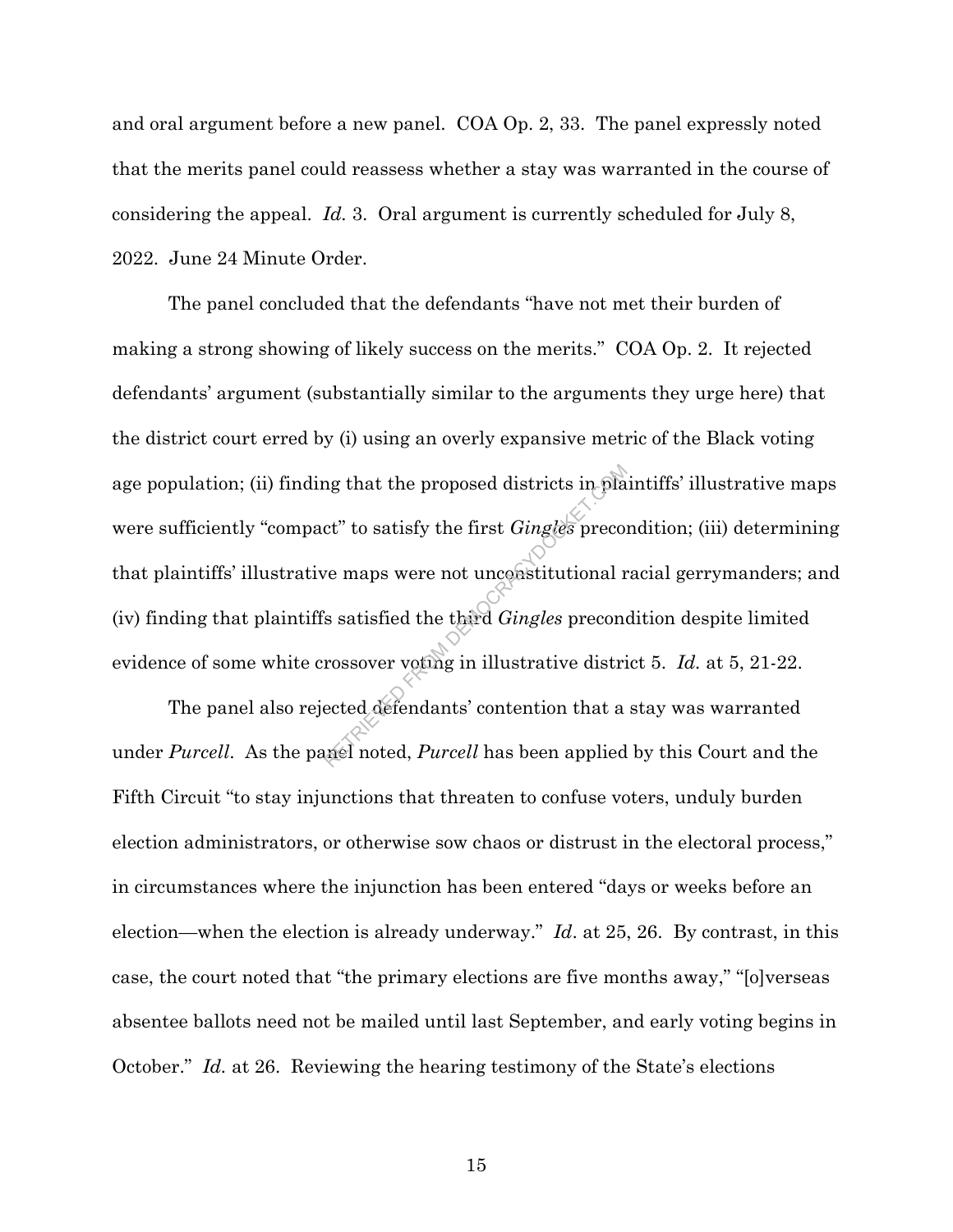commissioner about the administrative challenges posed by a revised map, the panel "agree[d] with the district court: The defendants have not shown that bearing those administrative burdens while complying with the challenged injunction would inflict more than ordinary 'bureaucratic strain' on state election officials." *Id.* at 27–29 (quoting Dist. Op. 145). As the panel concluded:

It is axiomatic that injunctions in voting-rights cases burden the defendants. But the question, under *Purcell*, is not whether an injunction would burden the defendants, but whether that burden is intolerable—that is, whether the defendants cannot bear it 'without significant cost, confusion, or hardship.' Here, the burdens threatened by the injunction are, as far as the defendants have shown, entirely ordinary.

*Id*. at 29–30 (quoting *Merrill*, 142 S. Ct. at 881 (Kavanaugh, J., concurring)). The motion panel noted that the merits panel could, in its discretion, opt to impose a stay. *Id.* at 2. **REOM DEMOC** 

# **Recent developments**

Six days later, on June  $\frac{7}{2022}$ , the day after the district court's injunction was entered, the Governor proclaimed an extraordinary legislative session for June 15 through June 20 to consider congressional redistricting.3

On June 13, 2022, the day after the Fifth Circuit denied defendants' motions for a stay pending appeal, the legislative intervenors moved in the district court to extend the deadline for the Legislature to adopt a remedial plan to June 30. ECF Nos. 188, 188-1, 188-2, 188-3. The legislative intervenors asserted in support of the

<sup>3</sup> Gov. Edwards Issues Call for Special Session, Office of the Governor (June 7, 2022), https://gov.louisiana.gov/index.cfm/newsroom/detail/3703.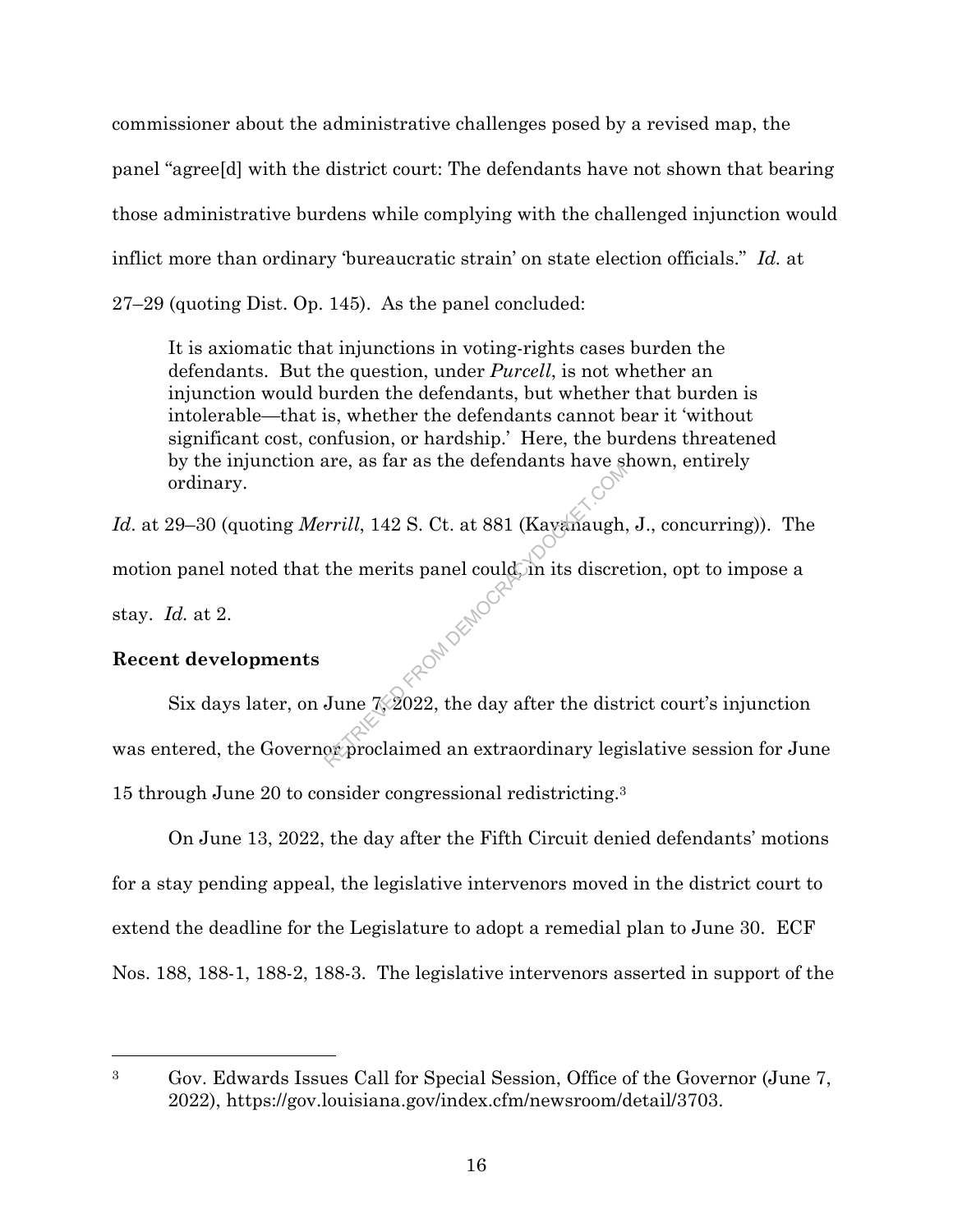motion that "[t]he June 20 deadline is unattainable" because, taking account of timing requirements imposed by the State's constitution and legislative rules, the deadline gave the Legislature "only five days to introduce, deliberate over, and pass a bill enacting a plan through the legislative process required by Louisiana law." ECF No. 188-1 at 1.

On June 16, the district court held a hearing on the legislative intervenor's motion for an extension of the deadline and heard testimony in person from the intervenors (as noted, the Senate President and the Speaker of the House). Def. App. 386. The Senate President acknowledged that the June 20 deadline gave the Legislature time to enact remedial maps provided that the legislature exercise its authority to suspend certain rules (such as multi-day readings of proposed bills), some of which the Senate had already suspended. Def. App. 434–35, 466–67. Testimony at the hearing also showed that neither house had scheduled or conducted any committee hearings earlier than the second day of the extraordinary session (although legislative committees can and do meet between sessions); that no redistricting bills had been introduced until the day before the session began; and that, as the district court found, "there has been utterly no process provided for the public to make comments" on proposed bills. Def. App. 402–403, 404, 468–469. resident acknowledged that the Jun<br>t remedial maps provided that the l<br>tain rules (such as multi-day readir<br>e had already suspended. Def. App<br>g also showed that neither house has<br>e hearings earlier than the second d<br>tive c

The district court denied the legislative intervenor's motion. It found that its deadline provided sufficient time to enact remedial maps compliant with the Voting Rights Act. The court also took judicial notice that the Legislature had passed a budget in four days during a special session in 2017 and had enacted a redistricting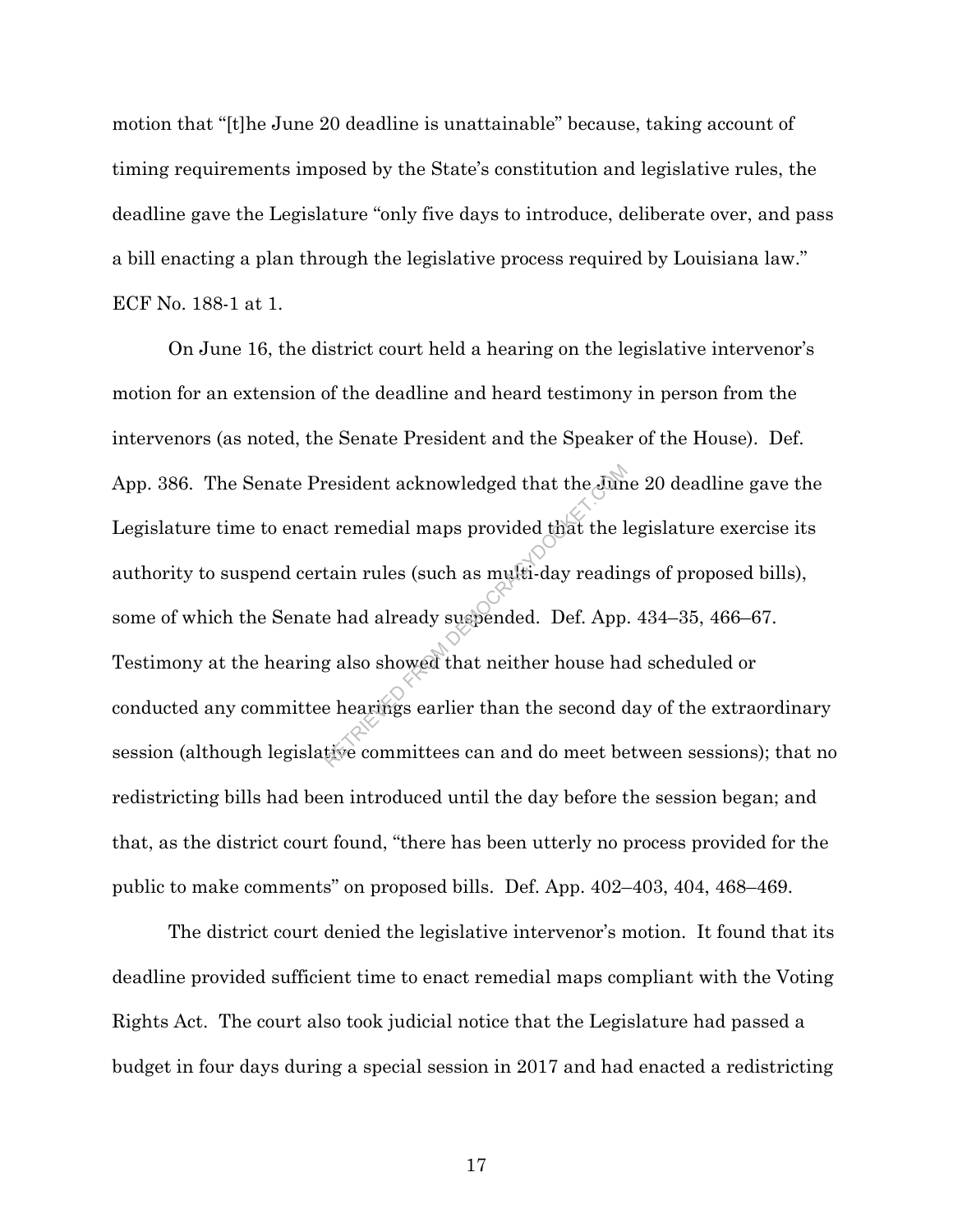bill in 1994 in six days. Def. App. 469. The district court also established a schedule, commencing June 22, for written submissions, discovery, and a hearing on a court-ordered remedial plan in the event the Legislature failed to act. ECF No. 206.

#### **ARGUMENT**

Defendants' application for a stay and for a prejudgment grant of certiorari should be denied. A stay pending appeal is an extraordinary remedy. *See Packwood* v. *Senate Select Comm. on Ethics*, 510 U.S. 1319, 1320 (1994); *Edwards* v. *Hope Med. Grp. for Women*, 512 U.S. 1301, 1302 (1994) (Scalia, in chambers). To establish a right to a stay from this Court, defendants must show (1) "a reasonable probability that four Justices will consider the issue sufficiently meritorious to grant certiorari"; (2) "a fair prospect that a majority of the Court will vote to reverse the judgment below"; and (3) "a likelihood that irreparable harm will result from the denial of a stay," *Hollingsworth* v. *Perry*, 558 U.S. 183, 190 (2010); *see also Nken* v. *Holder,* 556 U.S. 418, 434 (2009); *Edwards*, 512 U.S. at 1302. *en*, 512 U.S. 1301, 1302 (1994) (Sea<br>y from this Court, defendants must<br>tices will consider the issue sufficie<br>air prospect that a majority of the C<br>d (3) "a likelihood that irreparable l<br>*llingsworth v. Perry*, 558 U.S.

Where, as here, a matter is pending before a court of appeals which has already unanimously rejected a motion for a stay, applicants face "an especially heavy burden" to obtain an emergency stay from this Court. *Packwood* v. *Senate Select Comm. on Ethics*, 510 U.S. 1319, 1320 (1994) (Rehnquist, C.J., in chambers). Such a stay "is rarely granted." *Heckler* v. *Redbud Hosp. Dist.*, 473 U.S. 1308, 1311–12 (1985) (Rehnquist, C.J., in chambers). That is because "when a court of appeals has not yet ruled on the merits of a controversy, the vacation of an interim order invades the normal responsibility of that court to provide for the orderly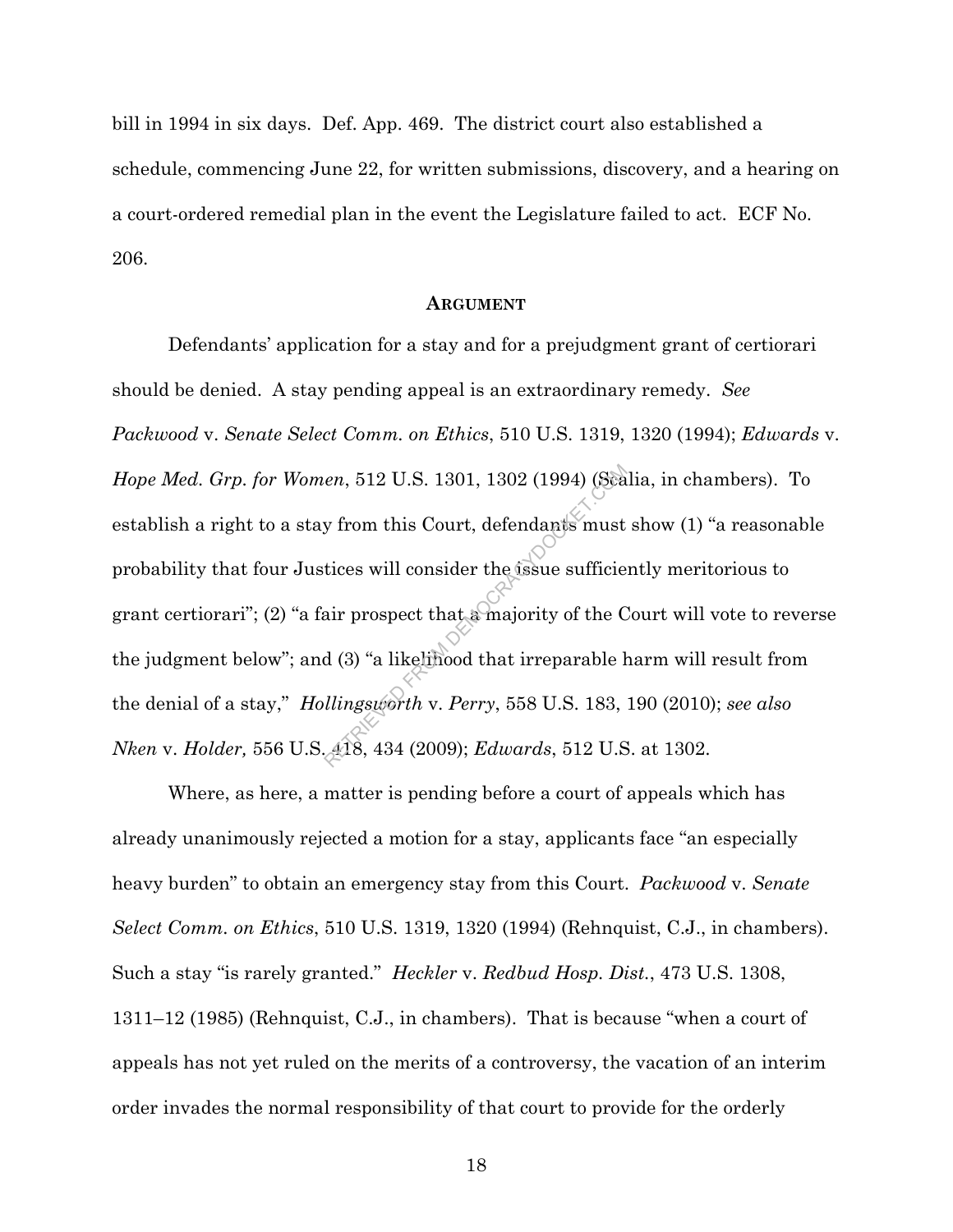disposition of cases on its docket." *Certain Named & Unnamed Non-Citizen Child. & Their Parents* v. *Texas*, 448 U.S. 1327, 1330–31 (1980) (Powell, J., in chambers).

Defendants' burden is even heavier here in light of the Fifth Circuit's expedited consideration of the merits appeal, which will be fully briefed and argued in just over two weeks, and the fact that the merits panel can take up any request for a stay. *See Doe* v. *Gonzales*, 546 U.S. 1301, 1309 (2005) (Ginsburg, J., in chambers) (concluding applicant failed to "show[] cause so extraordinary" that a stay is required "in advance of the expeditious determination of the merits toward which the Circuit is swiftly proceeding"). The fact that defendants have another timely opportunity to seek a stay makes this Court's extraordinary intervention at this time wholly unnecessary.

Defendants' request for a writ of certiorari before the Fifth Circuit has heard and decided their appeal is governed by this Court's Rule 11, and defendants have utterly failed to satisfy that Rule's stringent requirements, particularly in light of the imminent argument and presumably resolution of the appeal. Rule 11 reflects the importance of obtaining the "airing of competing views" to "aid[] this Court's own decisionmaking process." *Dep't of Homeland Sec.* v. *New York*, 140 S. Ct. 599, 600 (2020) (Gorsuch, J., concurring). It should not be granted, whereas here, "this Court can await the decision of the Court of Appeals." *Mount Soledad Mem'l Ass'n*  v. *Trunk*, 573 U.S. 954 (2014) (Alito, in chambers) (denying writ of certiorari before judgment). There is no reason to short-circuit the appellate process. tly proceeding"). The fact that deference<br>Bek a stay makes this Court's extraor<br>ssary.<br>st for a writ of certiorari before the<br>is governed by this Court's Rule 11<br>hat Rule's stringent requirements, paid presumably resolutio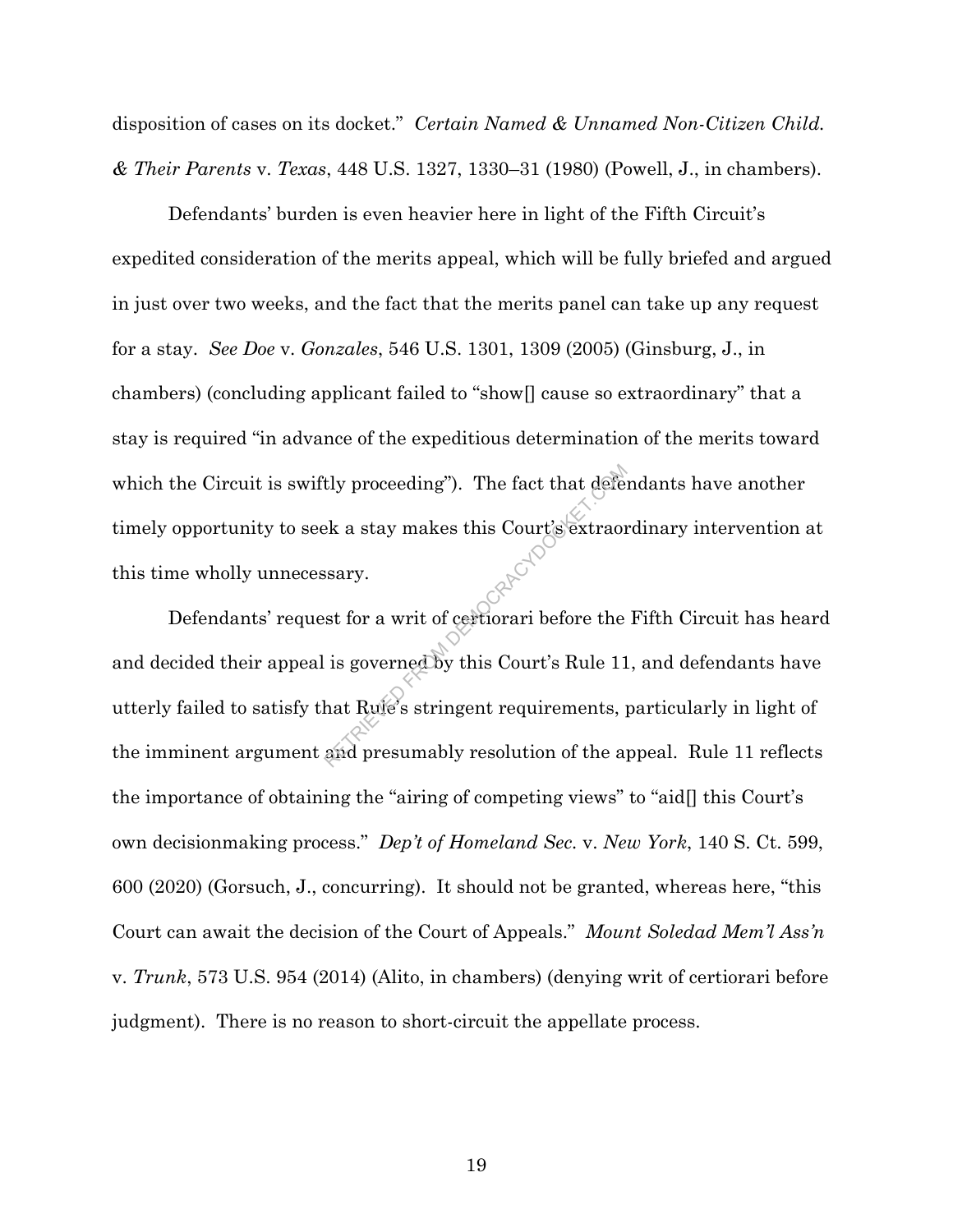# **I. Neither** *Purcell* **nor the balance of equities justifies a stay pending appeal**

#### **A. The** *Purcell* **principle does not require a stay**

As Justice Kavanaugh recently explained, the *Purcell* principle instructs "that federal district courts ordinarily should not enjoin state election laws in the period close to an election," particularly where the merits are "close" and such changes would impose "significant cost, confusion, or hardship." *Merrill*, 142 S. Ct. at 881 (Kavanaugh, J., concurring). In *Merrill,* the Court held that a stay was appropriate under *Purcell* because the election was only seven weeks away and "the plaintiffs have not established that [election] changes are feasible without significant cost, confusion, or hardship." *Id.* at 880-82.

Those principles do not justify a stay here, as both lower courts concluded. Louisiana is not "close to an election." *Id.* As defendants argued in the related state proceedings, there is more than enough time to ensure a lawful districting plan is in place. Dist. Op. 145–46. Election Day will not occur for nearly five months, and it is more than four months before the start of early voting. Dist. Op. 148. The Court concluded in *Wisconsin Legislature* v. *Wisconsin Elections Commission*, 142 S. Ct. 1245 (2022) (per curiam), that even a slightly shorter time before the election was sufficient and did not preclude this Court from directing the state to redraw its state legislative maps. There, the Wisconsin governor and legislature reached an impasse in the redistricting process, leading the Wisconsin Supreme Court to adopt a new map of state legislative districts. *Id.* at 1247. On appeal, in an order entered less than five months before the coming primary lished that [election] changes are fe<br>
n, or hardship." Id. at 880–82.<br>
o not justify a stay kere, as both lov<br>
o an election." Id. As defendants are<br>
is more than enough time to ensure<br>
2. 145–46. Election Day will not o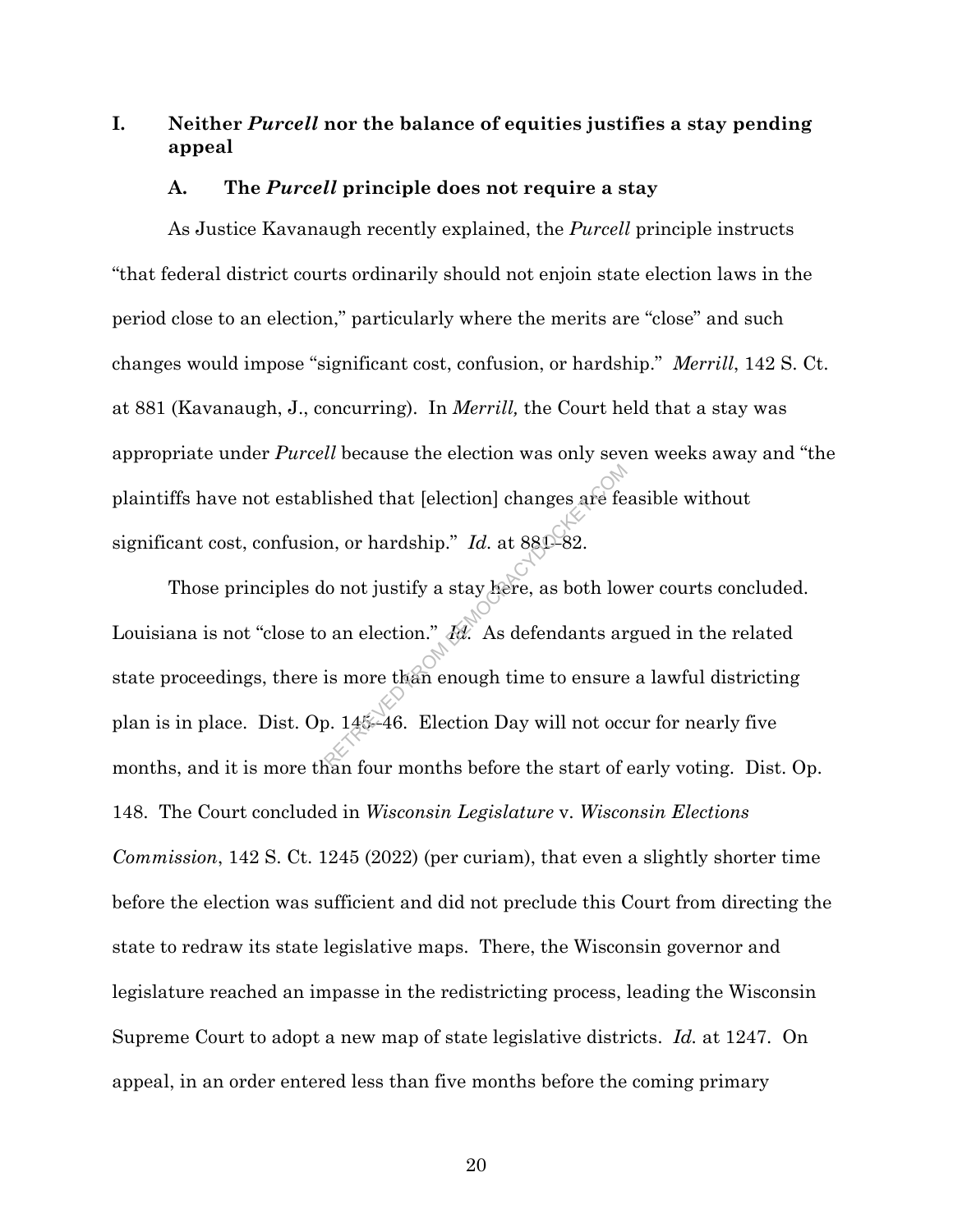election, this Court required the State to redraw its maps. The Court concluded that its order gave the State "sufficient time to adopt maps consistent with the timetable" for the primary. *Id.* at 1248. If five months was sufficient time in Wisconsin, it is sufficient in Louisiana. Dist. Op. 148.

Defendants' reliance on *Merrill* is misplaced. Stay Br. 3 (citing *Merrill*, 142 S. Ct. at 881). In *Merrill*, the candidate qualifying deadline was days away at the time of the district court's ruling, and absentee ballots for the primary elections were scheduled to go out about seven weeks later, *Merrill*, 142 S. Ct. at 879. Here the district court's decision was issued more than five months before Election Day, four and a half months before the start of early voting, and six weeks before the candidate qualifying deadline. *See* Dist. Op. 148. As the Fifth Circuit rightly observed in denying the stay, "the defendants have not identified a comparable case" where this Court has applied the principle of election nonintervention derived from *Purcell*. *See* COA Op. 25. 4 on was issued more than five month<br>efore the start of early voting, and s<br>dline. See Dist. Op. 148. As the Fit<br>stay, "the defendants have not iden<br>as applied the principle of election i<br> $\rho_p$ . 25.

<sup>&</sup>lt;sup>4</sup> The three other redistricting cases defendants cite in which the Court stayed lower federal court preliminary injunctions are sharply distinct from this case. In *Karcher*, Justice Brennan issued a stay, noting a fair prospect that a three-judge panel's congressional reapportionment plan was unconstitutional, *Karcher* v. *Daggett*, 455 U.S. 1303, 1306 (1982) (Brennan, J., in chambers). Both *Gill* and *Rucho* involved claims of partisan gerrymandering, which the Court subsequently held to be nonjusticiable. *See Rucho* v. *Common Cause*, 139 S. Ct. 2484, 2494, 2508 (2019). Here, by contrast, both the district court and Fifth Circuit held that none of Petitioners' attacks on the merits of the district court's opinion were likely to prevail on appeal, and this case involves no claim of partisan gerrymandering. This is not a "consistent[]" pattern of staying preliminary injunctions enjoining district maps that violate Section 2 of the Voting Rights Act. Stay Br. 36 n.12.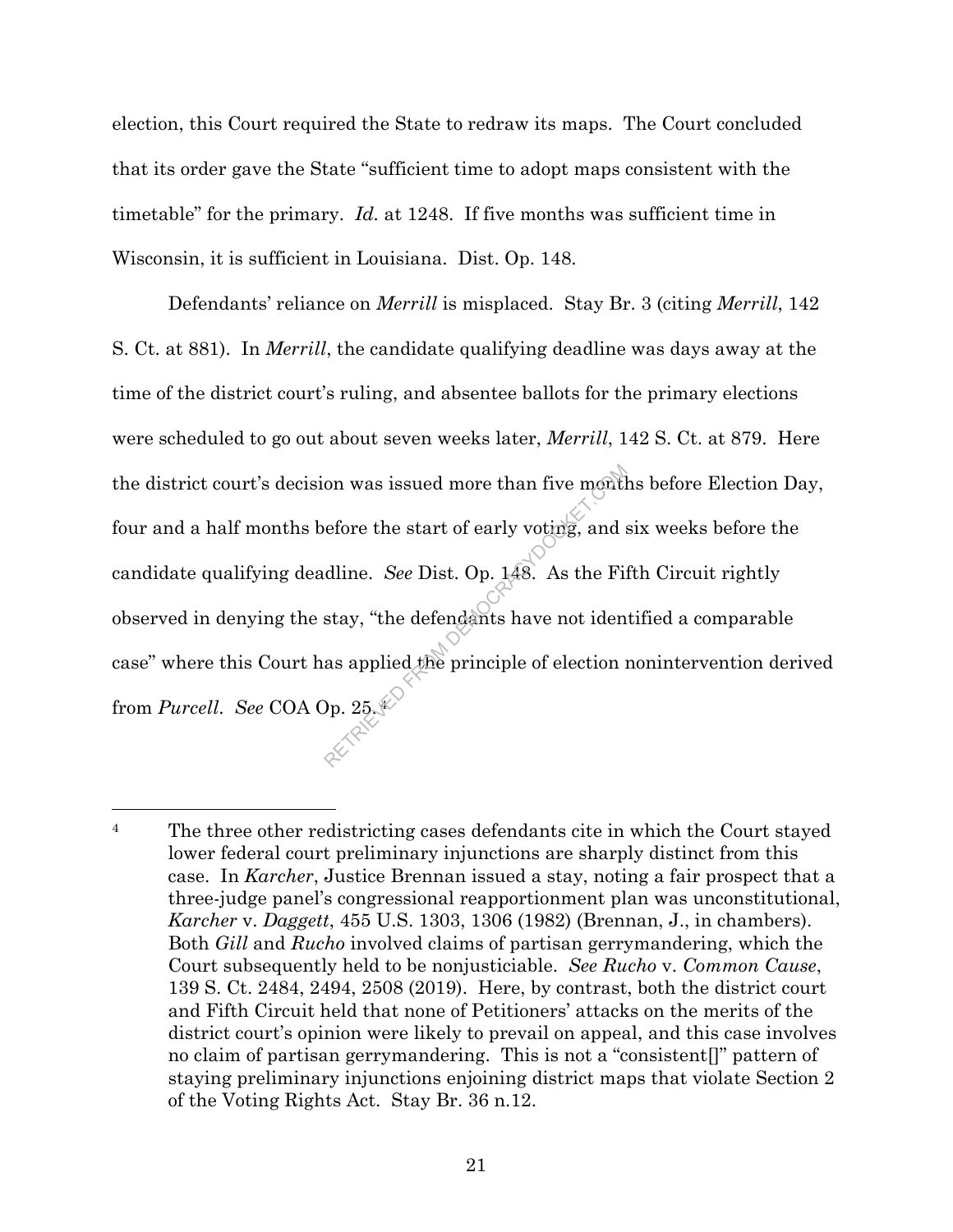The district court and the Fifth Circuit also correctly held that *Purcell* did not require a stay because, as the Fifth Circuit explained, there was sufficient time to enact new maps with no more than "ordinary 'bureaucratic strain' on state election officials." COA Op. 29. Relying on testimony from State election commissioner, the district court found that, after the Legislature overrode the Governor's veto, the commissioner's office "updated their records and noticed affected voters in *less than three weeks*." Dist. Op. 144 (emphasis added). In addition, the lower courts considered testimony from the Governor's executive counsel who explained that Louisiana has the administrative capacity to draw a new map before the 2022 election, and has successfully adjusted election rules in the past in response to events ranging from hurricanes to COVID-19. *See* Dist. Op. 79–80; PI App. 13-18. The election commissioner similarly testified that her office has moved election dates themselves "due to emergencies, due to hurricanes, due to things like that." PI App. 20. istrative capacity to draw a new maintain the set of the set of the pricanes to COVID-19. See Dist. Op.<br>
Fricanes to COVID-19. See Dist. Op.<br>
From the properties of the contract of this evidence, the applicants identified

Against the weight of this evidence, the applicants identify a handful of election-related burdens. None undermine the district court's finding that compliance with its injunction is feasible without undue burden or confusion.

*First*, while about 250,000 voters have already received notice of their districts under the 2020 enacted map, the district court and Fifth Circuit concluded that informing the subset of these voters whose districts will change under a remedial map will cause minimal confusion. Dist. Op. 148; COA Op. 27.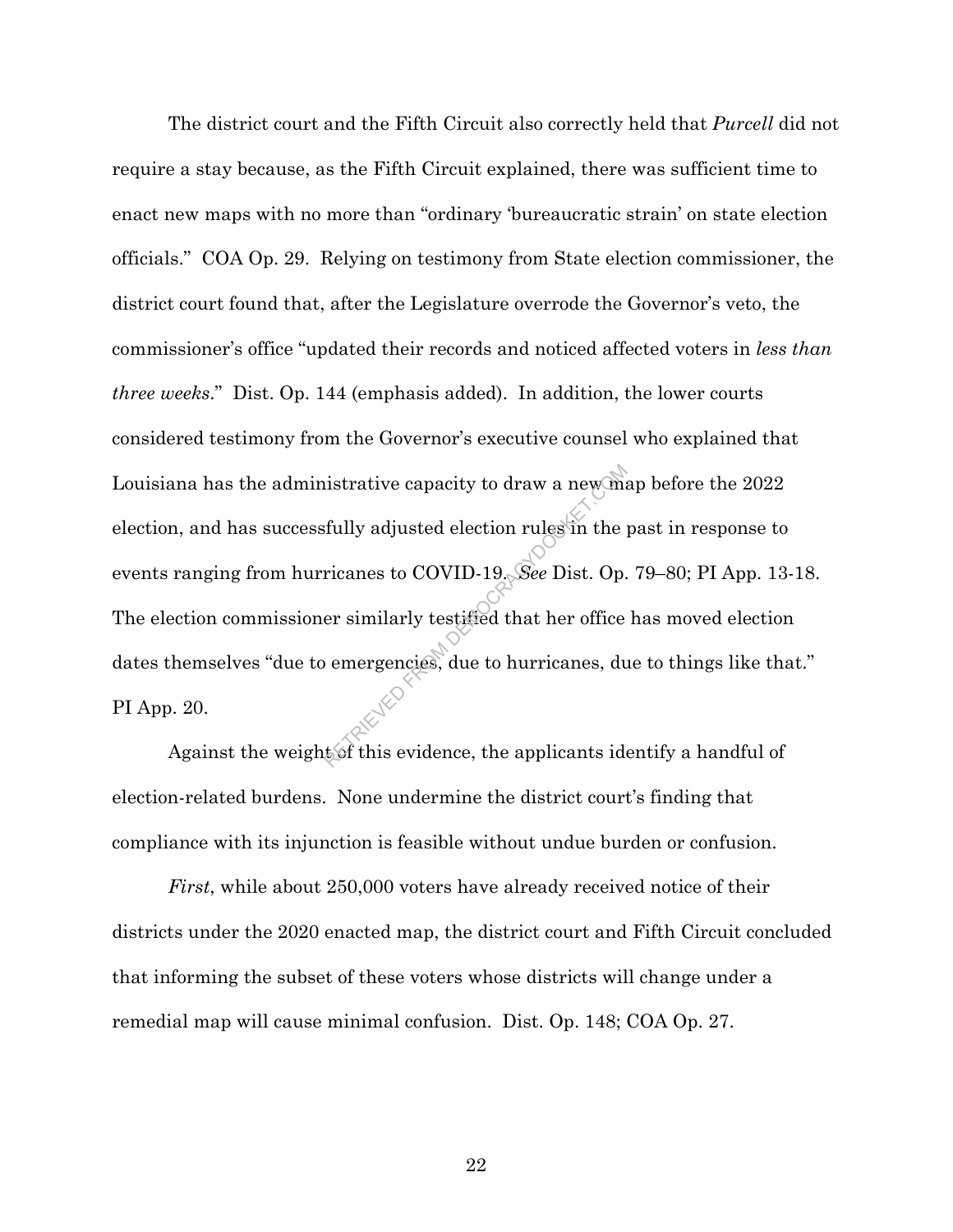*Second*, neither lower court credited the testimony that a "national paper shortage" posed an imminent threat of harm. As the Fifth Circuit explained, "[n]o ballots have been printed for the November primaries, and the number of ballots needed for the elections will not change if district lines are altered." COA Op. 30 (citing Dist. Op. 144–45). The Fifth Circuit also credited the district court's doubts that a paper shortage "could prevent the State from notifying voters of their districts before the elections months away." *Id.*

The other factors that Justice Kavanaugh noted in *Merrill* likewise do not support a stay. *Merrill*, 142 S. Ct. at 881 (Kavanaugh, J., Concurring). As the district court's opinion demonstrates, and as discussed in more detail below, the merits are clearcut in plaintiffs' favor; indeed, plaintiffs' evidence on the *Gingles* factors was largely uncontested. As the district court found, plaintiffs would suffer irreparable harm absent the injunction because the November election will take place under a redistricting plan that dilutes their votes in violation of federal law. Dist. Op. 141. Finally, plaintiffs have not "unduly delayed bringing the complaint to court." *Merrill*, 142 S. Ct. at 881 (Kavanaugh, J., concurring). On the contrary, plaintiffs filed their complaints the very day the challenged maps were enacted, ECF 1, and plaintiffs and the district court acted with extraordinary expedition in fully litigating and deciding a complex preliminary injunction motion within 67 days after the action was commenced (a process defendants complain was "rushed," Stay Br. 2). 142 S. Ct. at 881 (Kavanaugh, J. com<br>
emonstrates, and as discussed in m<br>
aintiffs' favor; indeed, plaintiffs' evident<br>
the injunction because the Novemb<br>
the injunction because the Novemb<br>
ng plan that dilutes their votes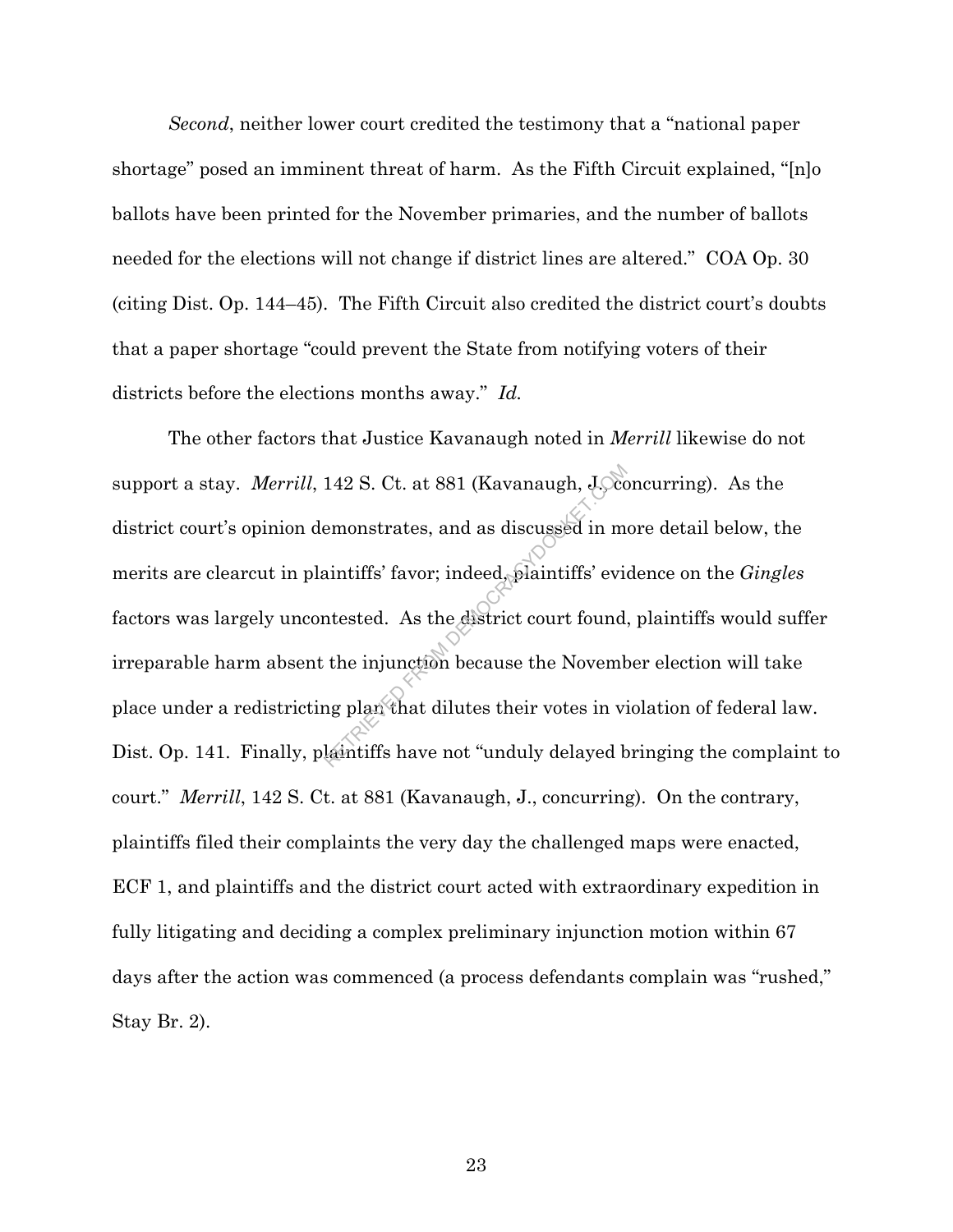#### **B. The balance of harms decisively tips against a stay.**

The other purported harms alleged by defendants do not outweigh the harms to plaintiffs and other Black voters in Louisiana should the 2022 congressional election proceed pursuant to a plan that dilutes their votes in violation of federal law. Voting is "a fundamental political right" that in turn protects all other rights. *Purcell*, 549 U.S. at 4 (quoting *Dunn* v. *Blumstein*, 405 U.S. 330, 336 (1972)). As the district court explained, defendants do not dispute that an election in violation of the Voting Rights Act's "ban on racial discrimination in voting," *Shelby County* v. *Holder*, 570 U.S. 529, 557 (2013), constitutes irreparable harm; and the district court found that, absent a preliminary injunction, the risk of such an election would be significant. Dist. Op. 2. Defendants argue that the illustrative maps plaintiffs offered to prove a

Section 2 violation are racial gerrymanders in violation of the Equal Protection Clause, and they contend that this alleged constitutional violation trumps plaintiffs' and Black Louisianians' statutory rights. But neither the district court nor the Fifth Circuit deemed defendants' racial gerrymandering argument sufficiently likely to carry the day on appeal to outweigh the demonstrable harm to plaintiffs. In contrast, the two lower court cases defendants cite show only that, where a district court holds, unlike here, that constitutional rights *are likely to be violated*, they may outweigh statutory harms. *Gordon* v. *Holder*, 721 F.3d 638, 645, 653 (D.C. Cir. 2013) (affirming a district court's preliminary injunction enjoining a statute where that court also held that the statute was likely unconstitutional); *Jackson Women's Health Org.* v. *Currier*, 760 F.3d 448, 458 n.9 (5th Cir. 2014) FROM 2013), constitutes irreparable that<br>a preliminary injunction, the risk of<br>2.<br>that the illustrative maps plaintiffs<br>acial gerrymanders in violation of the distance of the distance of<br>statutory rights. But neither the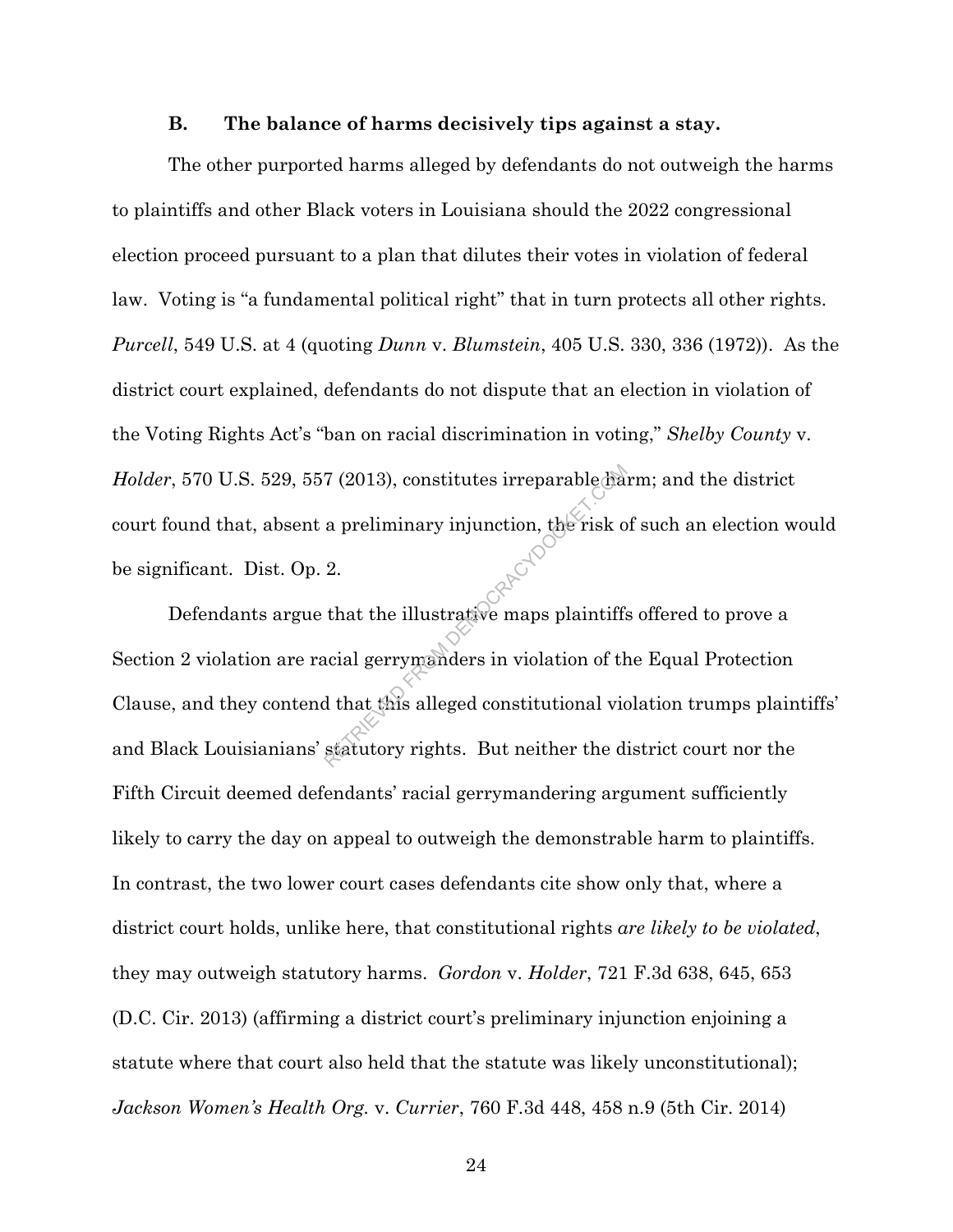(similar). Moreover, defendants, as state officials, not private citizens, make no showing that *their* constitutional rights would be violated, and instead assert the speculative rights of others not before the Court. Finally, defendants have had the opportunity to secure a stay from the district court and the Fifth Circuit motion panel, and they will have the opportunity to ask the merits panel for the same relief. In these circumstances, there is no irreparable injury calling for action from this Court.

# **II. There is no reasonable prospect that this Court will grant certiorari and no fair probability that the Court will reverse.**

A Section 2 vote-dilution claim requires that plaintiffs satisfy three preconditions, whether (1) "the minority group [can] demonstrate that it is sufficiently large and geographically compact to constitute a majority in a singlemember district"; (2) "the minority group". . . is politically cohesive"; and (3) "the white majority votes sufficiently as a bloc to enable it . . . usually to defeat the minority's preferred candidate." *Gingles* at 50–51. Defendants do not contest in their application—nor in their motion for a stay before the Fifth Circuit—that plaintiffs satisfy the second *Gingles* precondition. Their claim instead is that plaintiffs are not likely to satisfy the first and third preconditions. abilition claim requires that plaintiff.<br>
1) "the minority group [can] demons<br>
ographically compact to constitute a<br>
e minority group... is politically constitute of<br>
ficiently as a bloc to enable it ... us<br>
didate." Gingl

The district court correctly determined, on largely uncontested evidence, that plaintiffs satisfied all three *Gingles* preconditions, and that the totality of the circumstances weighed in favor of finding a Section 2 violation. As discussed below, *first*, plaintiffs established the first *Gingles* factor by proffering multiple illustrative maps including two majority Black voting age populations that were reasonably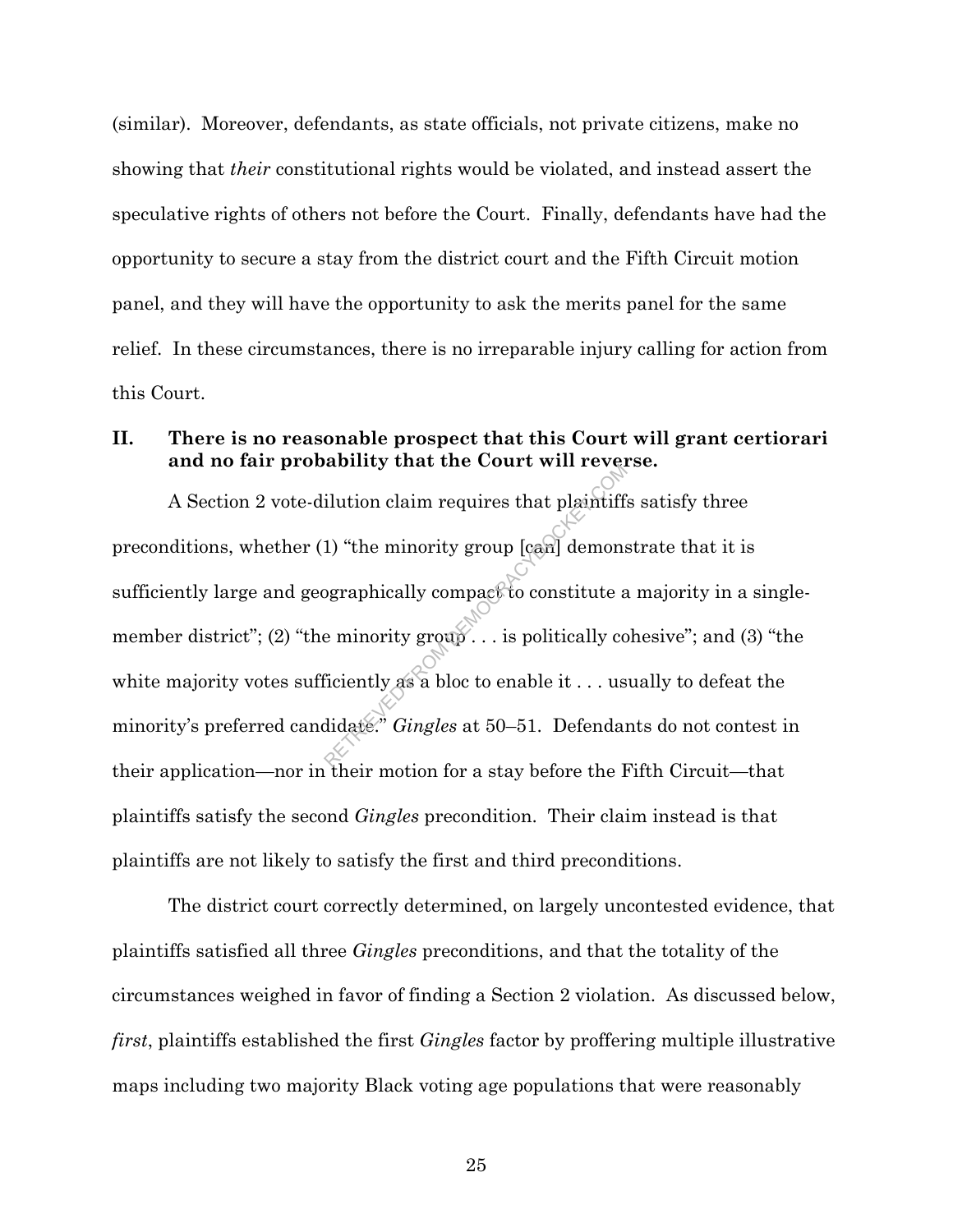compact and consistent with traditional redistricting standards. None of defendants' witnesses disputed that each of the illustrative maps was more compact than the enacted map on multiple standard metrics. *Second*, plaintiffs established that Black voters in the relevant districts are politically cohesive, which defendants do not dispute here. *Third*, plaintiffs offered detailed expert evidence that, under the enacted map, white voters usually vote as a bloc to prevent the election of candidates preferred by Black voters. Defendants largely did not contest this evidence either.

Rather than contest plaintiffs' evidence under the *Gingles* standard, defendants largely rested on unsupported and illogical legal arguments. But they identify no Circuit conflict or other basis for a grant of certiorari, and their legal arguments are without merit. ext plaintiffs' evidence under the *Gu*<br>d on unsupported and illogical legal<br>ct or other basis for a grant of certic<br>merit.<br>satisfy the third *Gingles* precon-<br>ontend that that district court "mar<br>22. It did not. The distr

### **A. Plaintiffs satisfy the third** *Gingles* **precondition**

Defendants first contend that that district court "mangled" the third precondition. Stay Br. 12. It did not. The district court and the Fifth Circuit applied well-established legal standards governing *Gingles* III. The third *Gingles* precondition requires Section 2 plaintiffs to show "legally significant" white bloc voting by demonstrating that "the white majority votes sufficiently as a bloc to enable it . . . usually to defeat the minority's preferred candidates." *Gingles*, 478 U.S. at 51. This requires a straightforward determination that the white majority in a challenged district usually defeats the candidate preferred by minority voters. *LULAC*, 548 U.S. at 427 (holding that the third precondition was satisfied where "the projected results in [the challenged district] show that the Anglo citizen voting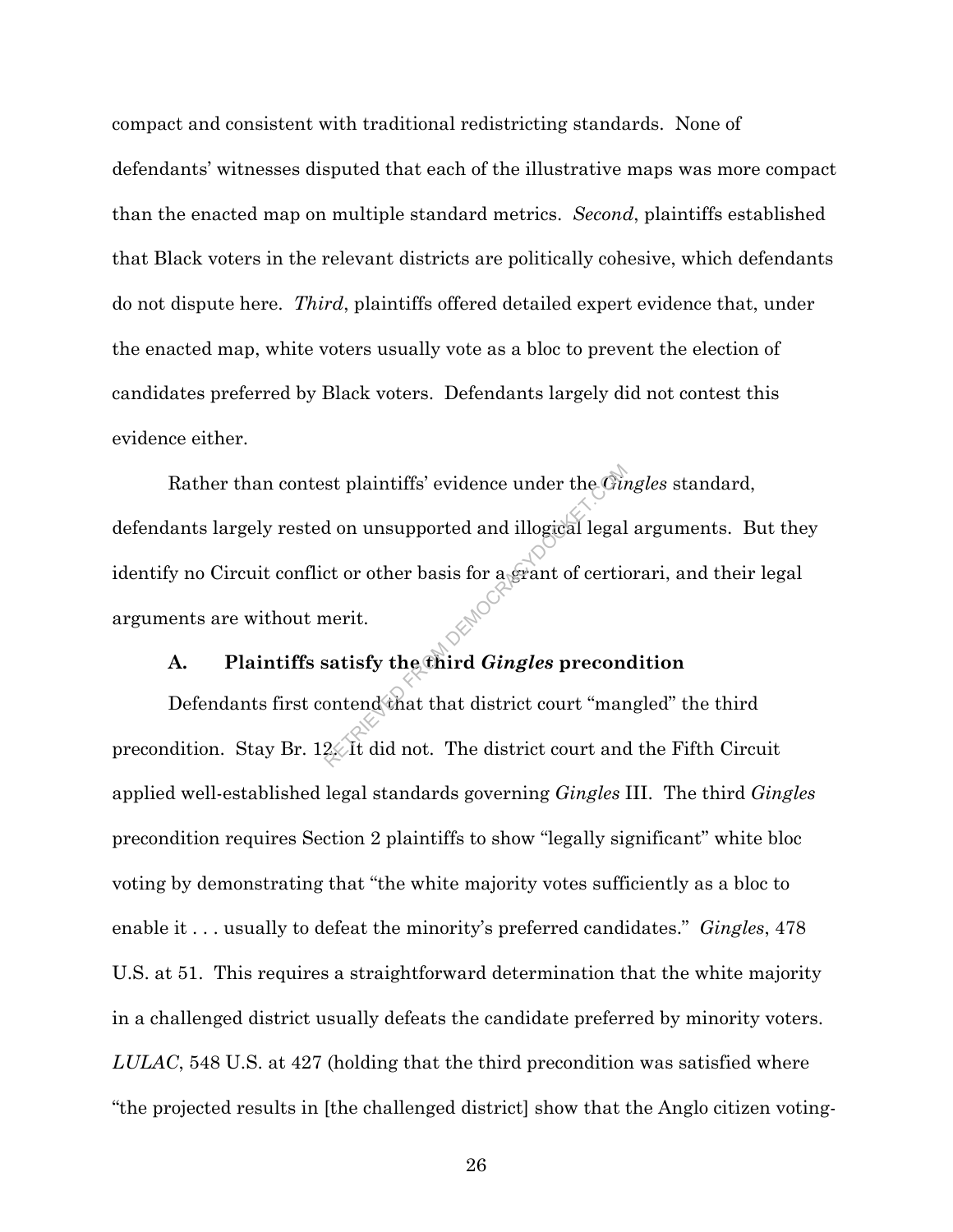age majority will often, if not always, prevent Latinos from electing the candidate of their choice in the district"); *Growe* v. *Emison*, 507 U.S. 25, 40 (1993) (holding that the third *Gingles* precondition helps to establish that "the challenged districting thwarts a distinctive minority vote by submerging it in a larger white voting population"). "Legally significant" white bloc voting can occur even where some white voters vote for the Black-preferred candidate, so long as "a white bloc vote [] normally will defeat the combined strength of minority support plus white 'crossover' votes." *Gingles*, 478 U.S. at 31.

As the Fifth Circuit noted in denying a stay pending appeal, "the district court relied on the experts' analysis to answer the right question: whether black voters' preferred candidates could *win* the proposed district under the enacted maps." COA Op. 21 (emphasis in original).<sup>5</sup> Crediting the testimony of plaintiffs' it noted in denying a stay pending a<br>ts' analysis to answer the right que<br>ttes could win the proposed district<br>phasis in original).<sup>8</sup> Crediting the t<br>aracterize the district court's findin<br>only established that black and

<sup>&</sup>lt;sup>5</sup> Defendants mischaracterize the district court's findings by arguing that plaintiffs' experts only established that black and white voters voted *differently*, not that majority bloc-voting exists. Stay Br. at 13. The Fifth Circuit appropriately "disagree[d]" with that argument and recognized the district court's clear finding that "the levels [of crossover voting the experts] found were insufficient to swing the election for the Black-preferred candidate in any of the contests they examined." COA Op. 20–21 (alterations in original). Defendants also mischaracterize the district court's findings and the evidentiary voting record by asserting that plaintiffs' experts testified only that "black voters and white voters would have elected different candidates if they had voted differently." Stay Br. at 13. In fact, the court credited the testimony of plaintiffs' experts that voting in recent elections in Louisiana is "starkly racially polarized." Dist. Op. 120. One of plaintiffs' experts testified that, in the elections he considered, white voters supported the Black preferred candidate with only 20.8% of the vote on average; the other plaintiff expert on this point found that the average percentage of white voter support for Black-preferred candidates in statewide elections was 11.7%. Dist. Op. 123.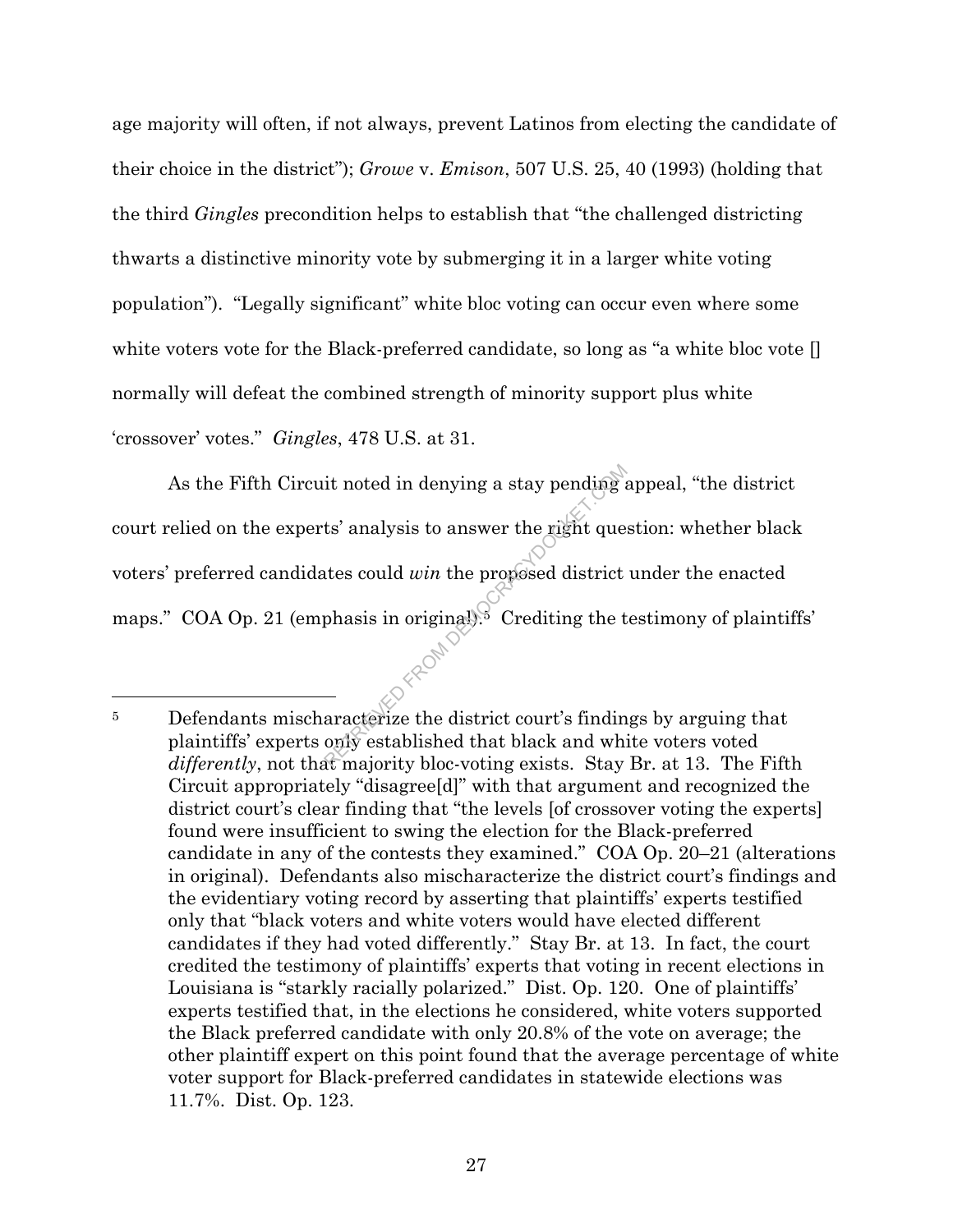experts, the district court found that white voters would have—almost without exception—defeated the candidate preferred by Black voters in each of the existing districts that does not have a majority-Black voting age population. Dist. Op. 123.

That finding is fully supported by the record. One of plaintiffs' experts, Dr. Handley, concluded that, in every election she analyzed (including 15 statewide elections and multiple congressional races), the Black-preferred candidate was defeated by white voters in every district except the majority-Black Congressional District 2, the lone majority-Black district under the enacted plan. *Id.* at 57–59, 123; ECF 41-2 Ex. 2; ECF 123-1 Supp. Ex. 2. Another of plaintiffs' experts, Dr. Palmer, found similar results. Dist. Op. 51, 123–24; ECF 47. Defendants offered no contrary evidence. Based on this robust record, the district court concluded that, unlike in *Covington*, "White voters consistently bloc vote to defeat the candidates of choice of Black voters," and that plaintiffs had therefore satisfied the third *Gingles* precondition. Dist. Op. 124, 127 (citing *Covington* v. *North Carolina*, 316 F.R.D. 117, 167 (M.D.N.C. 2016), *aff'd*, 137 S. Ct. 2211 (2017)). F 123-1 Supp. Ex. 2. Another of planets.<br>
sults. Dist. Op. 51, 123–24; ECF 47<br>
d on this robust record, the district<br>
inte voters consistently bloc vote to<br>
and that plaintiffs had therefore sat<br>
124, 127 (citing *Covingt* 

Defendants contend that the third precondition is satisfied only when there is "*extreme* white bloc voting," meaning that "the creation of a majority-minority district [is] the *only way* to ensure that a minority community" can elect the candidate it prefers. Stay Br. 13 (emphasis added). In other words, defendants are immune from Section 2 if virtually *any* white voters support a Black-preferred candidate, because in such circumstances, a hypothetical district can be drawn in which the Black voting-age population is less than 50% but still elects—with the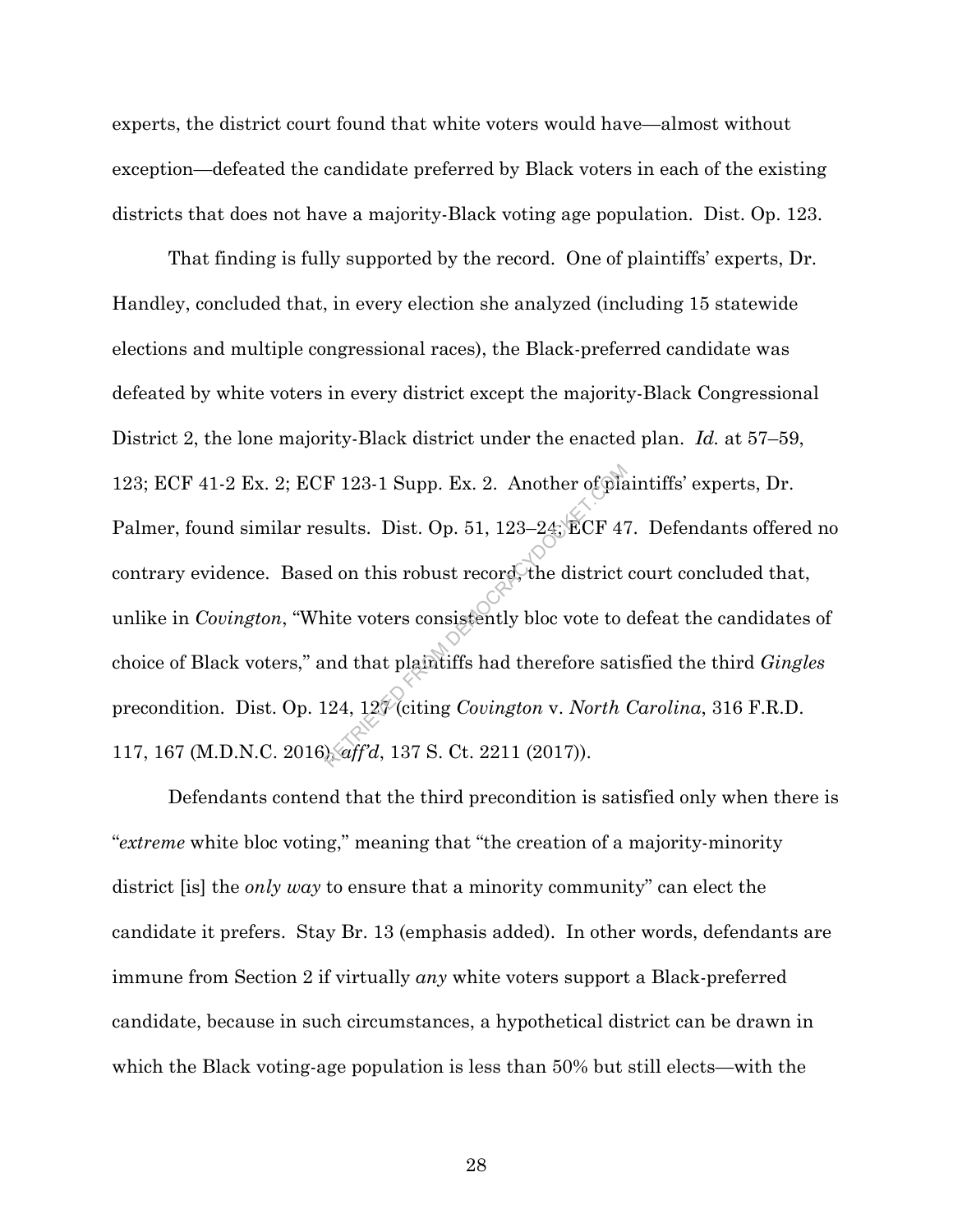help of a small number of white crossover voters—the Black-preferred candidate. As the Fifth Circuit pointed out, that is not the standard: "it would be bizarre if a state could satisfy its VRA obligations merely by pointing out that it could have but did not—give minority voters an opportunity to elect candidates of their choice without creating a majority-minority district." COA Op. 22.<sup>6</sup>

There is no Circuit split on defendants' proffered legal standard. Indeed, defendants cite no case that supports their theory. In *Cooper* v. *Harris*, for example, the Supreme Court found that the third *Gingles* precondition could not be met because Black voters were *already* electing their candidates of choice in the existing districts despite comprising less than 50% of the voting-age population. 137 S. Ct. 1455, 1465–66, 1471–72 (2017). In contrast, as the district court held here, plaintiffs' experts showed that white bloc voting under the enacted plan nearly always results in the defeat of Black-preferred candidates; "[t]he fact that Plaintiffs' experts agreed, hypothetically, that a sub-50% BVAP [Black voting-age population] district *could* perform under unspecified circumstances, is not sufficient to overcome" the actual record in Louisiana of Black-preferred candidates' consistent defeat due to white bloc voting. Dist. Op. 126. As the Fifth Circuit unanimously concluded, "defendants have not presented sufficient evidence for us to conclude re *already* electing their candidates<br>ing less than 50% of the voting-age<br>(2017). In contrast, as the district of<br>d that white bloc voting under the e<br>eat of Black-preferred candidates; "<br>ically, that a sub-50% BVAP [Blac

<sup>6</sup> Moreover, a requirement that plaintiffs can satisfy *Gingles* III only in the presence of "extreme white bloc voting" would render superfluous the consideration of "the extent to which voting in the elections of the state or political subdivision is racially polarized" under Senate Factor 2. *Gingles*, 478 U. S. at 37 (quoting S.Rep. No. 97-417 at 28–29).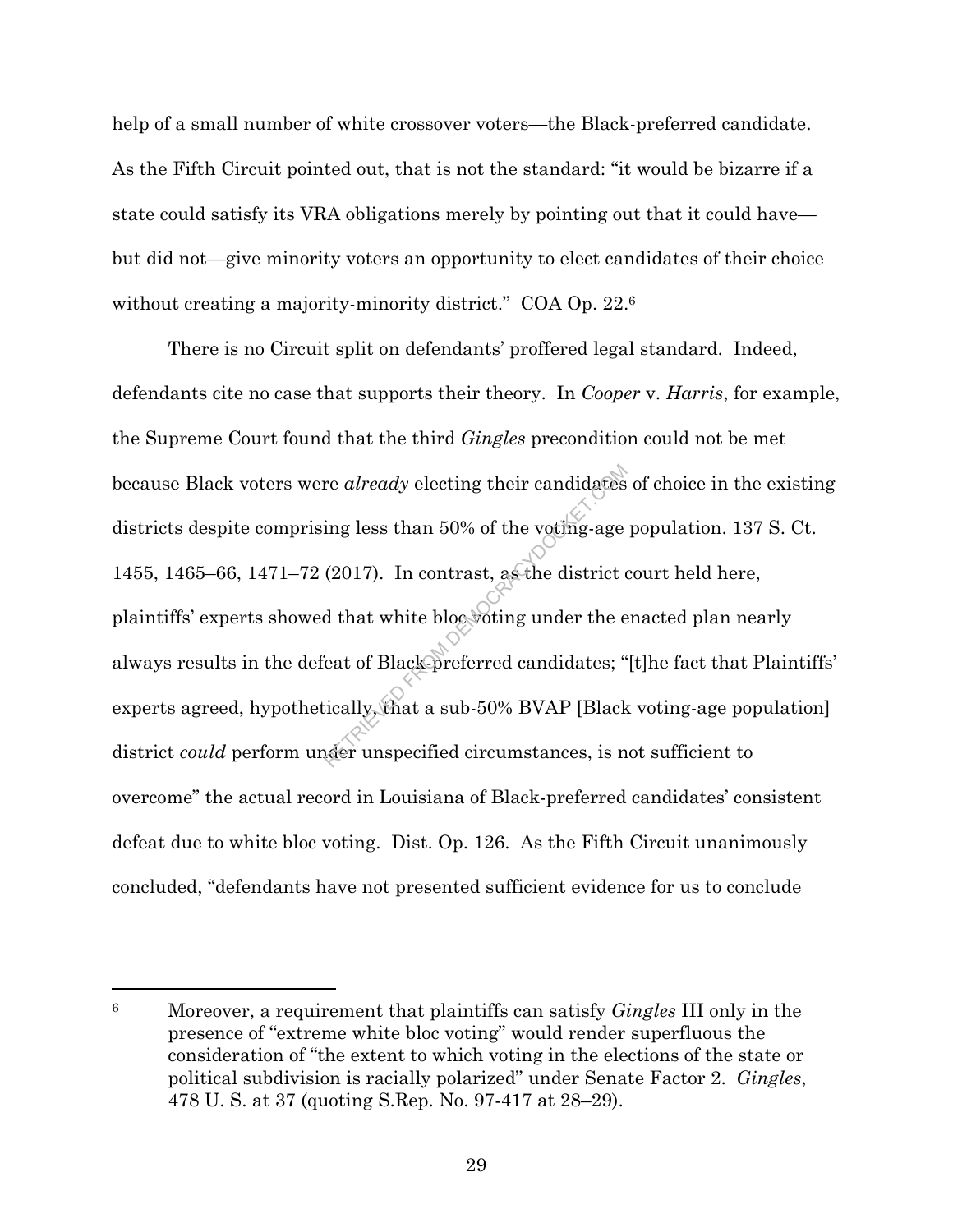that the district court's factual findings [that plaintiffs satisfy the third precondition] were clearly erroneous." COA Op. 23.

Defendants also maintain, again without citing any support, much less a circuit split, that legally significant white bloc voting does not exist where racially polarized voting can be explained by party affiliation. The district court credited plaintiffs' evidence that racial polarization explained party alignment rather than the other way around. Dist. Op. 128. The district court found that "[Defendants' expert] Dr. Alford's opinions [that party rather than race better explains RPV in Louisiana] border on *ipse dixit*," and were "unsupported by meaningful substantive analysis and [were] not the result of commonly accepted methodology in the field." DC Op. 121. In contrast, the court credited plaintiffs' evidence that "demonstrated that [contrary to Dr. Alford's opinion] Black voters support Black candidates more often in a statistically observable way." *Id. e dixit,*" and were "unsupported by"<br>
the result of commonly accepted me<br>
, the court credited plaintiffs' evident<br>
ord's opinion] Black voters support l<br>
servable way." Id.<br>
is the difference between the choice<br>
for that

In any event, "[i]t is the difference between the choices made by blacks and whites—not the reasons for that difference—that results in blacks having less opportunity than whites to elect their preferred representatives." *Gingles*, 478 U.S. at 63 (plurality op.). And since *Gingles*, courts have consistently held that the relevant question when evaluating whether the *Gingles* preconditions have been satisfied is whether there *is* racially polarized voting, not the reasons why. *See, e.g.*, *N. Carolina State Conf. of NAACP* v. *McCrory*, 831 F.3d 204, 221 (4th Cir. 2016) (holding that "[i]t is the *difference* between the choices made by blacks and whites not the reasons for that difference—that results in the opportunity for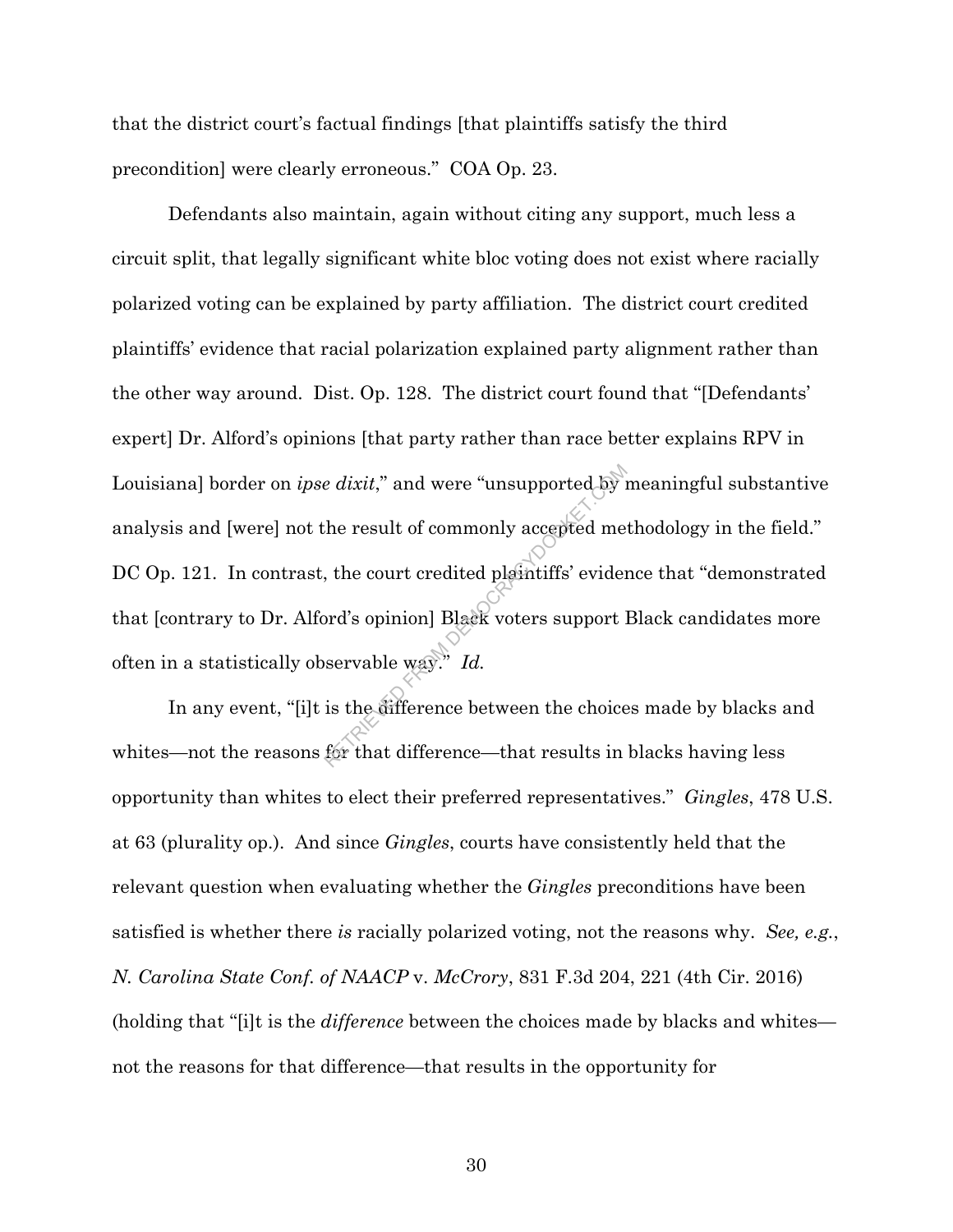discriminatory laws to have their intended political effect" (cleaned up)); *Goosby* v. *Town Bd.*, 180 F.3d 476, 493 (2d Cir. 1999) ("[I]nquiry into the *cause* of white bloc voting is not relevant to a consideration of the *Gingles* preconditions." (emphasis in original)). That makes sense, as the VRA's purpose is to give minority voters the same opportunity as white voters to elect candidates of their choice, regardless of the reasons for that choice. Once plaintiffs have demonstrated the existence of racially polarized voting, it is defendants' burden to rebut that showing. *See, e.g., Solomon* v. *Liberty Cnty. Comm'rs*, 166 F.3d 1135, 1144 (11th Cir. 1999), *reh'g en banc granted, opinion vacated*, 206 F.3d 1054 (11th Cir. 2000), *and on reh'g*, 221 F.3d 1218 (11th Cir. 2000) ("Although section 2 plaintiffs bear the burden of proving the *Gingles* factors and other factors in the totality of circumstances that support a finding of vote dilution, defendants bear the burden of proving any factor that they believe weighs in their favor."); *Teague* v. *Attala County*, 92 F.3d 283, 290–92 (5th Cir. 1996) (holding that once plaintiffs have demonstrated the existence of racially polarized voting, it is the defendant's burden to rebut that showing); *Uno* v. *City of Holyoke*, 72 F.3d 973, 983 (1st Cir. 1995) (noting that "establishing vote dilution does not require the plaintiffs affirmatively to disprove every other possible explanation for racially polarized voting"). The district court found defendants' evidence insufficient to carry that burden, and the Fifth Circuit correctly agreed. Dist. Op. 121; COA Op. 23–24. retated, 206 F.3d 1054 (11th Cir. 200<br>
(0) ("Although section 2 plaintiffs be<br>
ther factors in the totality of circum<br>
defendants bear the burden of provi<br>
avor."); Teague v. Attala County, 92<br>
once plaintiffs have demonst

### **B. The district court did not order a racial gerrymander.**

Defendants' argument that the district court "ordered a racial gerrymander" by "lend[ing] its imprimatur" to plaintiffs' illustrative maps, Stay Br. 16, 18, has no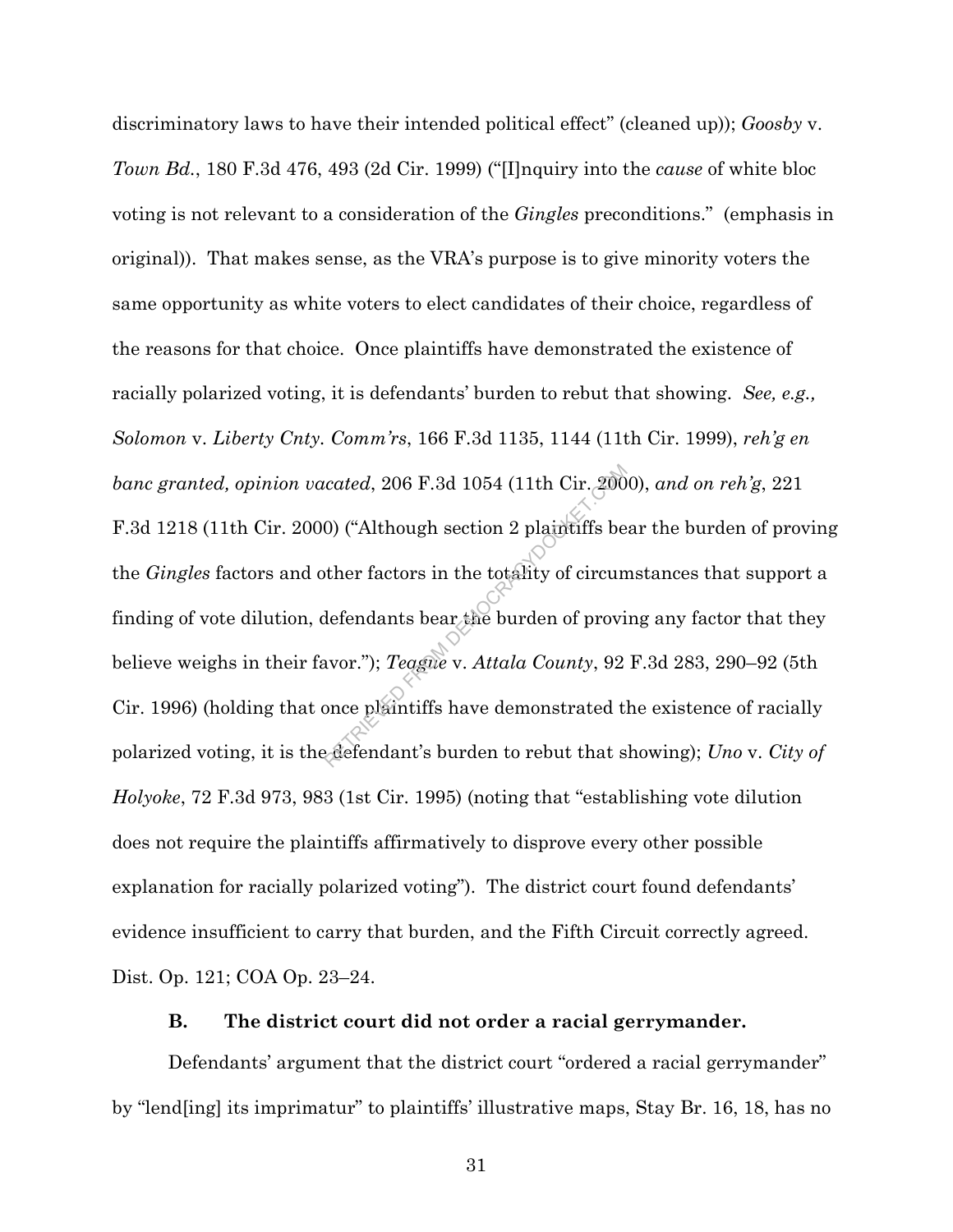merit. *First*, the district court has not ordered *any* remedial map at all, much less a "racial gerrymander." *Second*, the racial predominance analysis this Court applied to a *state law* in *Shaw* v. *Reno* does not apply to *Gingles* illustrative maps because the Equal Protection Clause is only implicated where there is state action. *Bethune-Hill* v. *Va. State Bd. of Elections*, 137 S. Ct. 788, 797 (2017) ("The Equal Protection Clause prohibits *a State*, without sufficient justification, from separat[ing] its citizens into different voting districts on the basis of race." (emphasis added) (cleaned up)). Plaintiffs, as private citizens, are not governed by the Equal Protection Clause. And as the Fifth Circuit aptly observed, "[i]llustrative maps are just that—illustrative." COA Op. 17; *see also* Dist. Op. 116 ("Defendants' insistence that illustrative maps drawn by experts for private parties are subject to Equal Protection scrutiny is legally imprecise and incorrect."). as the Fifth Circuit aptly observed,<br>COA Op. 17; see also Dist. Cp. 116<br>awn by experts for private parties and<br>gally imprecise and incorrect.").<br>i if racial predominance were a relevant<br>the district court foreclose the def

In any event, even if racial predominance were a relevant consideration, "the unchallenged findings of the district court foreclose the defendants' contention that the plaintiffs' illustrative maps are racial gerrymanders." COA Op. 17. The district court found, based on its assessments of the credibility of plaintiffs' map-drawing experts and the substance of the maps themselves, that race was *not* the predominant factor in creating plaintiffs' illustrative maps. Dist. Op. 105–06. Indeed, the court found "*no factual evidence* that race predominated in the creation of the illustrative maps in this case." *Id.* 116 (emphasis in original). As the court explained, "Defendants' purported evidence of racial predomination amounts to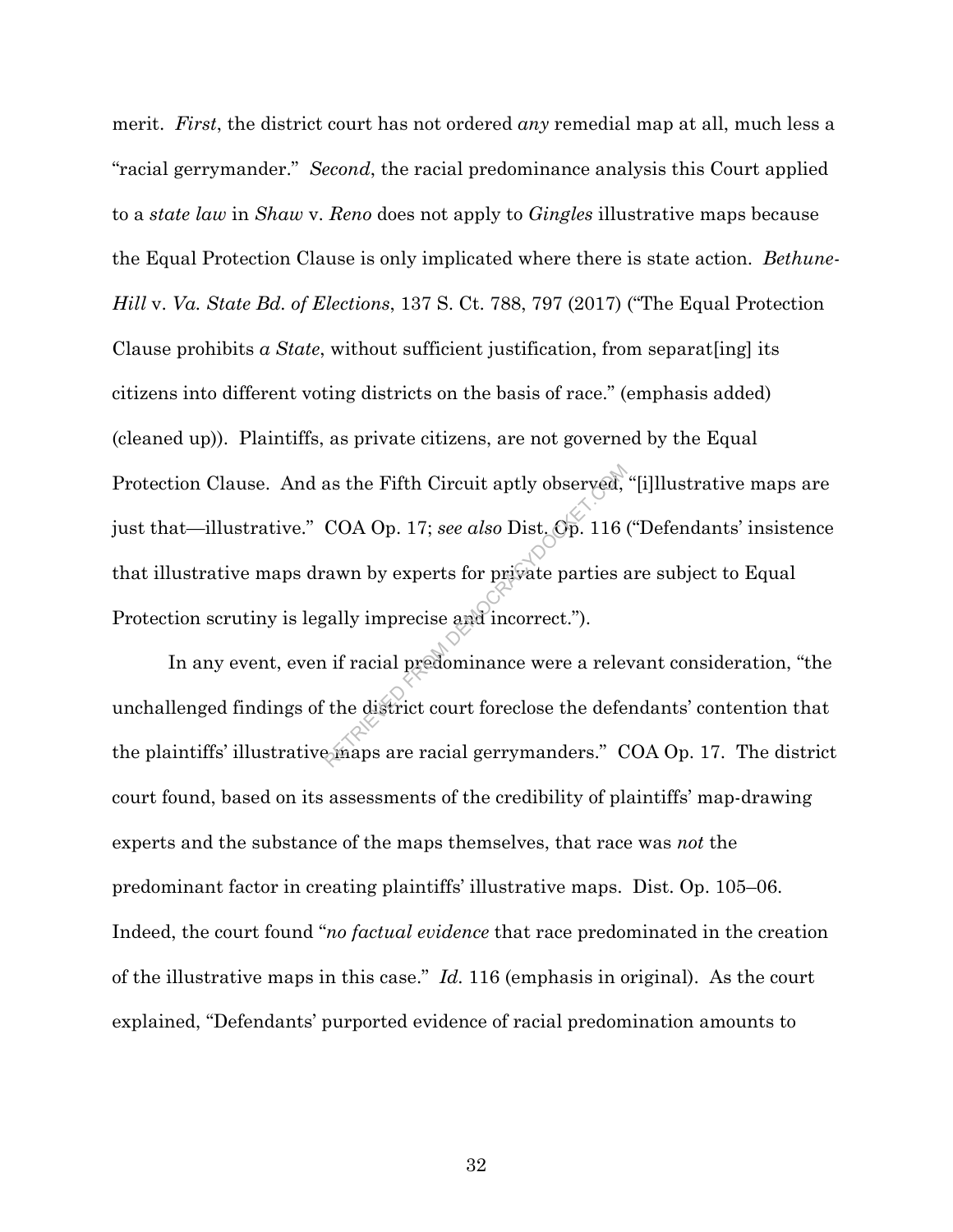nothing more than their misconstruing any mention of race by Plaintiffs' expert witnesses as evidence of racial predomination." *Id.* 

Defendants misleadingly rely on testimony by one of plaintiffs' map-making experts that he was "asked to draw two [majority Black districts] by plaintiffs." *See, e.g.*, Stay Br. 18, 24. But as the district court remarked, "[t]his is not the 'gotcha' moment that Defendants make it out to be." Dist. Op. 117. To satisfy *Gingles* I, the plaintiffs must "demonstrat[e] that it is possible to draw an additional 50%+ majority-minority district," so it is scarcely a surprise that Mr. Cooper was asked to see if he could draw two such districts. *Id*; *see also Bartlett* v. *Strickland*, 556 U.S. 1, 19–20 (2009) ("[A] party asserting § 2 liability must show by a preponderance of the evidence that the minority population in the potential election district is greater than 50 percent."). Defendants omit Mr. Cooper's clear testimony that he "did not have a goal to under all circumstances create two majority-Black districts" because "when developing a plan you have to follow traditional redistricting principles." Dist. Op. 117. The district court found both Mr. Cooper and Mr. Fairfax, the plaintiffs' other demographic expert, to be "highly credible witnesses" on this issue. *Id.* such districts. *Id*; see also Bartlent<br>ty asserting § 2 liability must show<br>nority population in the potential el<br>ndants omit Mr. Cooper's clear testi<br>circumstances create two majority-l<br>you have to follow traditional red

Defendants' reliance on *Covington* v. *North Carolina,* 316 F.R.D. 117 (M.D.N.C. 2016), *aff'd*, 137 S. Ct. 2211 (2017), is misplaced. Covington did not involve illustrative maps used by plaintiffs to satisfy *Gingles* I. Rather, the maps criticized by the Court in that case were adopted by the State of North Carolina. Moreover, in contrast to *Covington*, where race-based considerations were the "only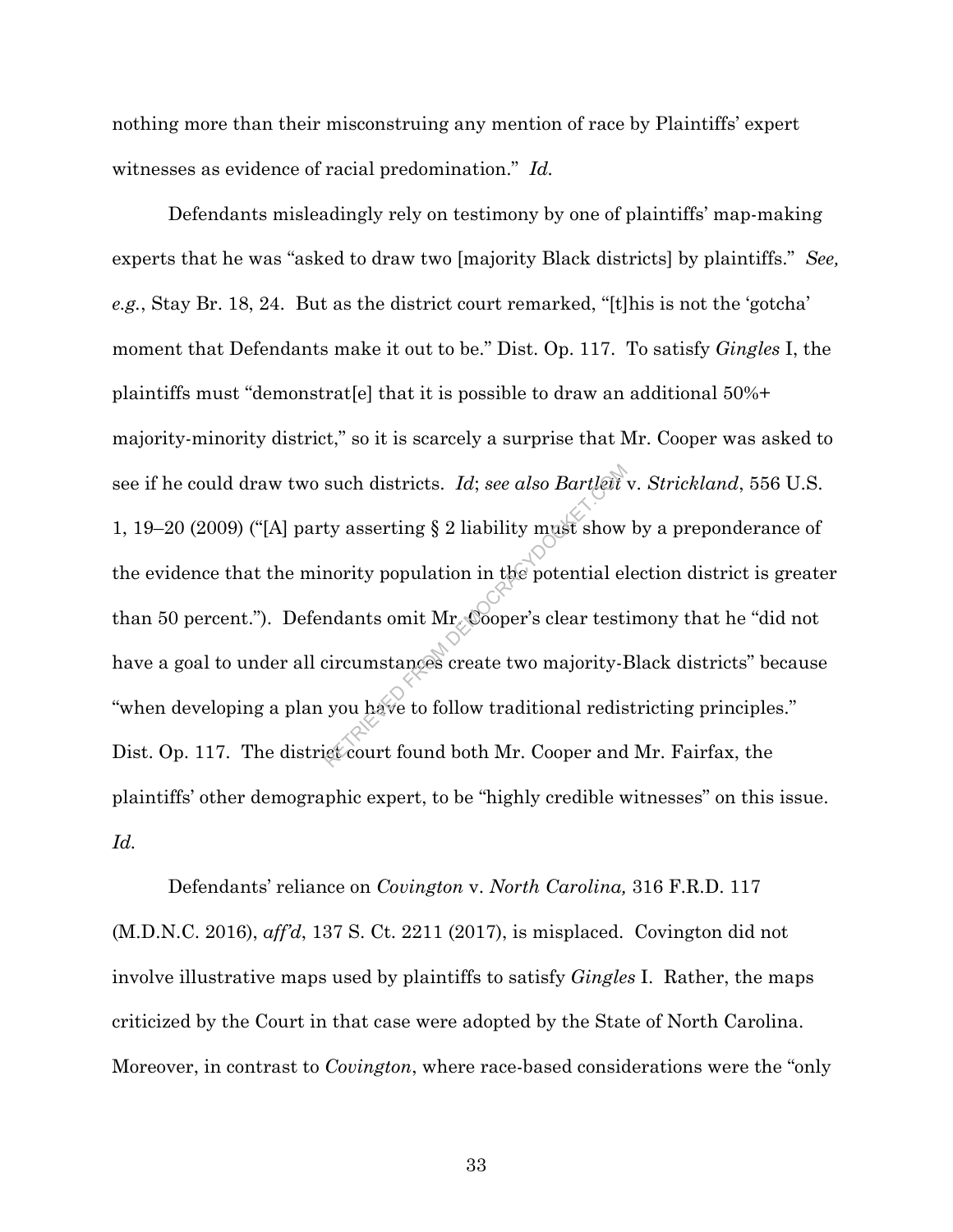'primary' criteria" and traditional redistricting principles were "neglected entirely," *id.* at 134, 137, here, extensive, unrebutted record evidence here demonstrates the opposite: Plaintiffs' experts did not subordinate other factors to race, but properly "weighed racial considerations alongside traditional factors such as communities of interest." COA Op. 16. In any event, as defendants acknowledge, this Court has long assumed that compliance with Section 2 of the Voting Rights Act is a compelling governmental interest and a remedial plan, even one in which race predominates, will survive strict scrutiny if it is narrowly tailored to cure the violation that the district court found. *See* Stay Br. at 17.

Defendants' argument that plaintiffs improperly relied on proportionality i.e., that they somehow acted improperly by seeking two majority Black districts "on the premise that Louisiana has six congressional districts and a Black voting age population of 31%," Stay Br. 18—is both inaccurate and contrary to this Court's precedents. Plaintiffs did not rest their illustrative maps on proportionality, and neither the district court nor the Fifth Circuit approved them on that basis. Instead, the district court found that the plaintiffs' illustrative maps satisfied plaintiffs' obligations under *Gingles* I and other applicable precedents. In addition, this Court has consistently taught that, while the Voting Rights Act does not mandate proportionality, a disproportion between the number of minority voters and the ability of those voters to elect their candidates of choice "provides some evidence of whether the political processes leading to nomination or election in the State or political subdivision are not equally open to participation" by the minority report found. See Stay Br. at 170<sup>00</sup><br>
Report that plaintiffs improperly relies<br>
acted improperly by seeking two ma<br>
na has six congressional districts at<br>
Br. 18—is both inaccurate and con<br>
d not rest their illustrative m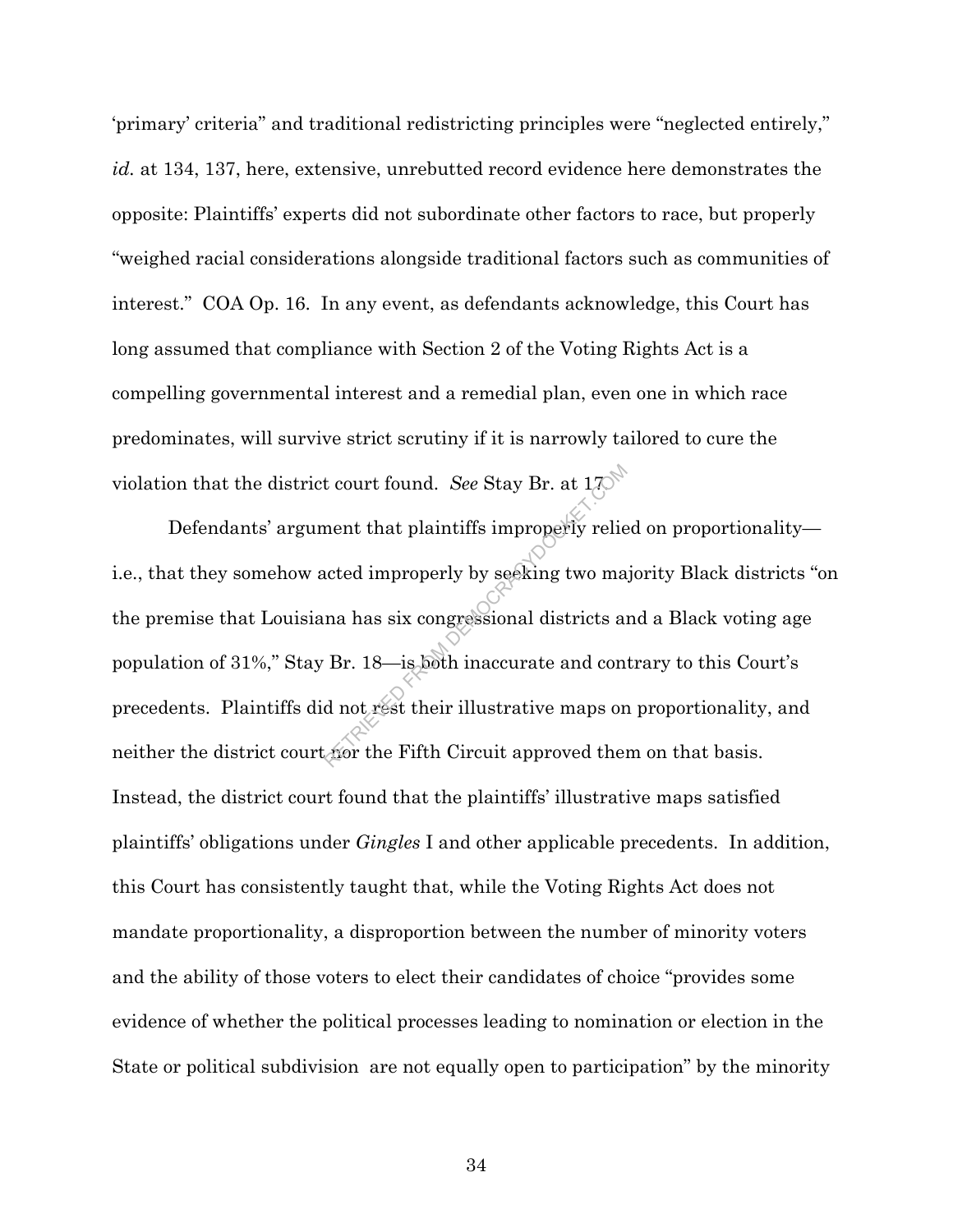group, and thus is relevant to a Section 2 claim. *LULAC*, 548 U.S. at 437; *see also Johnson* v. *De Grandy*, 512 U.S. 997, 1000 (1994) ("[P]roportionality … is a relevant fact in the totality of circumstances.").

#### **C. Plaintiffs satisfy the first Gingles precondition.**

Defendants' objections to plaintiffs' *Gingles* I showing are similarly without merit. The *Gingles* I standard, as applicable here, asks whether the Black population of Louisiana is sufficiently large and geographically compact to constitute a majority in two reasonably compact, majority-Black congressional districts. *See, e.g.*, COA Op. 3–4; Dist. Op. 18.

This Court made clear in *Bartlett* that to satisfy the first *Gingles* precondition a plaintiff must show that the relevant "minority population in the potential election district is greater than 50 percent." *Bartlett*, 556 U.S. at 19–20. *Gingles* I also requires that Section 2 plaintiffs demonstrate the compactness of the minority population. *LULAC*, 548 U.S. at 433.This inquiry takes into account "traditional districting principles such as maintaining communities of interest and traditional boundaries." COA Op. 8 (citing *id.*); *see also* Dist. Op. 18–19. Op. 3–4; Dist. Op. 18.<br>
Elear in *Bartlett* that to satisfy the fit<br>
at the relevant "minority population"<br>
From 50 percent.<br>
Bartlett, 556 U<br>
and 2 plaintiffs demonstrate the comp<br>
BU.S. at 433. This inquiry takes in<br>
th

The district court and the Fifth Circuit correctly concluded that plaintiffs satisfied that standard. Dist. Op. 106; COA Op. 6–16. Plaintiffs introduced multiple illustrative maps prepared by two expert demographers demonstrating that two congressional districts with a Black voting age population ("BVAP") of over 50%—including existing CD2, which even in the enacted plan has a BVAP over 50%, and a redrawn CD5—are "easily achieved." Dist. Op. 88. The district court found, and the Fifth Circuit agreed, that the plaintiffs' illustrative maps were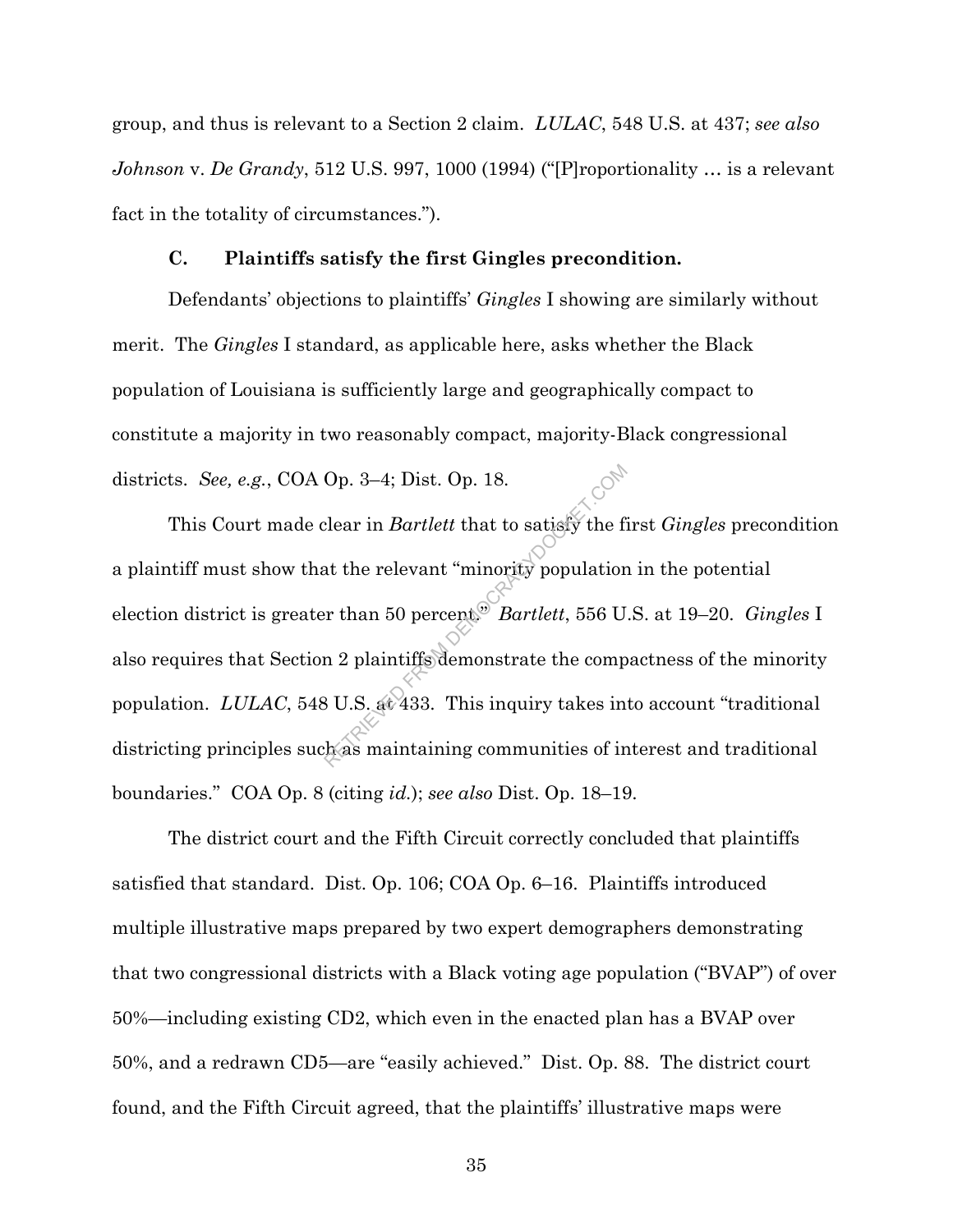geographically compact, respect traditional redistricting criteria, and preserve communities of interests, even uniting some that are divided in the enacted plan. Dist. Op. 103, 105–06; COA Op. 8–10.

Defendants' argument that the courts below "contorted" the first *Gingles* factor, Stay. Br. 19, finds no support in the record or this Court's precedent. *First*, defendants argue that plaintiffs' illustrative maps were "racially gerrymandered" and that "illustrative maps infected by racial predominance . . . cannot satisfy *Gingles* precondition I." *Id.* 20. As discussed above, however, the racial predominance inquiry relevant to racial gerrymandering claims has no relevance to the preparation of illustrative maps offered to show, under *Gingles* I and *Bartlett*, that the minority population is sufficiently large and geographically compact to establish such a district. *See* pp. 31–35, above. And, as also discussed, the district court found that there was no evidence of racial predominance, and defendants do not show that this finding was clearly erroneous. levant to racial gerrymandering@la<br>
rative maps offered to show, under the<br>
tion is sufficiently large and geogra<br>
See pp. 31–35, above. And, as also<br>
as no evidence of racial predominar<br>
g was clearly erroneous.<br>
am that

Defendants maintain that the district court erred in determining that the plaintiffs' illustrative maps exceeded 50% Black voting age population by allegedly declining to use what defendants contend is the Department of Justice definition of "Black."7 The district court rejected this contention, and instead held that in the context of this case, it was appropriate to include for purposes of the *Gingles* I analysis all those who identified as Black on their census forms, whether alone or in

<sup>&</sup>lt;sup>7</sup> In their application, defendants assert that the DOJ measure defines as "Black" only those persons who identify on the census as Black or as both Black and White, but not Black and any other race. Stay Br. 21–22.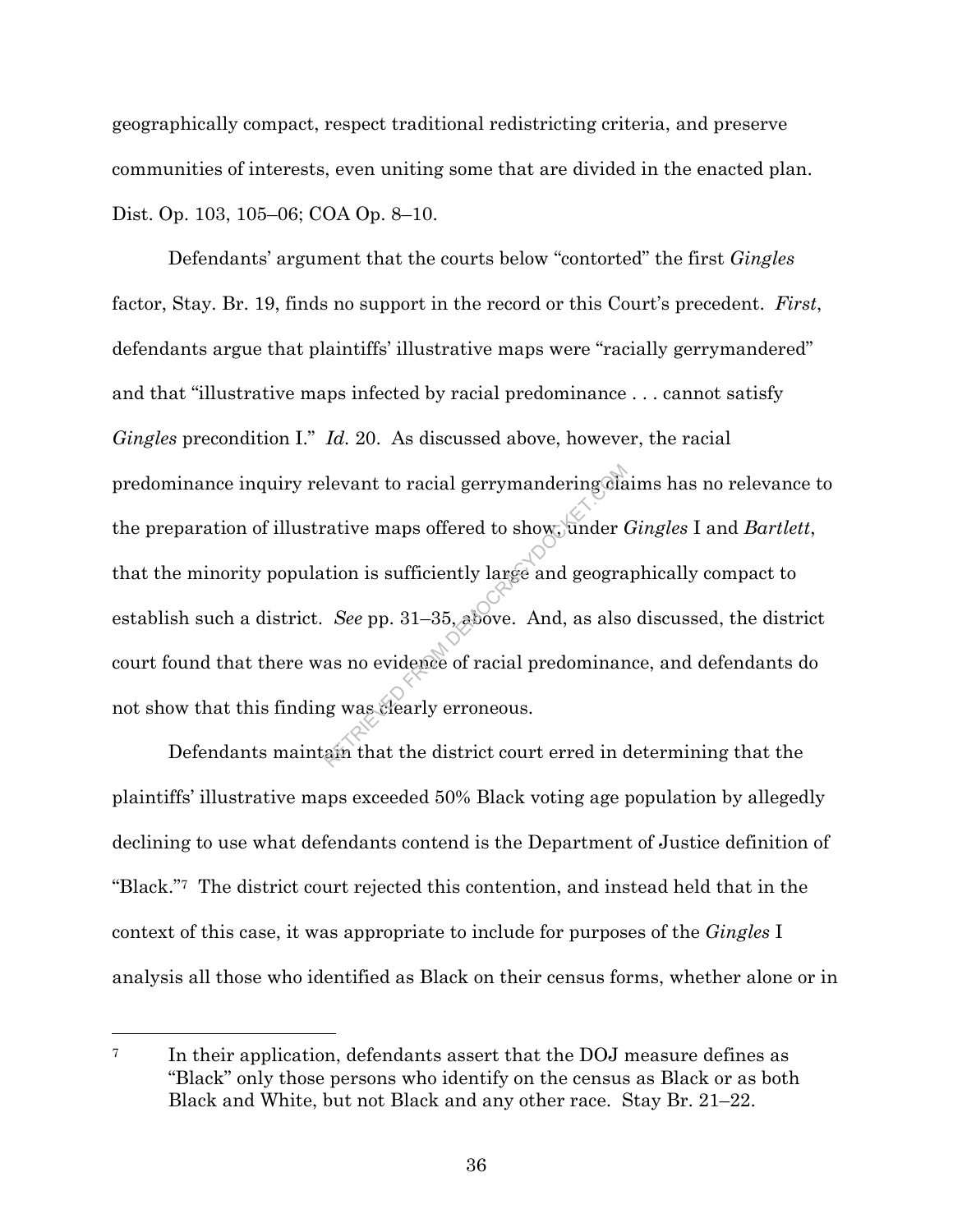combination with another race or ethnicity. Dist. Op. 85–87. The definition the district court used was expressly approved by this Court in *Georgia* v. *Ashcroft*, 539 U.S. 461, 473 n.1, where, as here, where the case "involves an examination of one minority group's effective exercise of the electoral franchise." *Id*.

In addition, defendants' own experts conceded that the DOJ publication that defendants cite does not adopt the cramped definition that they proffer, under which the courts would be asked to police the racial identity of individuals who identify as Black whenever they also identify with another race or ethnicity. ECF 162 at 15. Moreover, although they argue in favor of limiting who qualifies as Black in this court, none of defendants' experts offered any opinion on what definition of Black is appropriate or legally required in this case. *See e.g.,* Dist. Op. 43, 95. And, in any event, plaintiffs' experts demonstrated that, "even using [the] most restrictive definition of Black [urged by defendants], the *Gingles* numerosity requirement was achieved." Dist. Op. 88. hough they argue in favor of limitin<br>
endants' experts offered any opinion<br>
egally required in this case. See e.g<br>
experts demonstrated that, "even us<br>
Black [urged by defendants], the *Gir*<br>
ed." Dist. Op. 88.<br>
epinions o

*Second*, citing the opinions of their "demographic expert" and "spatial analytics expert," defendants claim that plaintiffs' experts "subordinated all traditional redistricting criteria while elevating race to the apex position," and thereby "obliterated any argument that the minority population within their majority-Black exemplar districts is reasonably compact. Stay Br. 22. Although colorful, this assertion is unsupported by the record. The Fifth Circuit concluded that the testimony of defendants' experts "only obliquely and unpersuasively supports their claim that CD 5's black population is not compact." COA Op. 11.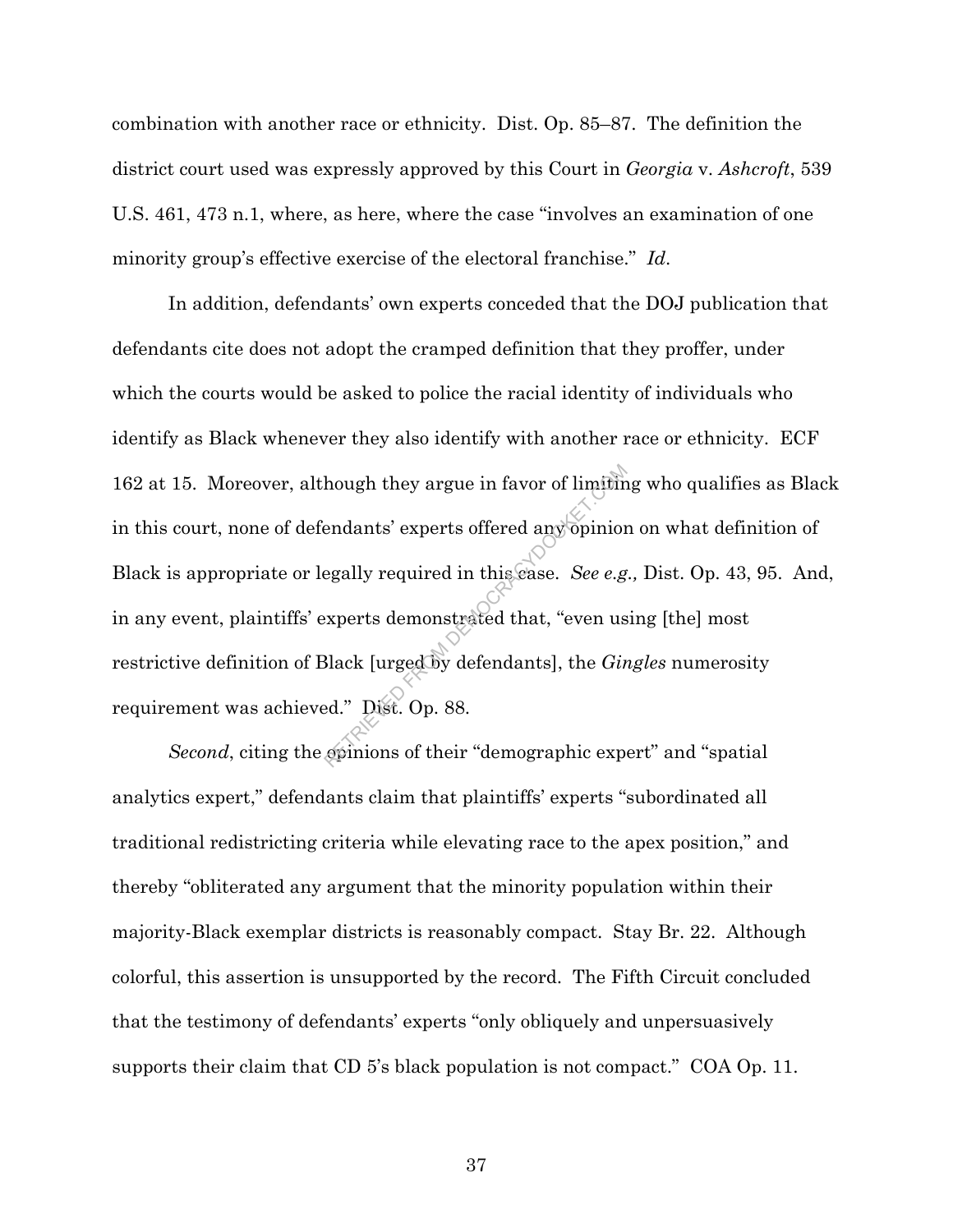The district court, having observed the testimony and demeanor of defendants' experts, found that their demographic expert's methodology was "poorly supported," that his analysis "lacked rigor and thoroughness," and his conclusions were "unsupported by the facts and data in this case and thus wholly unreliable." Dist. Op. 92, 93. Likewise, the district court found that the opinion of defendants' expert in spatial analytics was "untethered to the specific facts of this case and the law applicable to it." *Id.* at 97. This Court is not the place to relitigate those credibility determinations.

*Third*, defendants argue that the district court "erred by examining the compactness of the *district* rather than the compactness of the relevant *minority population*." Stay Br. 25 (emphasis in original). But as the Fifth Circuit correctly observed, geographic compactness may be determined by the shape of proposed districts, and "the geographic compactness of a district is a reasonable proxy for the geographic compactness of the minority population within that district." COA Op. 8, 14 (citing *Bush* v. *Vera*, 517 U.S. 952, 980–81 (1996)). Upon a visual inspection, the Fifth Circuit noted that "the illustrative CD 5 appears geographically compact," including at least "as compact as the benchmark CD 5, if not more so." *Id.* 8. argue that the district court "erred<br>
ict rather than the compactness of t<br>
(emphasis in original). But as the<br>
npactness may be determined by th<br>
aphic compactness of a district is a n<br>
of the minority population within t

The Fifth Circuit criticized the district court for considering mathematical measures of compactness of the plaintiffs' illustrative maps "on a plan-wide basis, not a district-by-district basis." COA Op. 9. But the uncontested evidence in the record shows that Districts 2 and 5 and in each of plaintiffs' illustrative maps are no less compact, and in most cases are more compact, than districts in the same part of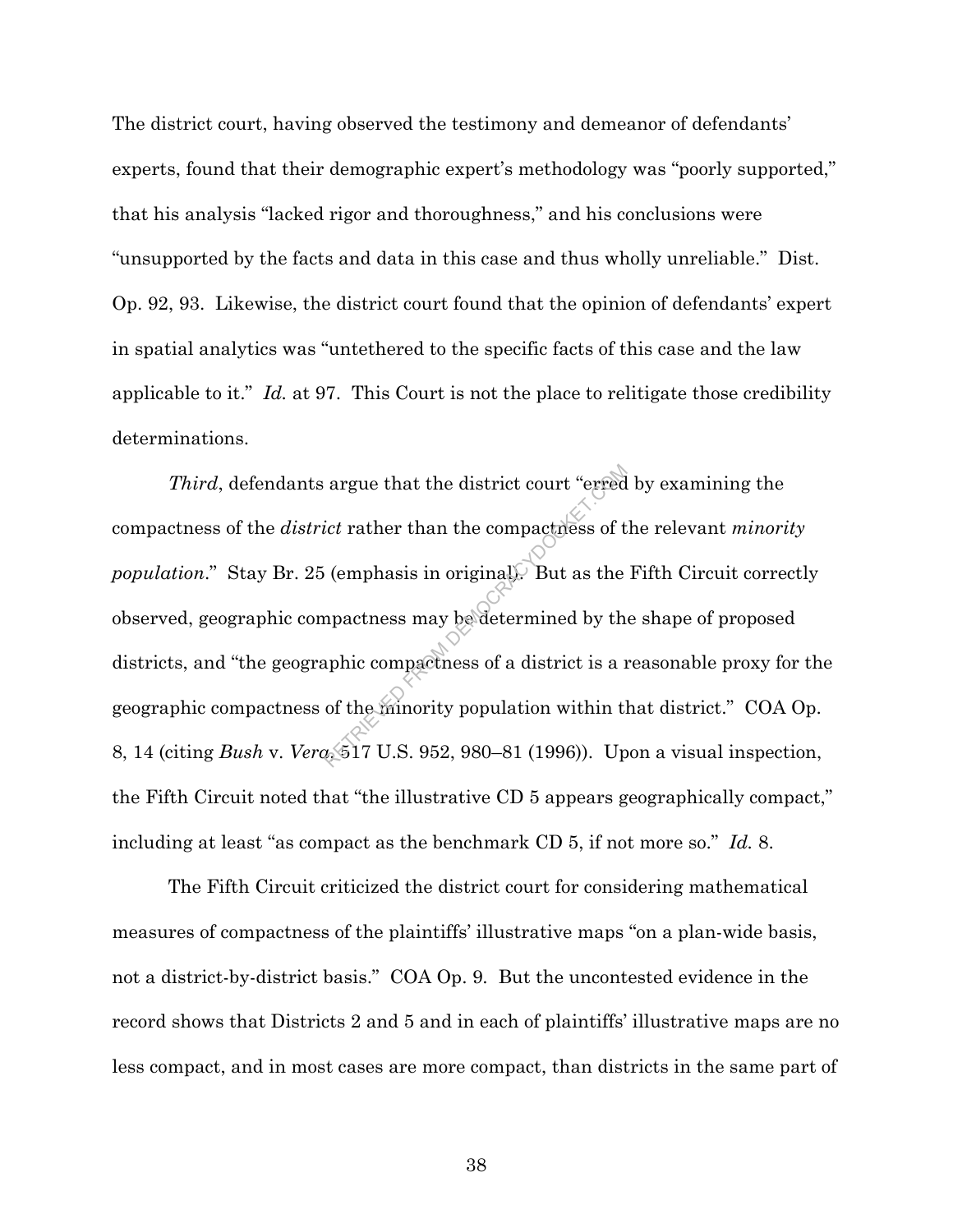the state in the enacted plan. Dist. Op. 27, 32. The record is thus consistent with this Court's direction in *LULAC* v. *Perry*, in the context of remedial maps, to compare, for compactness purposes, "the [court ordered remedial map] … and the 'existing number of reasonably compact districts.'" 548 U.S. 399, 402 (2006) (quoting *Johnson*, 512 U.S. at 1008).

*Fourth*, defendants erroneously represent that the only evidence that plaintiffs' illustrative maps respect traditional redistricting criteria was that "[p]laintiffs' map-drawers said so." Stay Br. 26. This remarkable assertion ignores the voluminous record credited by the district court and the Fifth Circuit, including multiple expert reports, the illustrative maps, and expert testimony that detailed precisely how the illustrative maps comply with traditional districting principles, as well as both expert and lay witness testimony about relevant communities of interest. Dist. Op. 99, 101, 103. Indeed, the respect for many of the traditional criteria is reflected in objective measures—such as the number of split parishes and municipalities and mathematical measures of compactness—that were well documented and undisputed. Dist. Op. 91, 99, 100. The district court also properly relied on the weaknesses of the evidence defendants proffered and the gaps in that evidence, including defendants' failure to call any witness to testify about communities of interest. Dist. Op. 101–02. redited by the district court and the<br>the illustrative maps, and expert te<br>ative maps comply with traditional<br>ay witness testiniony about relevan<br>01, 103. Indeed, the respect for man<br>jective measures—such as the num<br>ematic

*Finally*, defendants assert that race must have predominated in the drafting of plaintiffs' illustrative maps because one of defendants' experts purportedly generated ten thousand simulated districts that did not include any districts with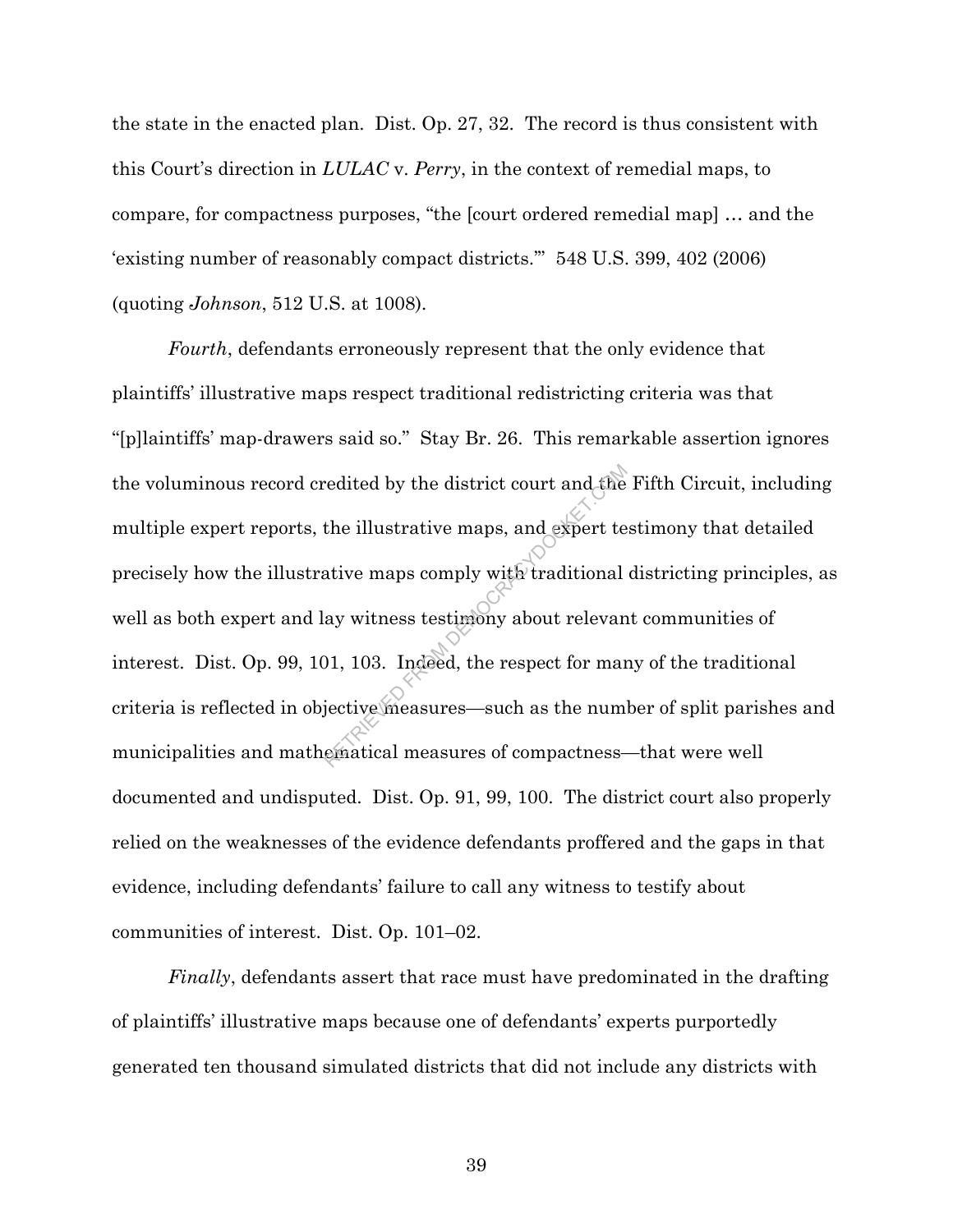even a single majority Black population. Stay Br. 26–27. But the district court found that defendants' simulation expert's opinions "merit little weight," Dist. Op. 95, and that finding is not clearly erroneous. The court noted that the expert "has no experience, skill, training or specialized knowledge in the simulation methodology that he employed to reach his conclusions," and that his experience in simulation analysis "is best described as novice." *Id*. at 94. The district court also found that the expert's opinions were unpersuasive because his algorithmic plans, unlike plaintiffs' illustrative plans, were run "from scratch, without reference to the enacted plan." *Id.* Indeed, the simulated maps generated by defendants' expert did not include a map that resembled defendants' own enacted plan. While the enacted plan—which defendants agree did not suffer from racial predominance, App. 228 ¶ 23—includes one majority Black district (CD2), the simulations by defendants' expert had none. esembled defendants' own enacted process agree did not suffer from racial pre

# **III. A grant of certiorari before judgment is premature and inappropriate.**

Certiorari before judgment is rarely granted and defendants have offered no compelling reason why it would be appropriate here. That is particularly so in view of the expedited Fifth Circuit argument, which will take place in slightly more than two weeks, and defendant's opportunity, once the Fifth Circuit rules, to make a timely application for certiorari after judgment, on full briefing and consideration by the court of appeals in due course. There is no reason to jump the gun where, as here, the lower courts have acted with extraordinary expedition.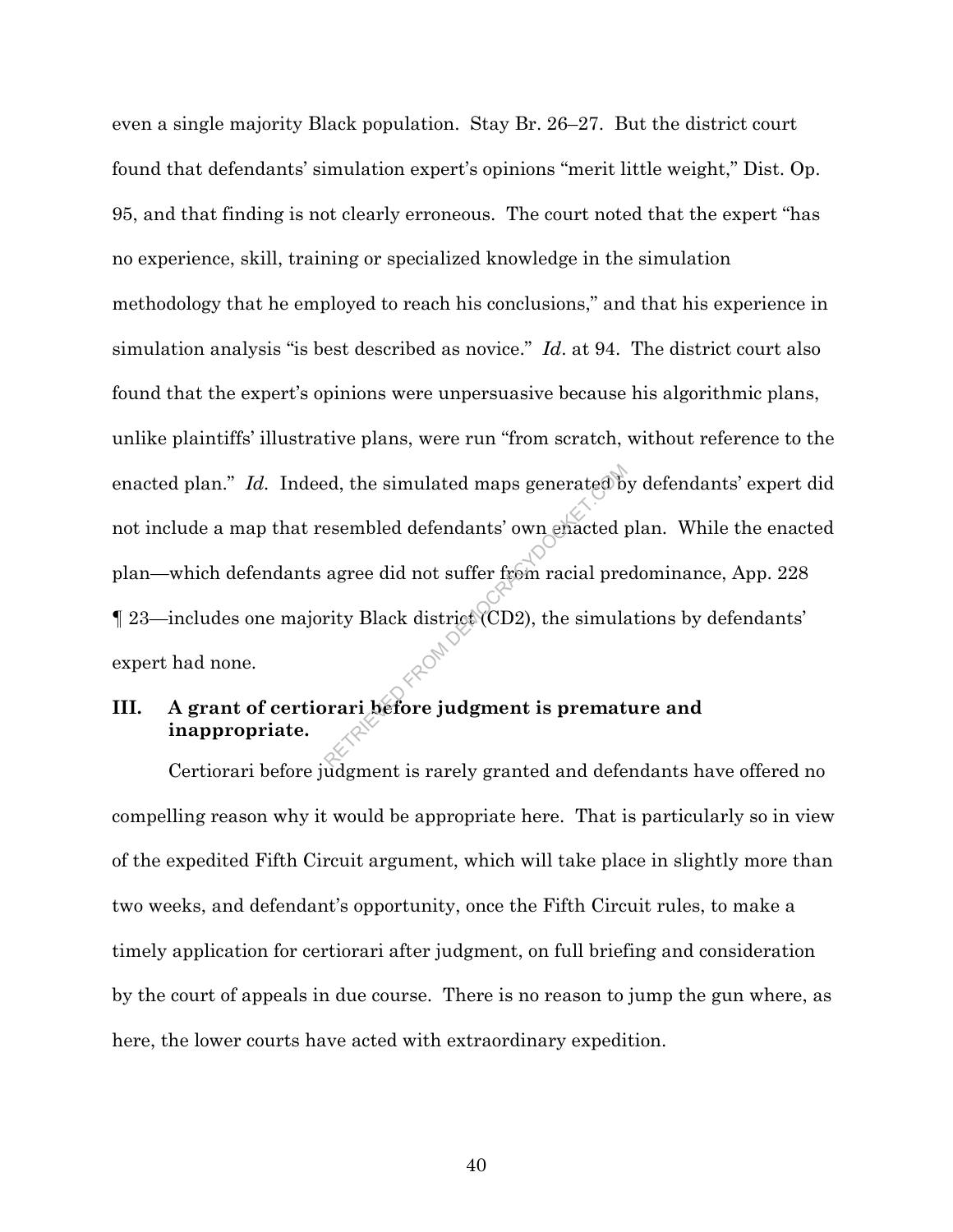Defendants have not demonstrated that their application satisfies Supreme Court Rule 11, which provides that petitions for certiorari before judgment "will be granted only upon a showing that the case is of such imperative public importance as to justify deviation from normal appellate practice and to require immediate determination in this Court." S. Ct. R. 11.

The pendency of *Merrill* does not counsel in favor of certiorari before judgment here. As a preliminary matter, *Merrill* came to this Court on direct appeal from a three-judge panel decision, not on a petition for certiorari before judgment. *See* 28 U.S.C. § 1253. In this case, there is no statutory right to bypass the courts of appeals and directly appeal to the Supreme Court; instead, the typical procedure is to afford parties an opportunity to seek certiorari after the appellate court has had an opportunity to consider the issues. *See* 28 U.S.C. § 1254; *see also Mount Soledad*, 573 U.S. 954 (Alito, in chambers) (denying writ of certiorari before the court of appeals decided the issue below). The Court's grant of review in *Merrill*  did not short-circuit any appellate review; doing so here would.  $\S$  1253. In this case, there is no standard in the Supreme Continuity to consider the issues. See 28.<br>
1954 (Alito, on chambers) (denying ded the issue below). The Court's grappellate review; doing so here wou

Moreover, there are key differences between *Merrill* and this case on the merits and on the equities. With respect to the equities, as explained above, this case is a far cry from *Merrill*. With the primary election nearly five months away, this case is materially indistinguishable from *Wisconsin*, in which this Court struck down Wisconsin's state legislative redistricting plan and ordered new maps four and a half months before the primary election, finding that time period provided "sufficient time to adopt maps consistent the [election] timetable." *Wisconsin*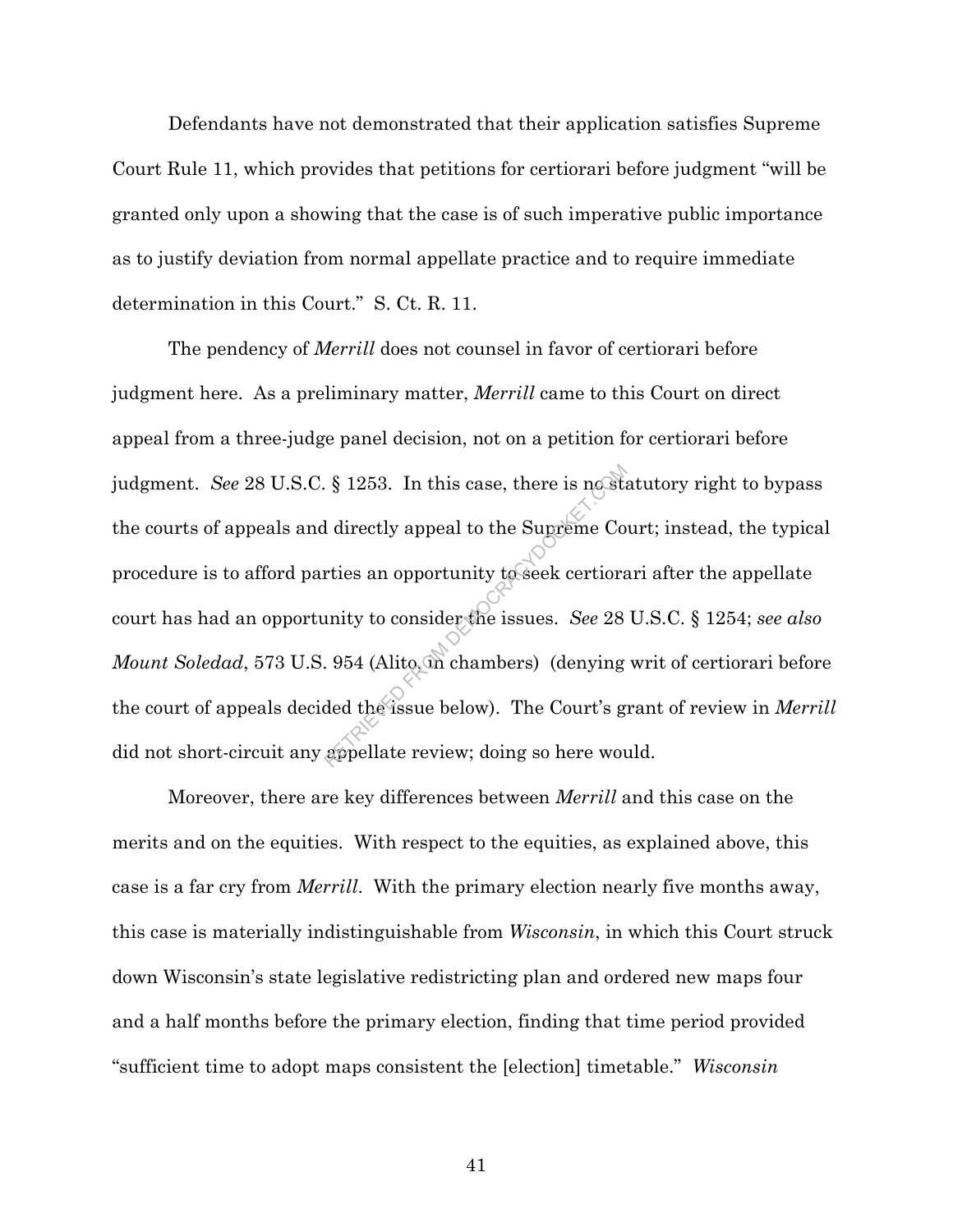*Legislature* v. *Wisconsin Elections Comm'n*, 142 S. Ct. 1245, 1248 (2022) (per curiam).

In addition, unlike in *Merrill*, where Justice Kavanaugh found "the underlying merits appear to be close," in this case, plaintiffs' evidence under the *Gingles* framework and the totality of the circumstances is essentially unrebutted. COA Op. 7, 10; Dist. Op. 92, 102, 121, 134. As discussed above, defendants offered no evidence to rebut plaintiffs' showing that plaintiffs' plans better unite and preserve communities of interest than the enacted plan, COA Op. 10; Dist. Op. 101, and many of defendants' experts either agreed with plaintiffs' experts or disclaimed offering any opinion on plaintiffs' showing under *Gingles*. Dist. Op. 47; 49–50. And while defendants urge a number of novel legal arguments, the evidentiary record on even those issues is undeveloped. For example, as discussed above, defendants' simulations expert—on whose testimony defendants continue to rely to argue that plaintiffs' maps are racial gerrymanders—conducted his analysis using incomplete and unrealistic assumptions, and his experience at simulation analysis was "novice." Dist. Op. 46, 94–95. Another of defendants' experts on whose testimony defendants rely in arguing that race was the predominant factor in the design of plaintiffs' illustrative maps concededly "did not account for compactness, communities of interest, or incumbent protection" in forming his opinions, and that the assumptions on which his analysis rested was not supported by the evidence in the case. Dist. Op. 93. The district court found that this expert's conclusions were "unsupported by the facts and data in this case and thus wholly unreliable." Dist. experts either agreed with plaintiff<br>plaintiffs' showing under *Gingles*. E<br>number of novel legal arguments, t<br>eveloped. For example, as discussed<br>whose testimony defendants continual<br>gerry manders—conducted his analysis,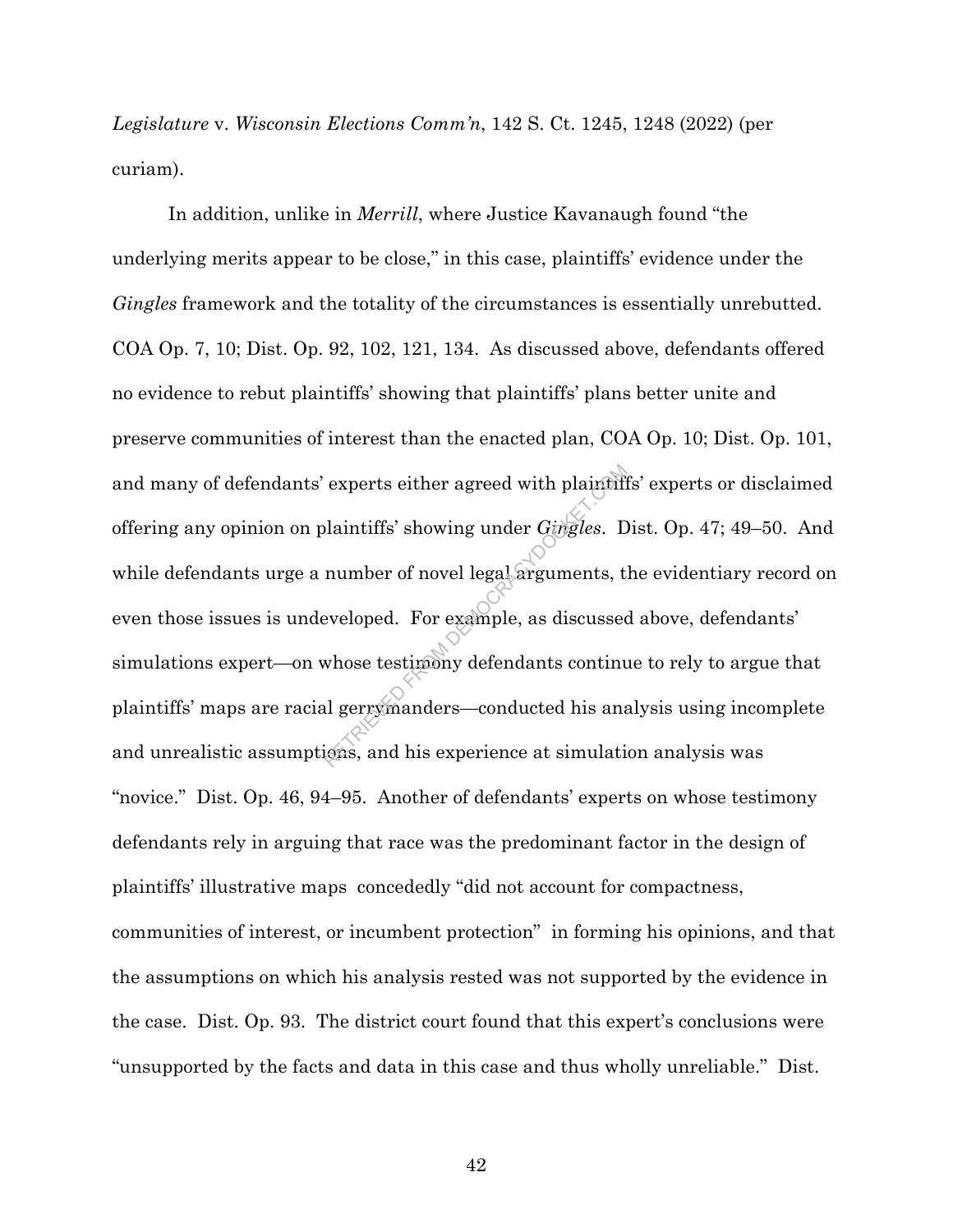Op. 93. Likewise, the experts defendants rely on for their novel argument that crossover voting defeats plaintiffs' *Gingles* III showing either analyzed only one election, which the district court found insufficient to support his opinion, Dist. Op. 125–26, or limited their analysis to a single "outlier" parish. Dist. Op. 122, 125.

In any event, after the Fifth Circuit's decision, the parties will have an opportunity to seek certiorari as part of the normal appellate process and, at that time, this Court will be better positioned to determine whether to grant review and, if so, whether to consider the case with *Merrill*.

RETRIEVED FROM DEMOCRACYDOCKET.COM